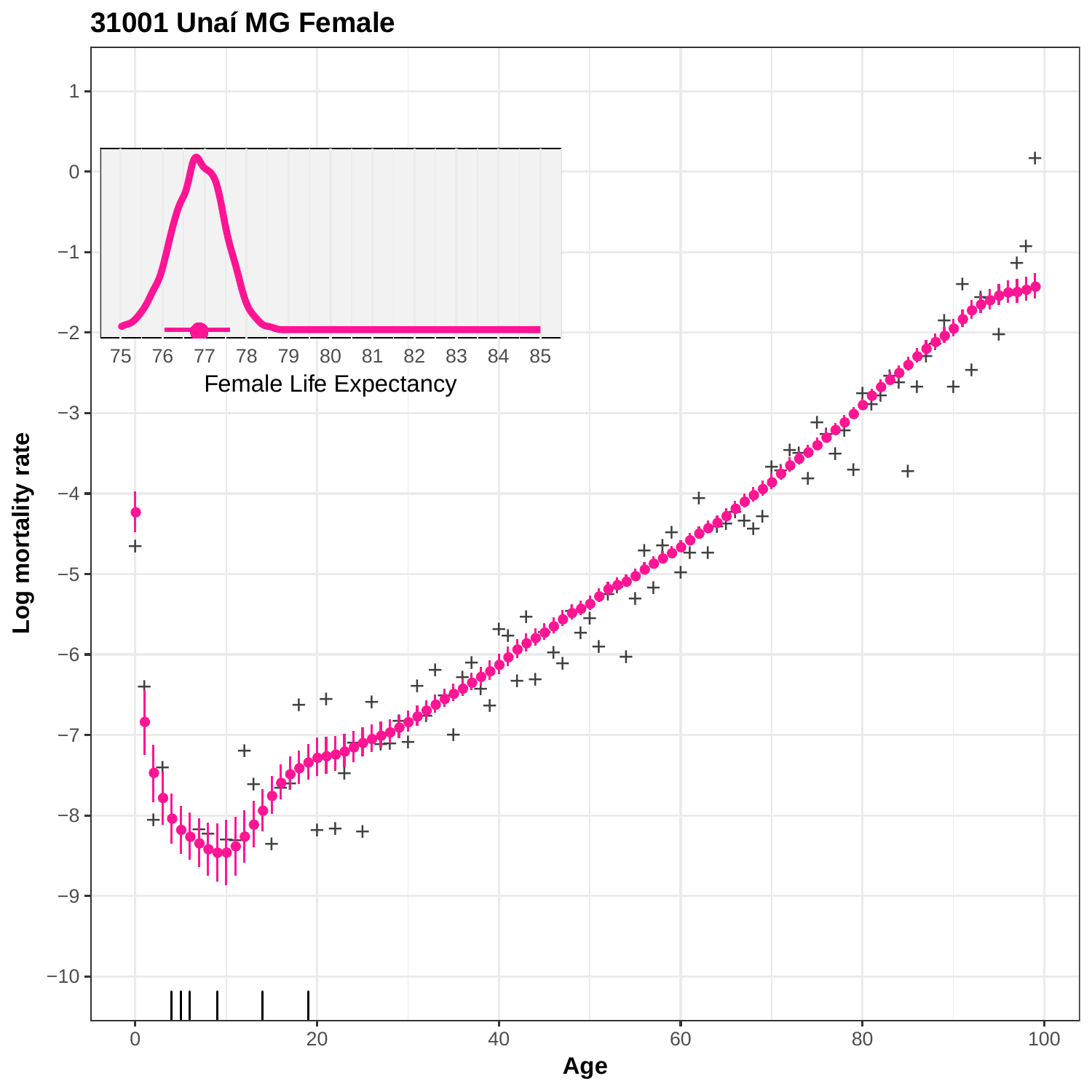

### **31002 Paracatu MG Female**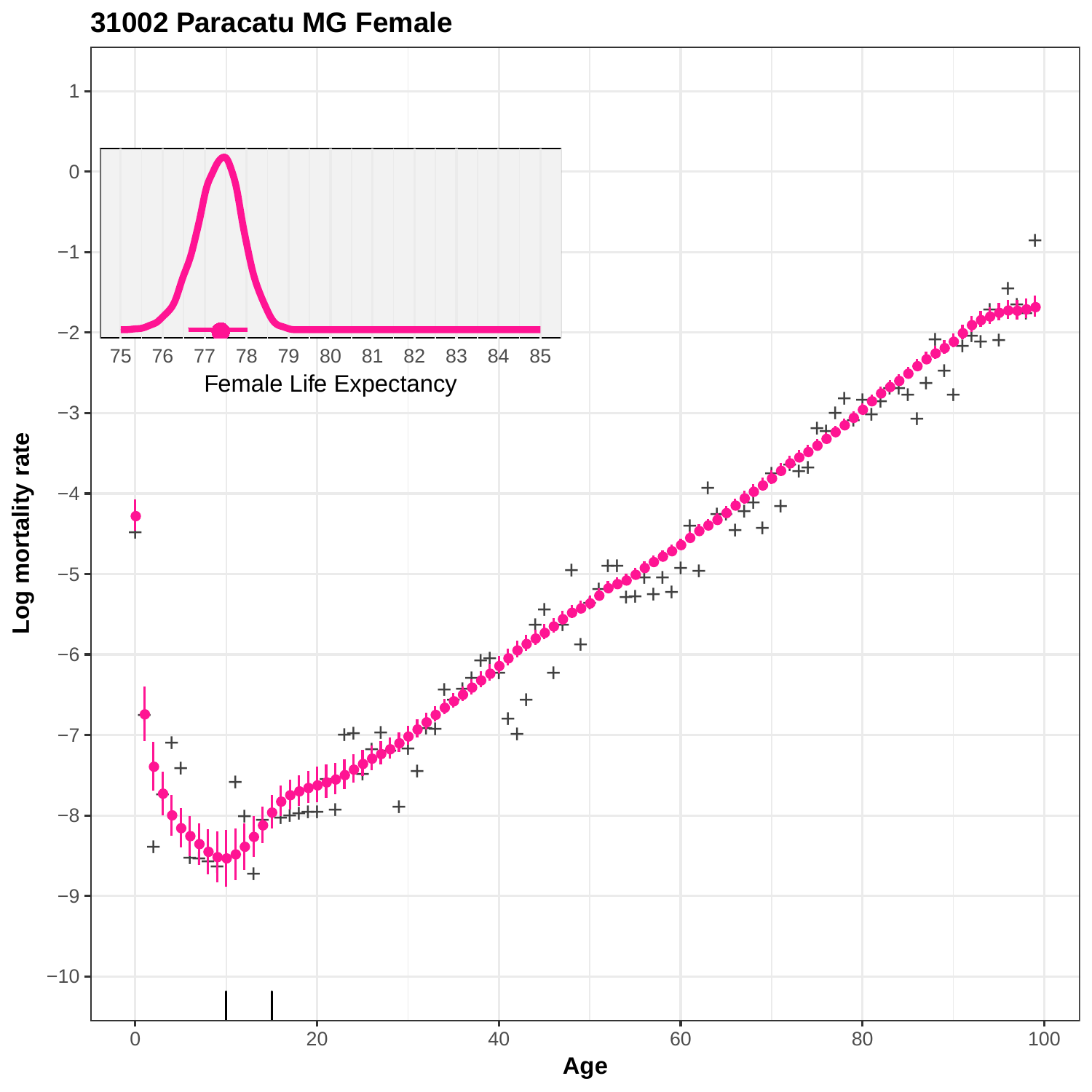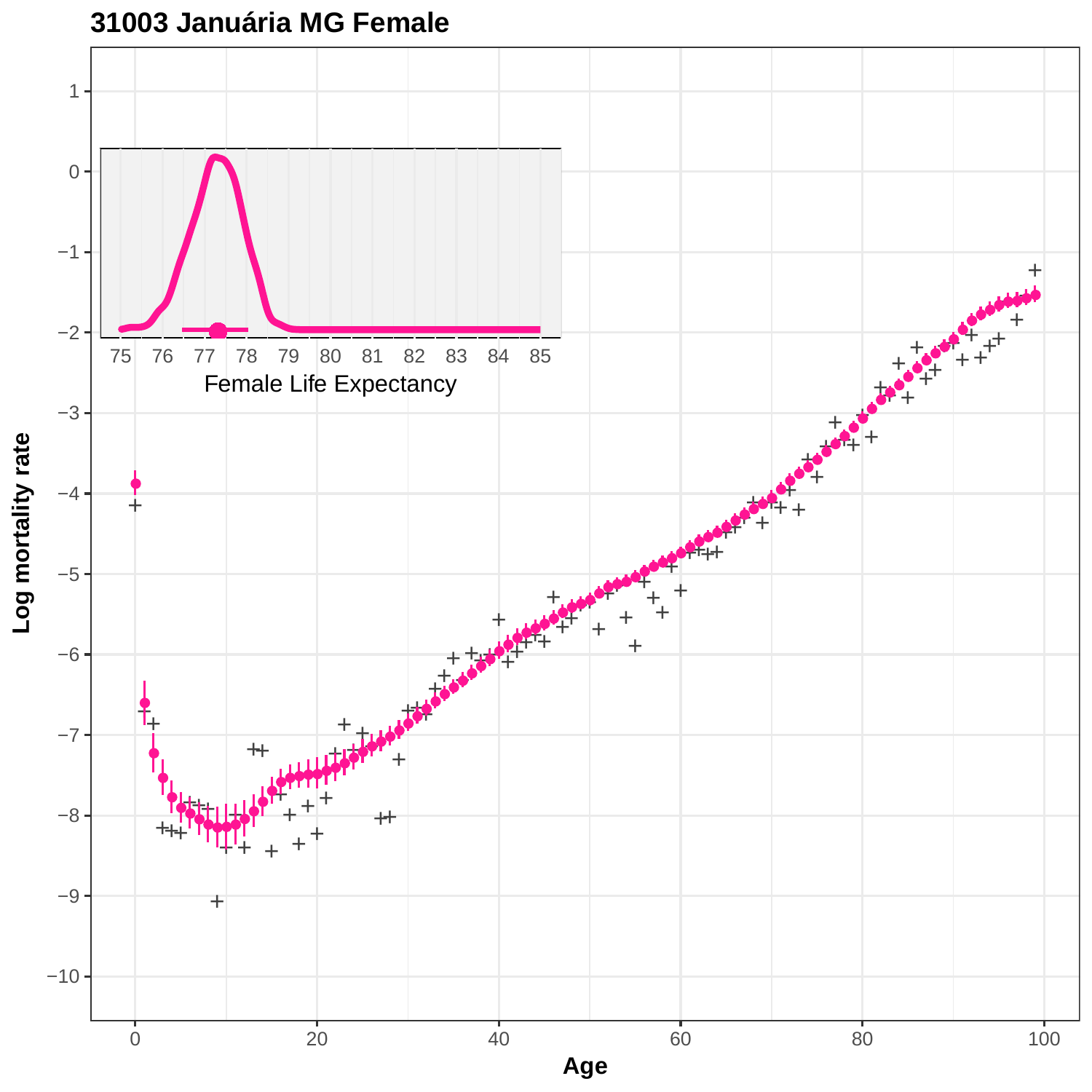

**31004 Janaúba MG Female**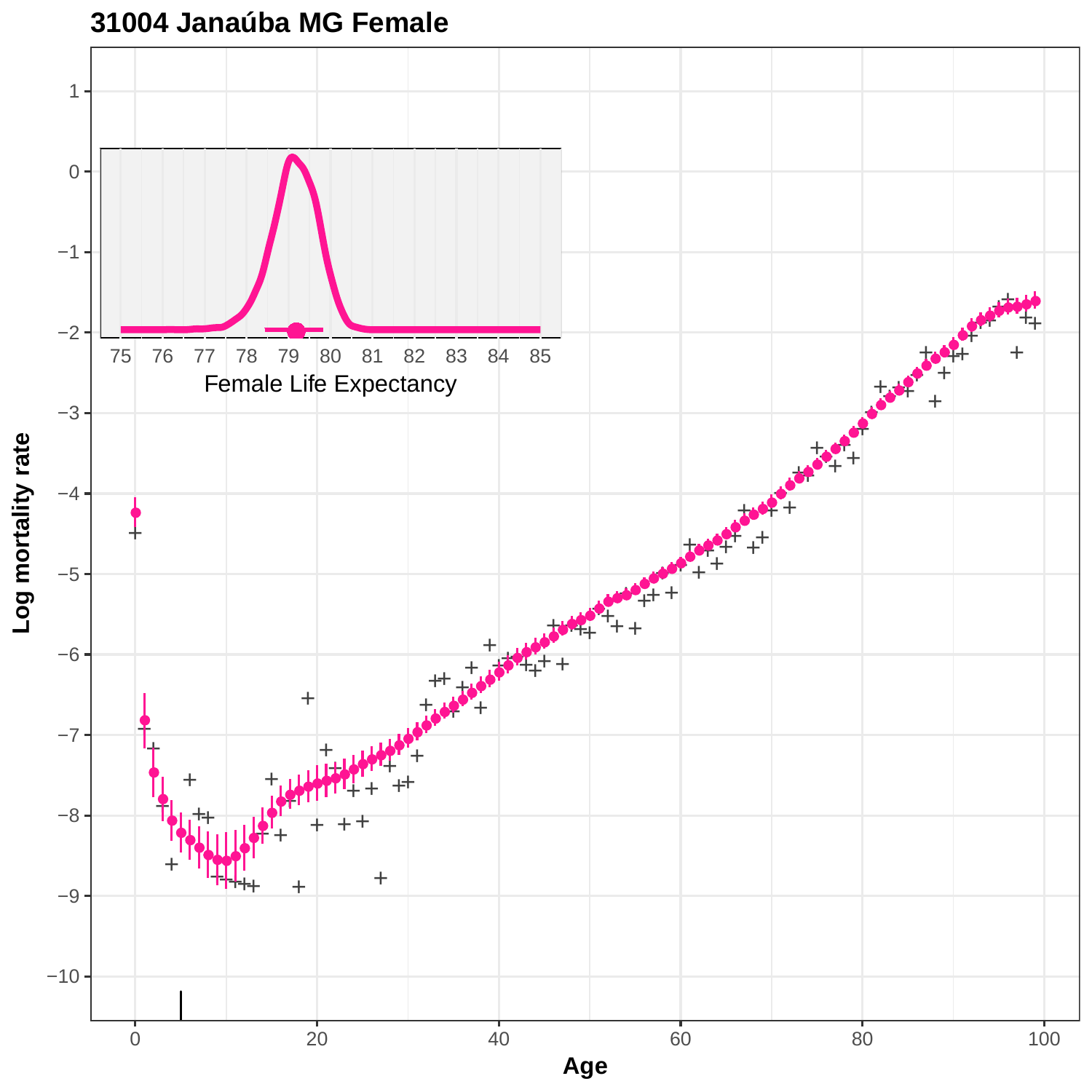

**31005 Salinas MG Female**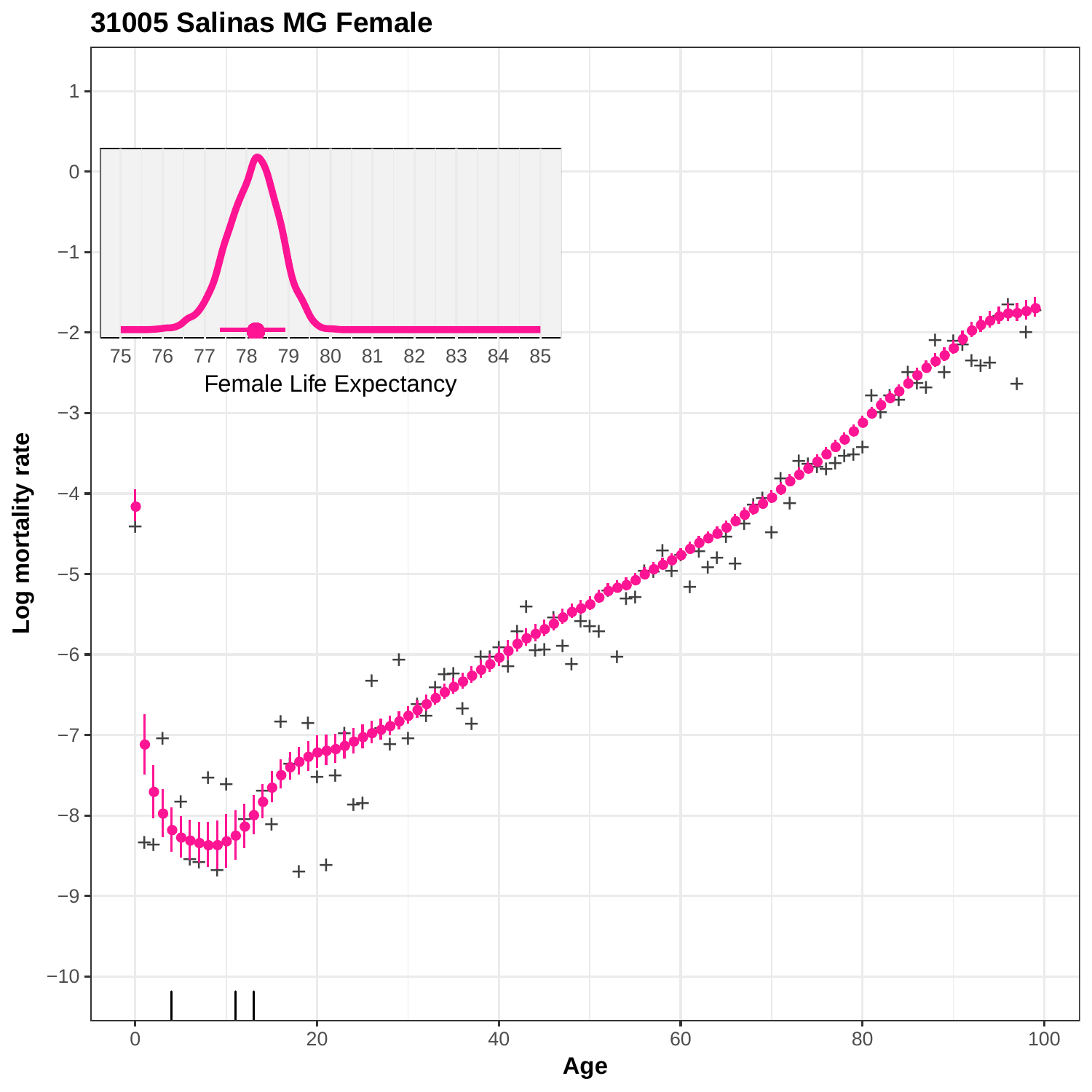**31006 Pirapora MG Female**

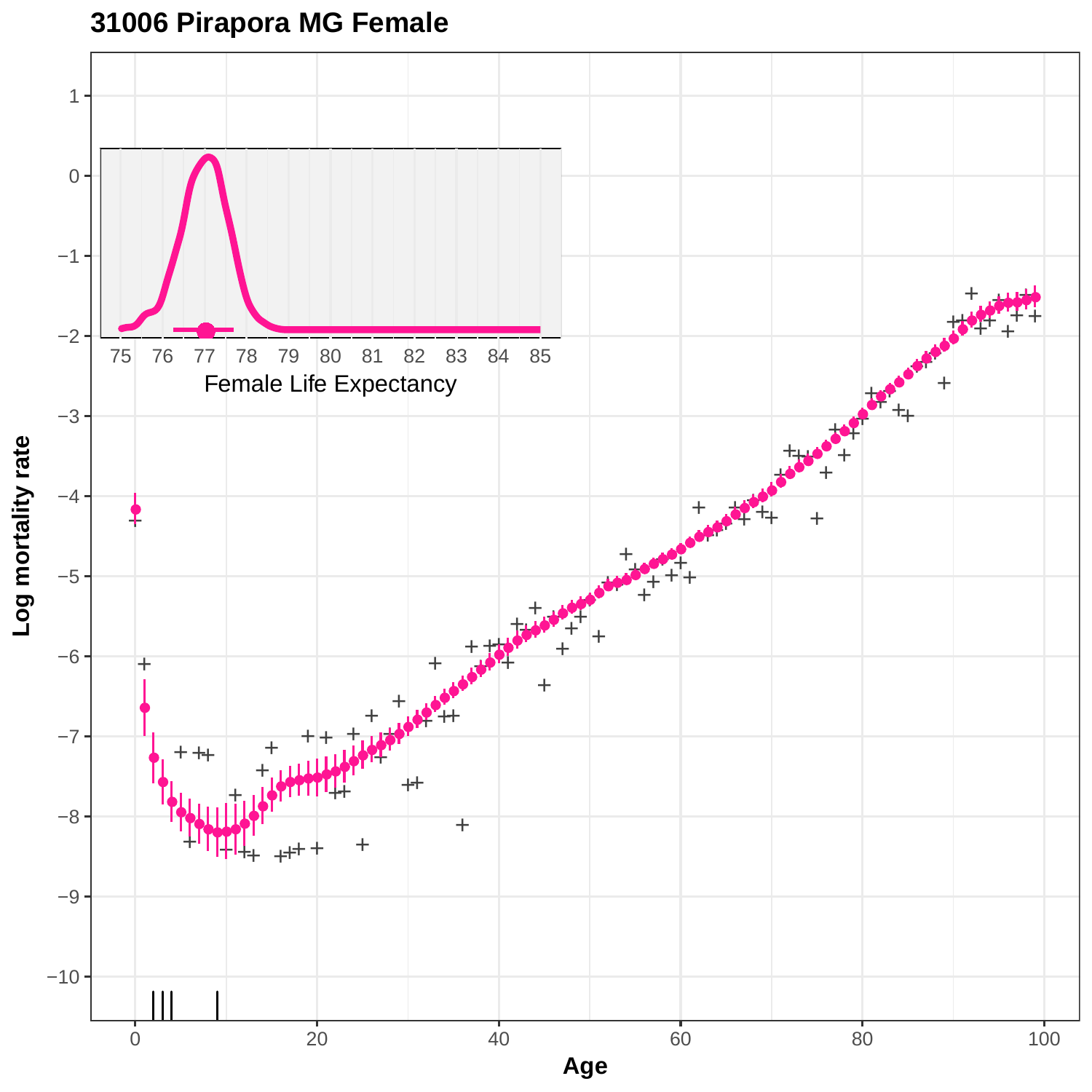

**31007 Montes Claros MG Female**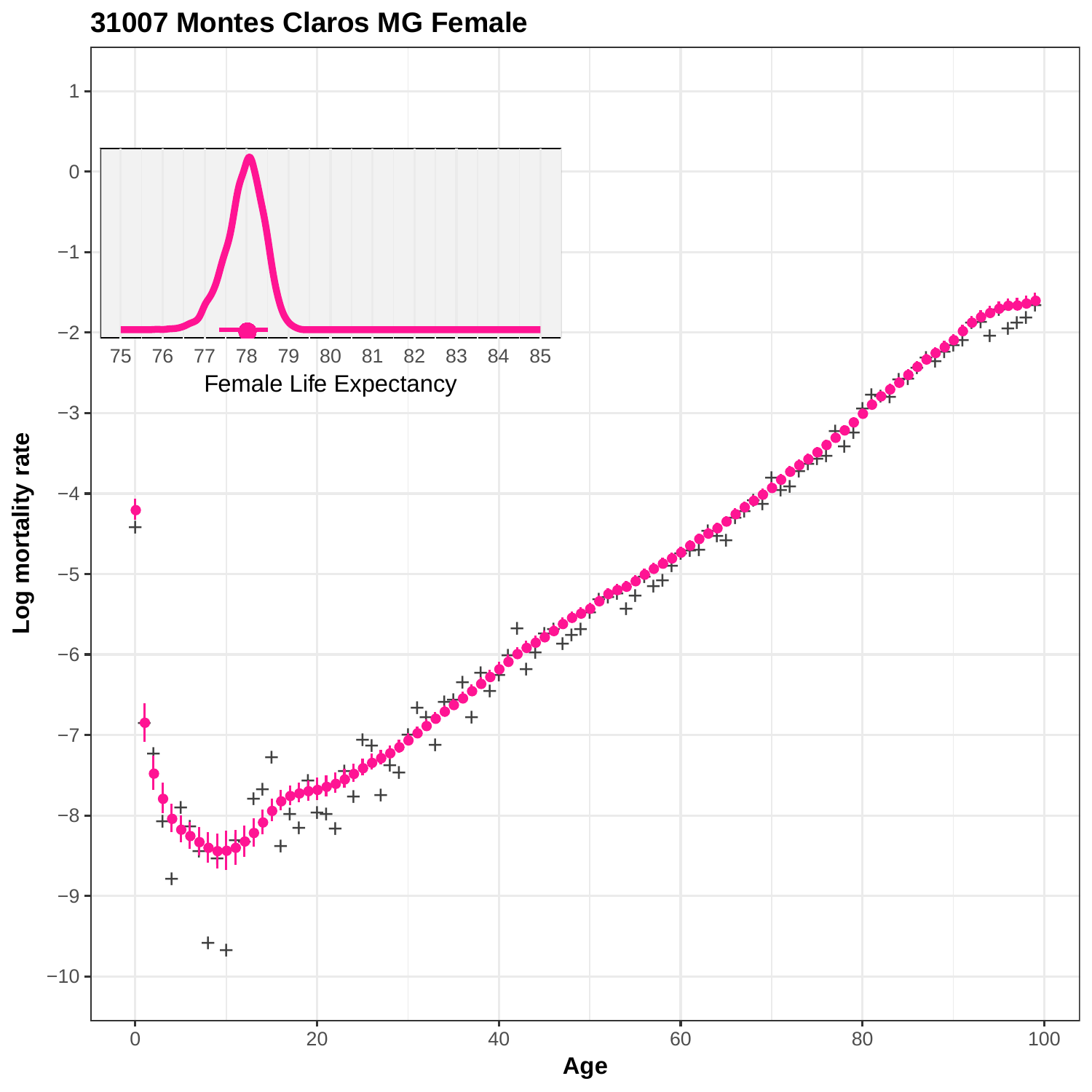

**31008 Grão Mogol MG Female**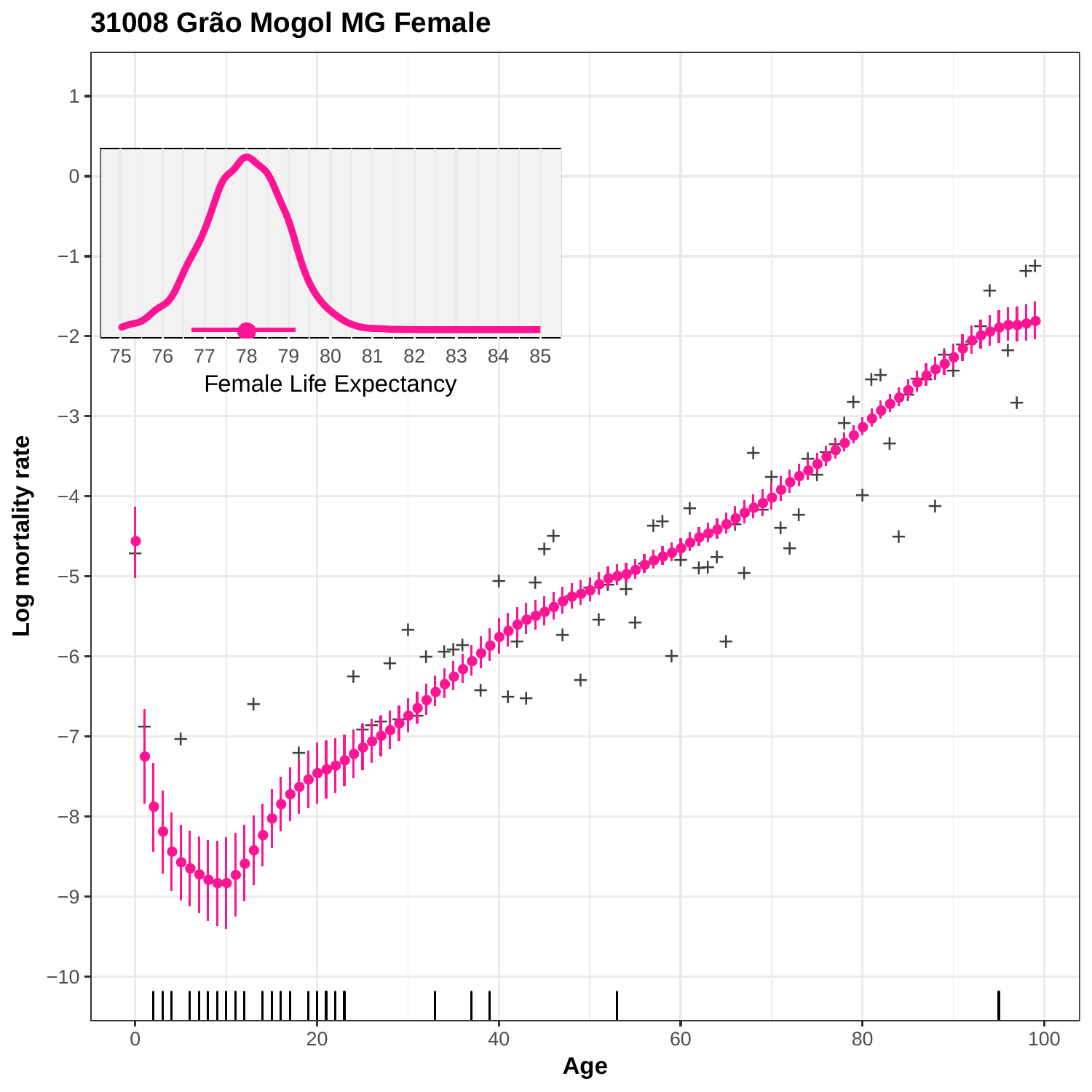

**31009 Bocaiúva MG Female**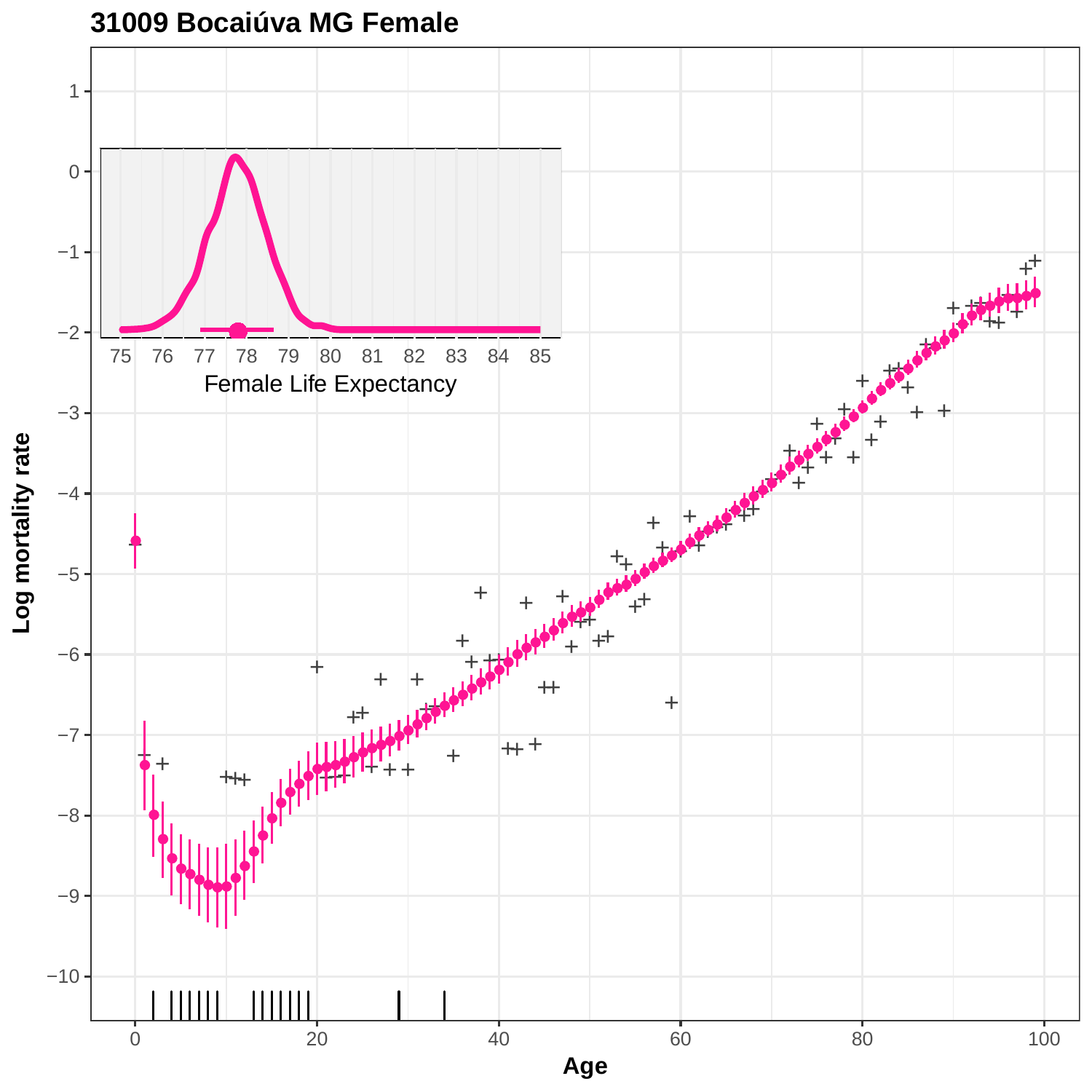

## **31010 Diamantina MG Female**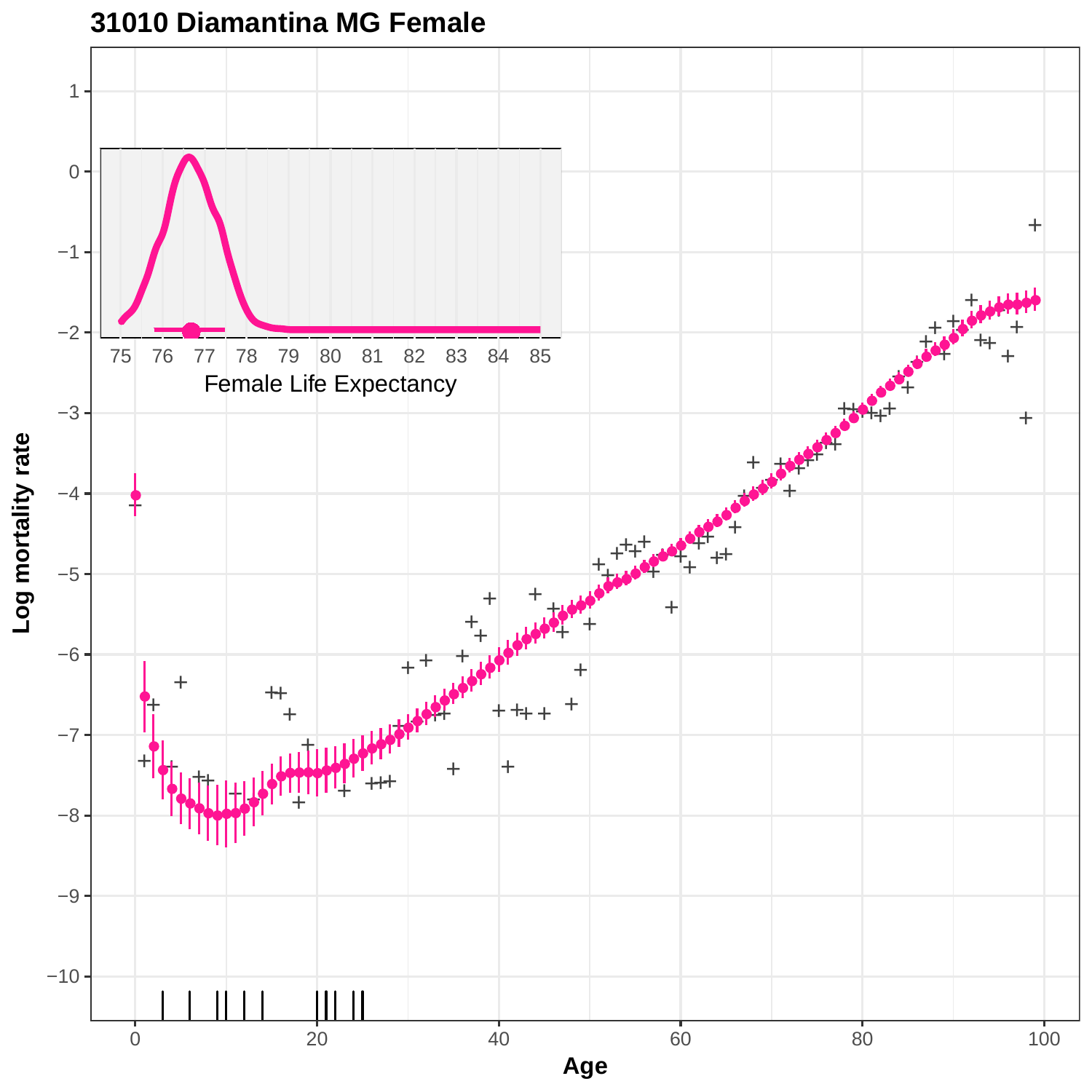

# **31011 Capelinha MG Female**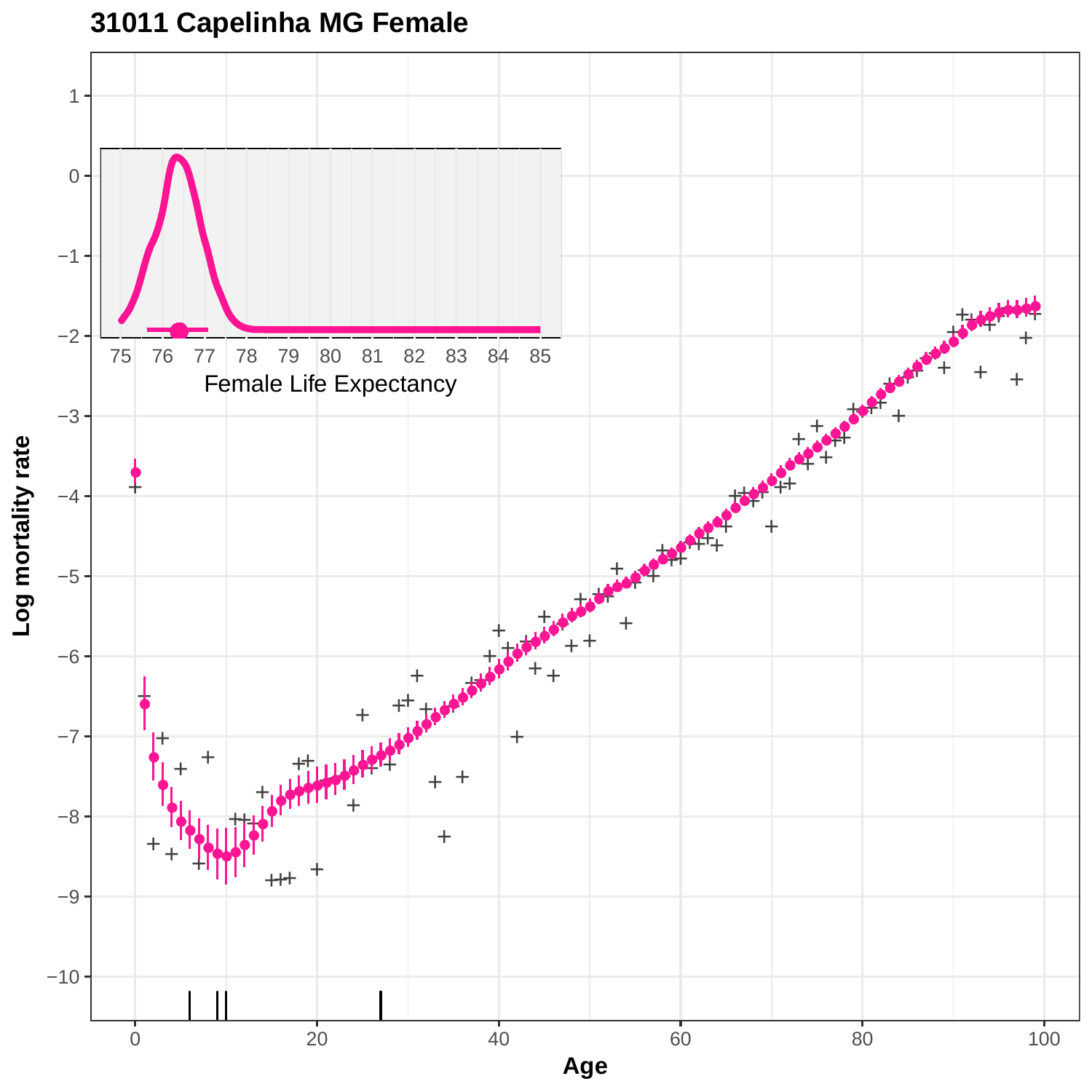**31012 Araçuaí MG Female**

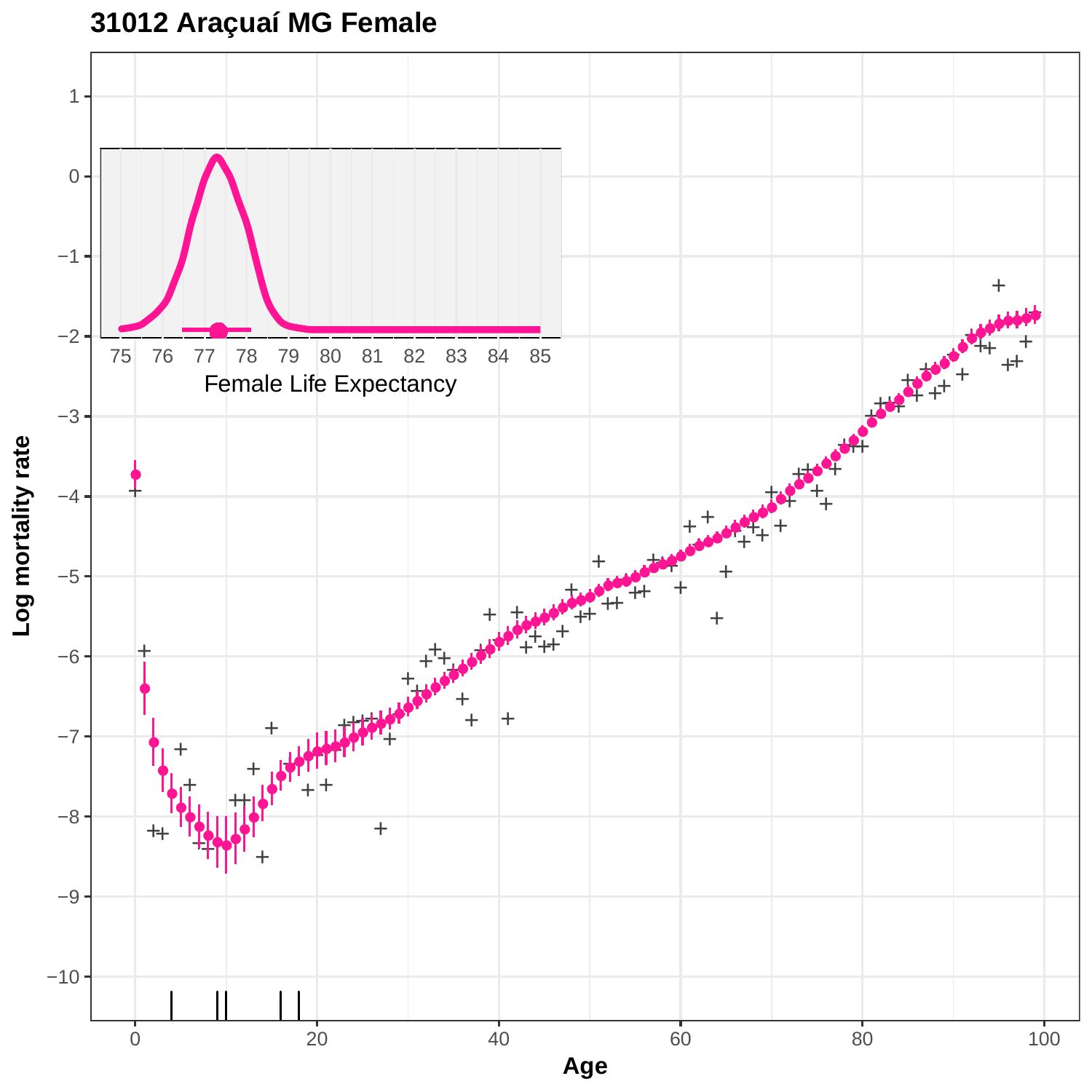

**31013 Pedra Azul MG Female**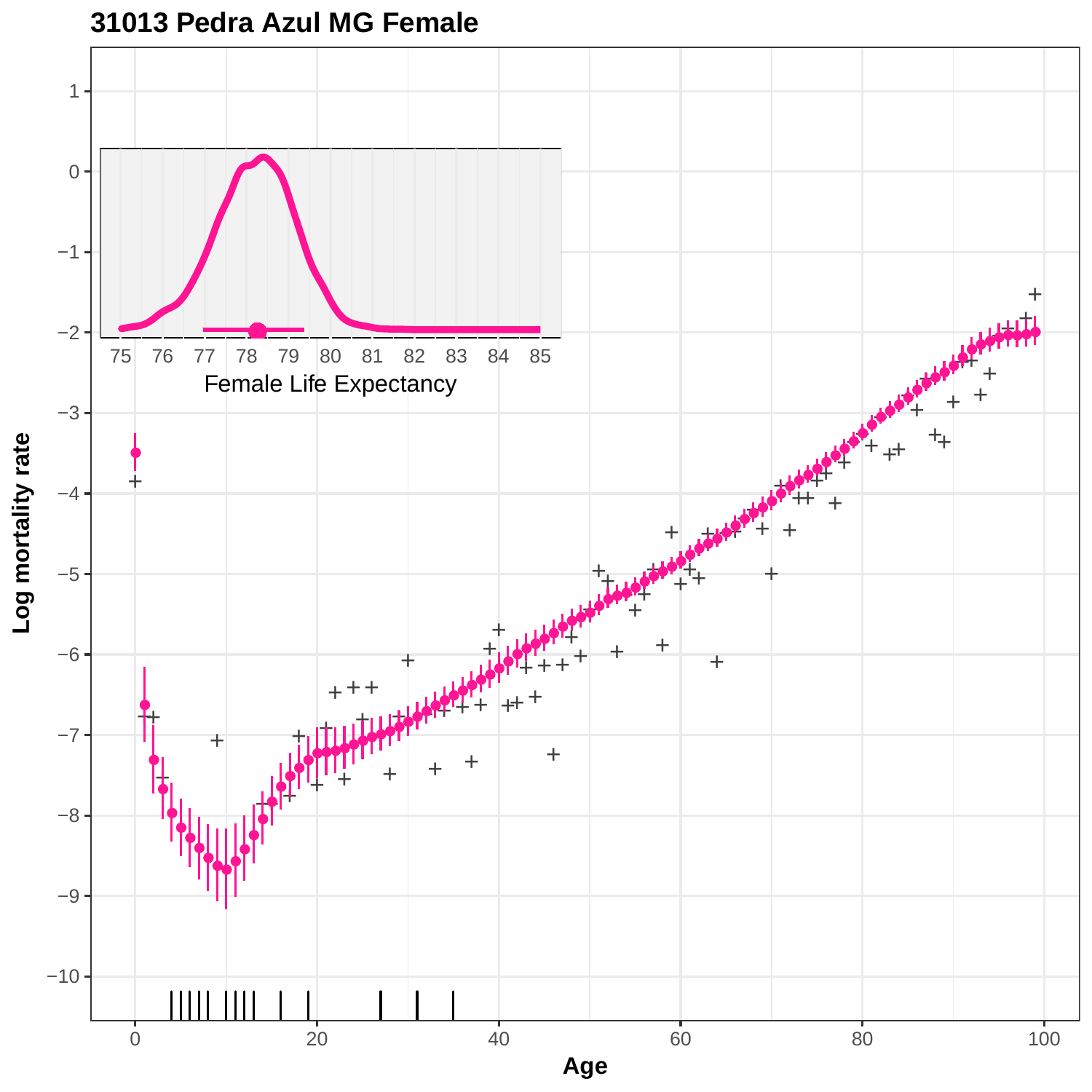

## **31014 Almenara MG Female**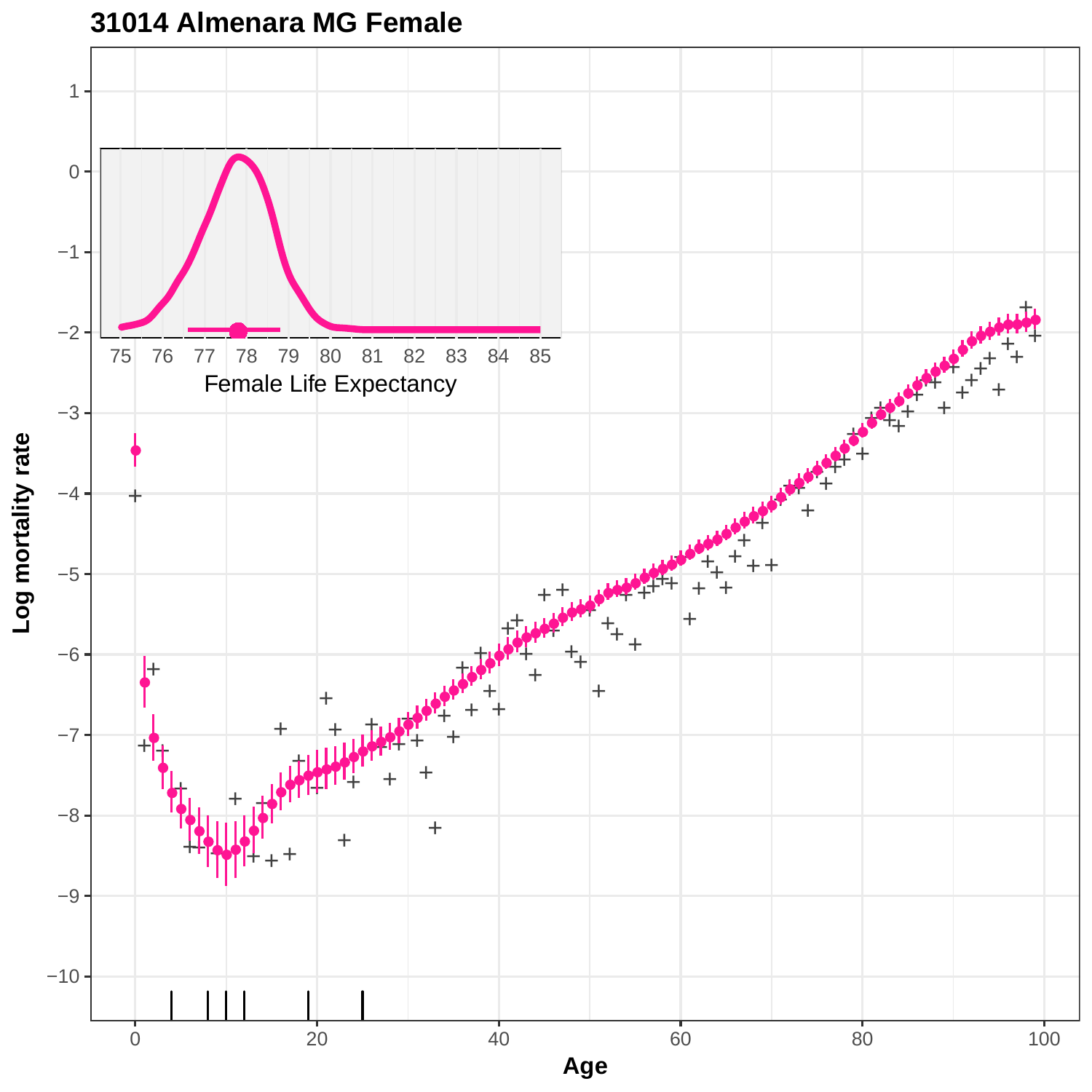

### **31015 Teófilo Otoni MG Female**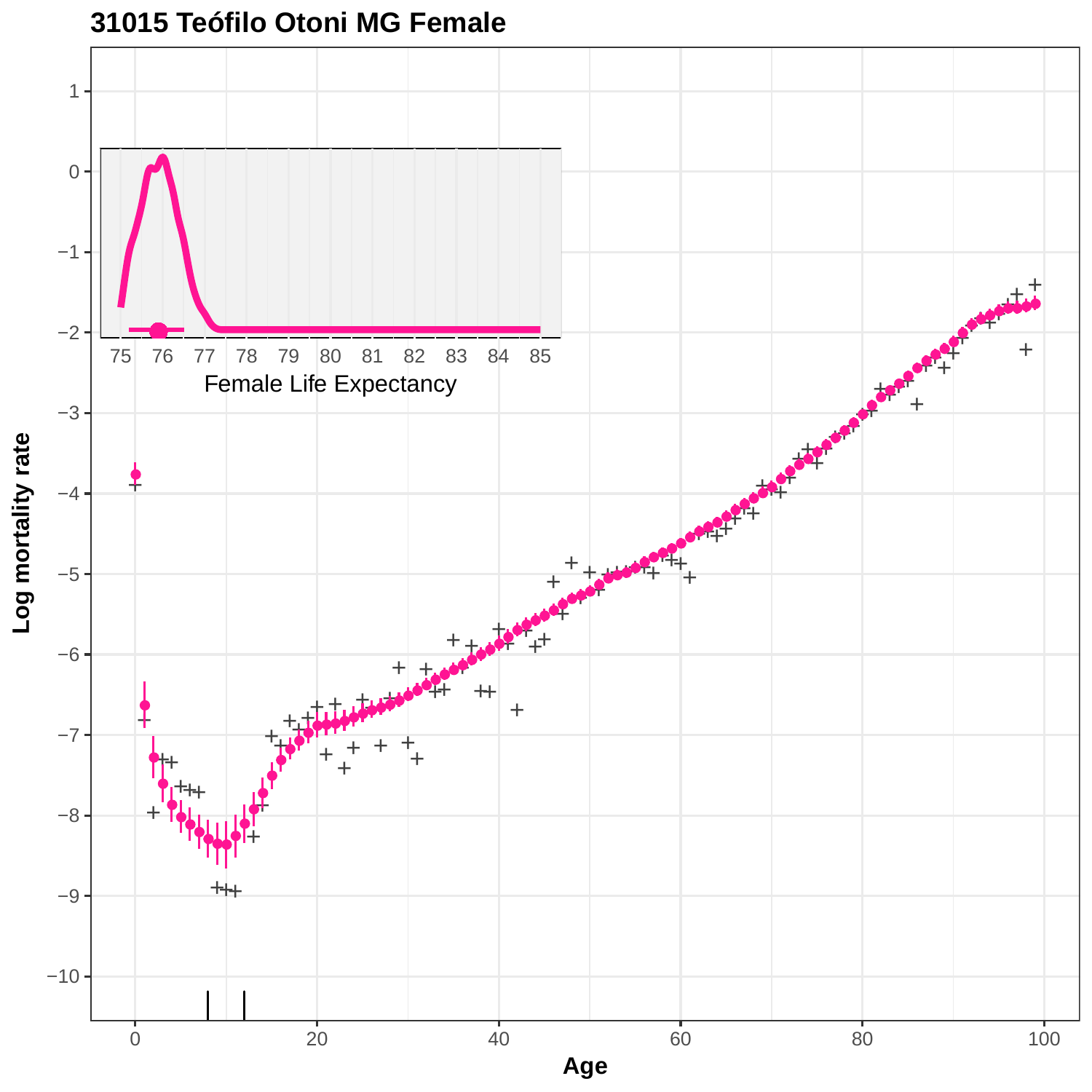

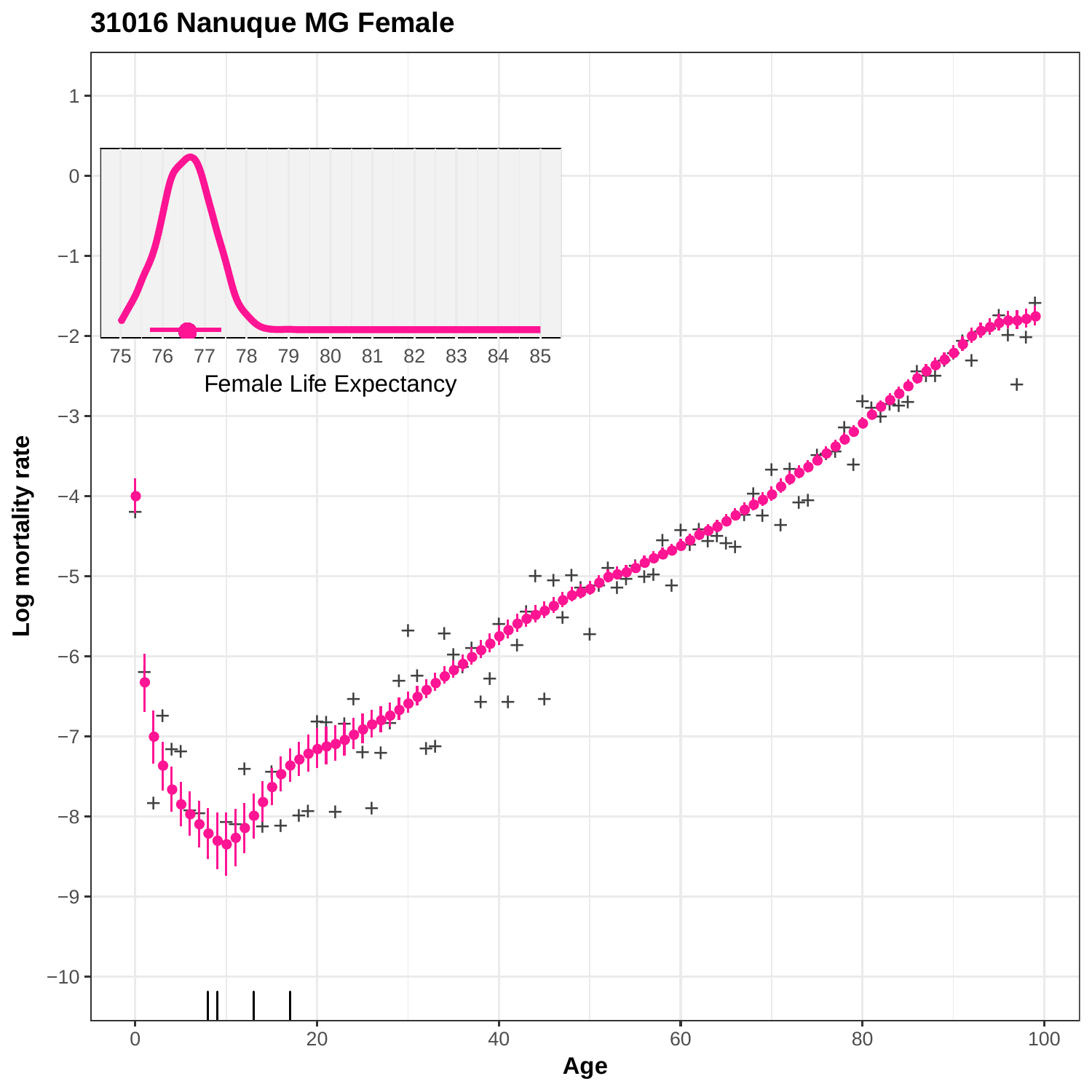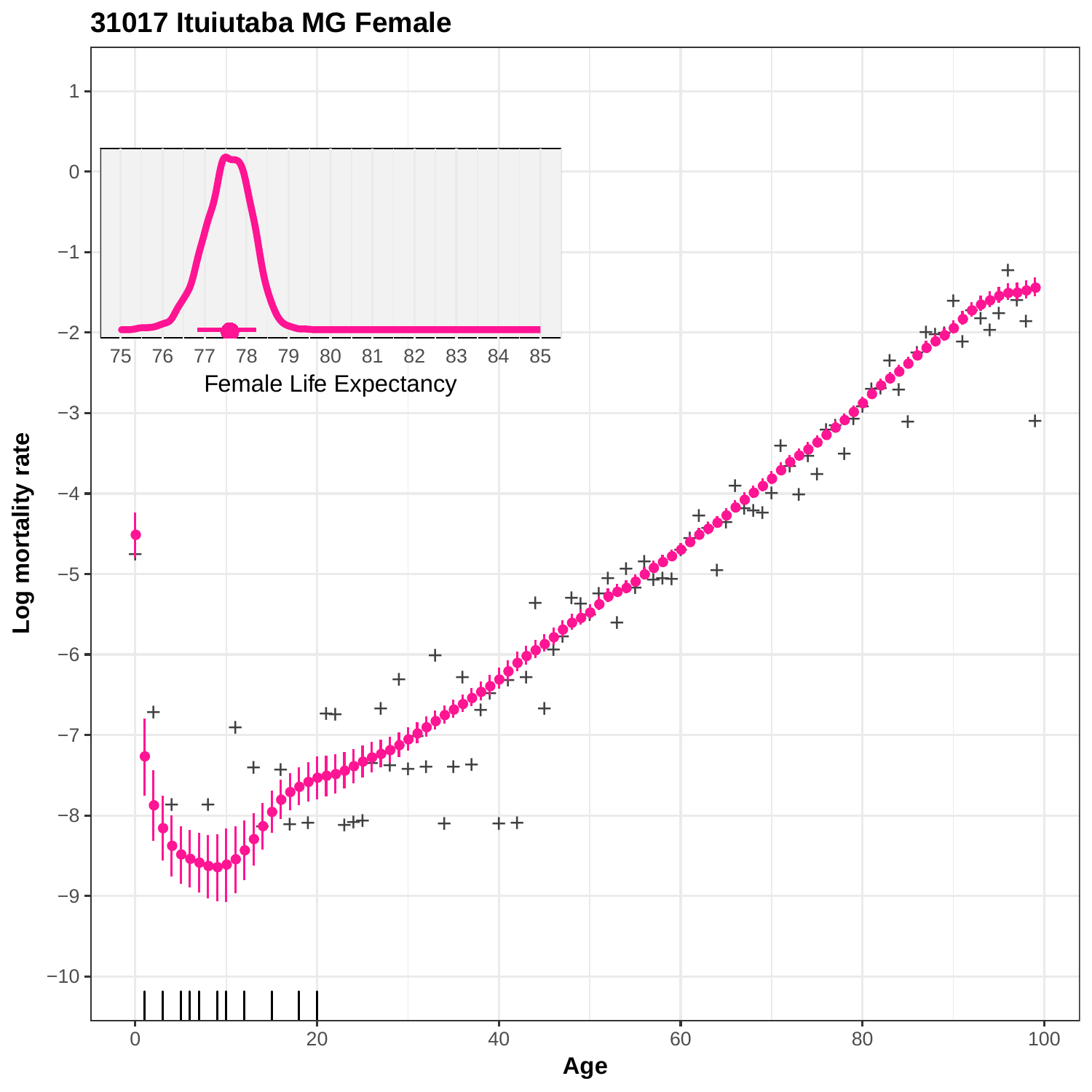

**31018 Uberlândia MG Female**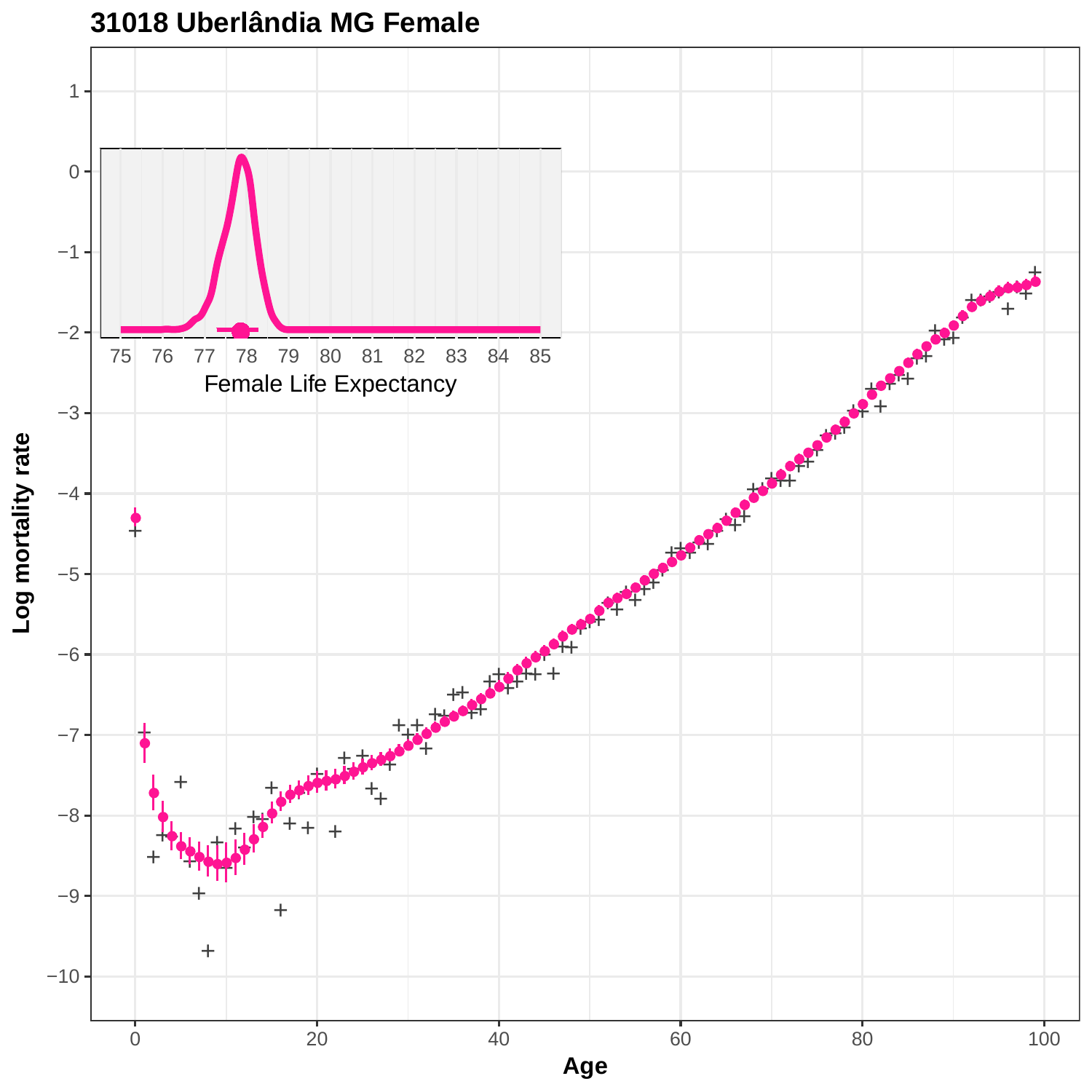

**31019 Patrocínio MG Female**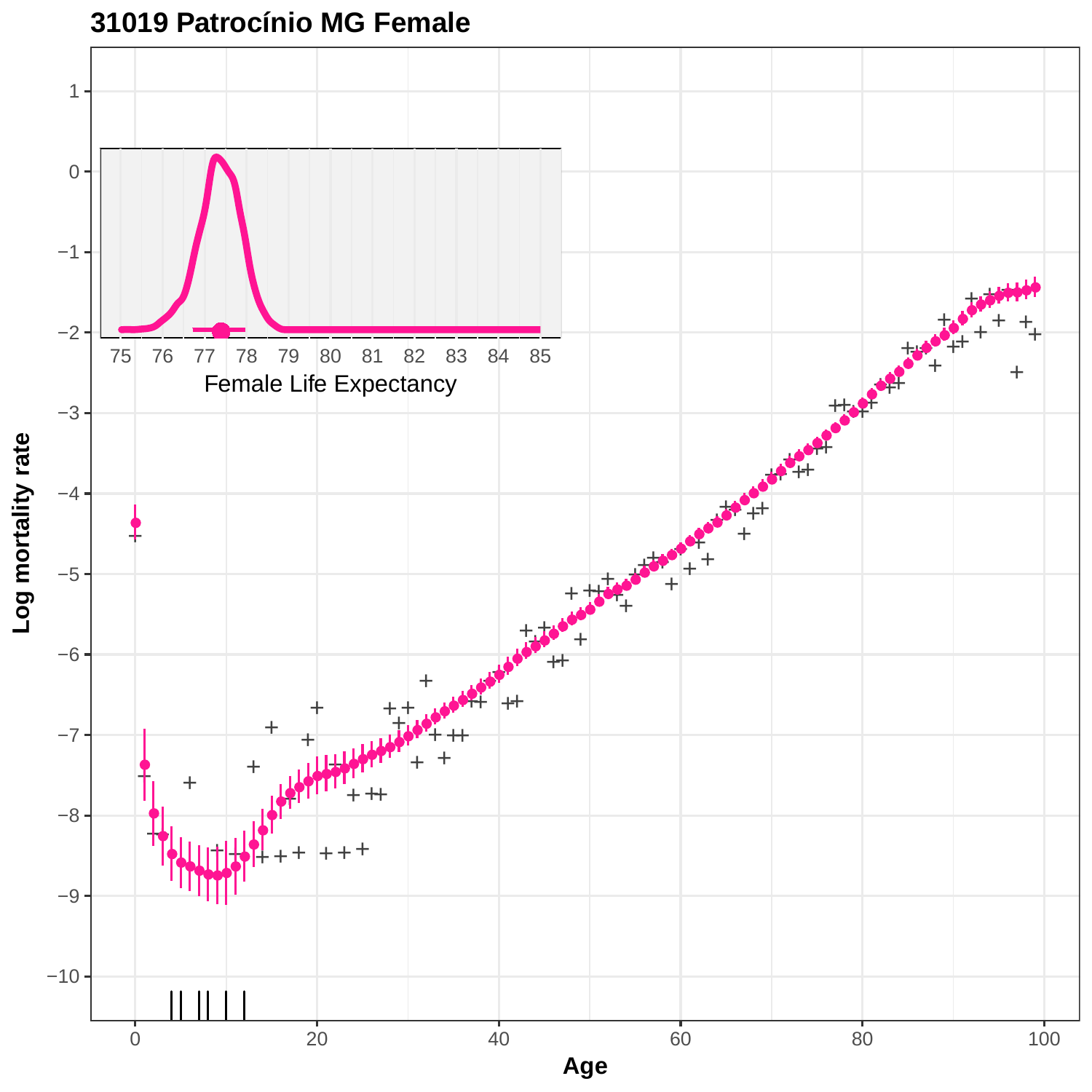

**31020 Patos de Minas MG Female**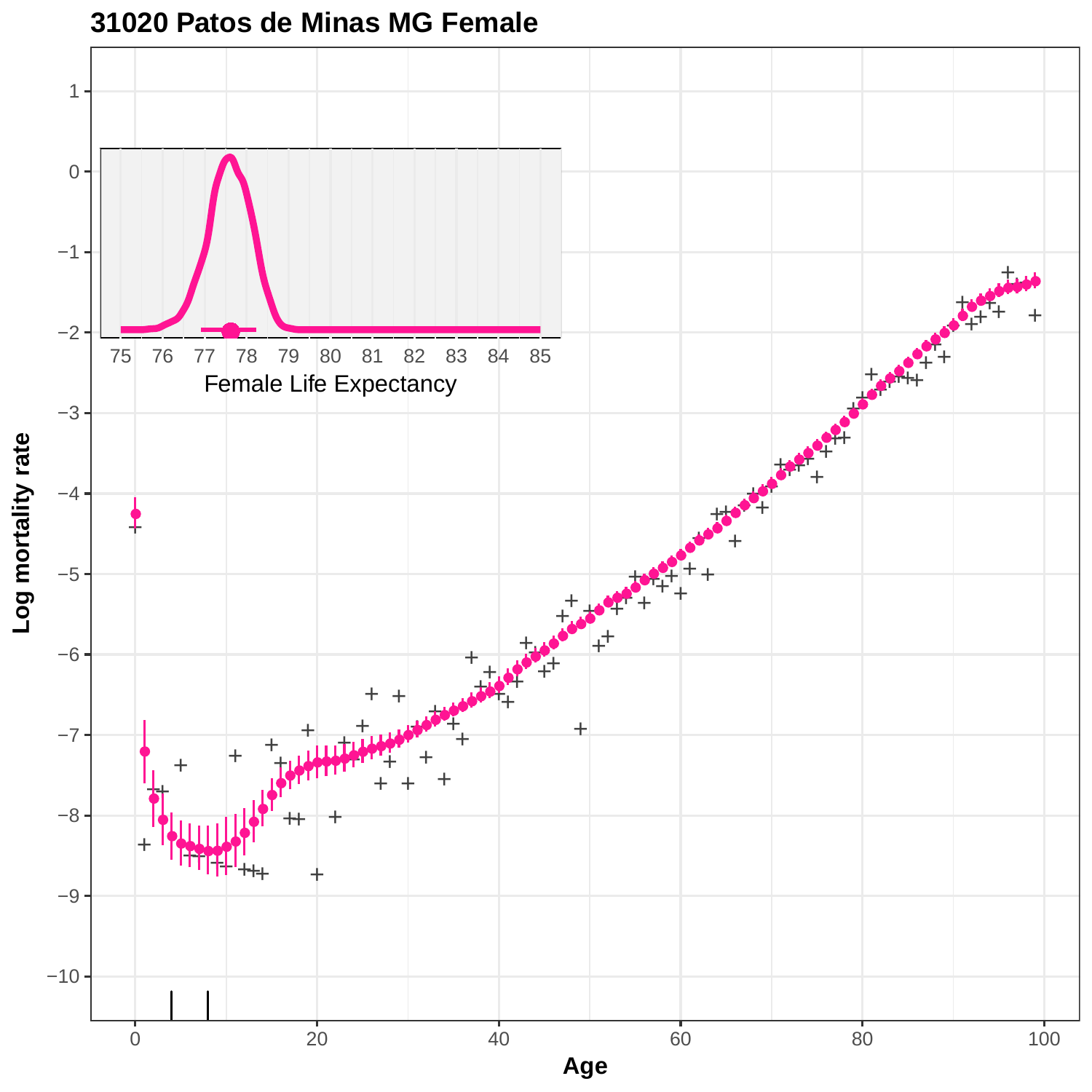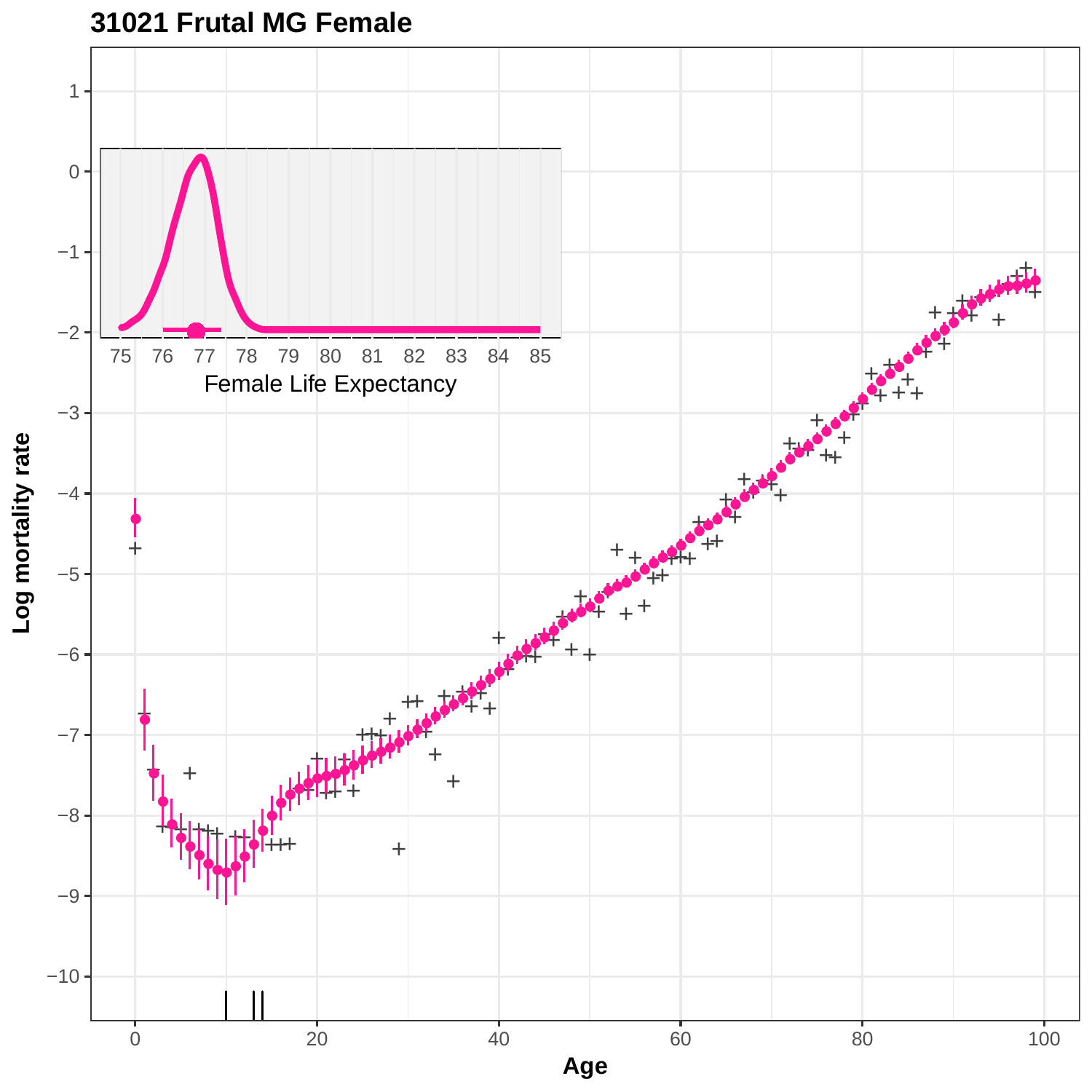

### **31022 Uberaba MG Female**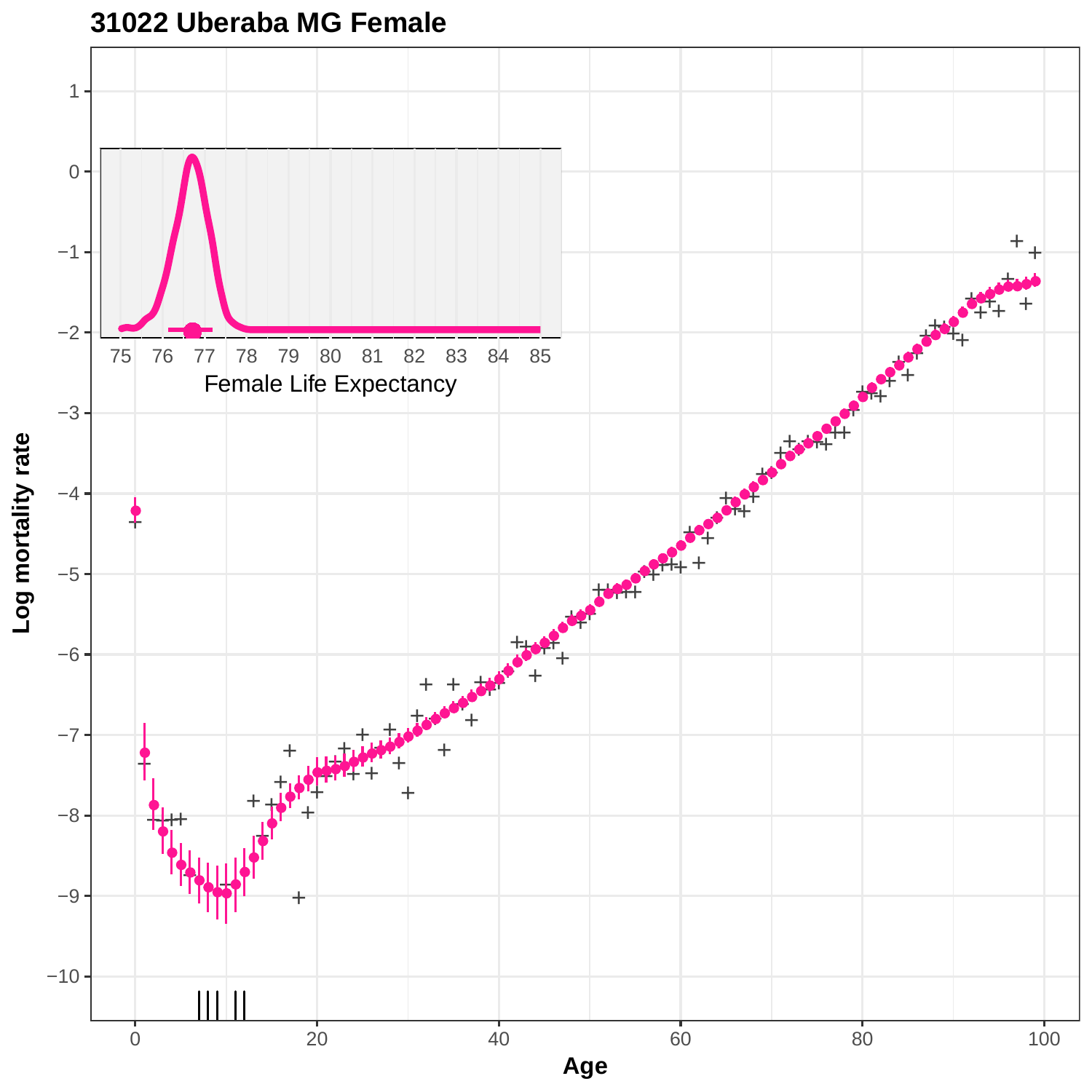

# **31023 Araxá MG Female**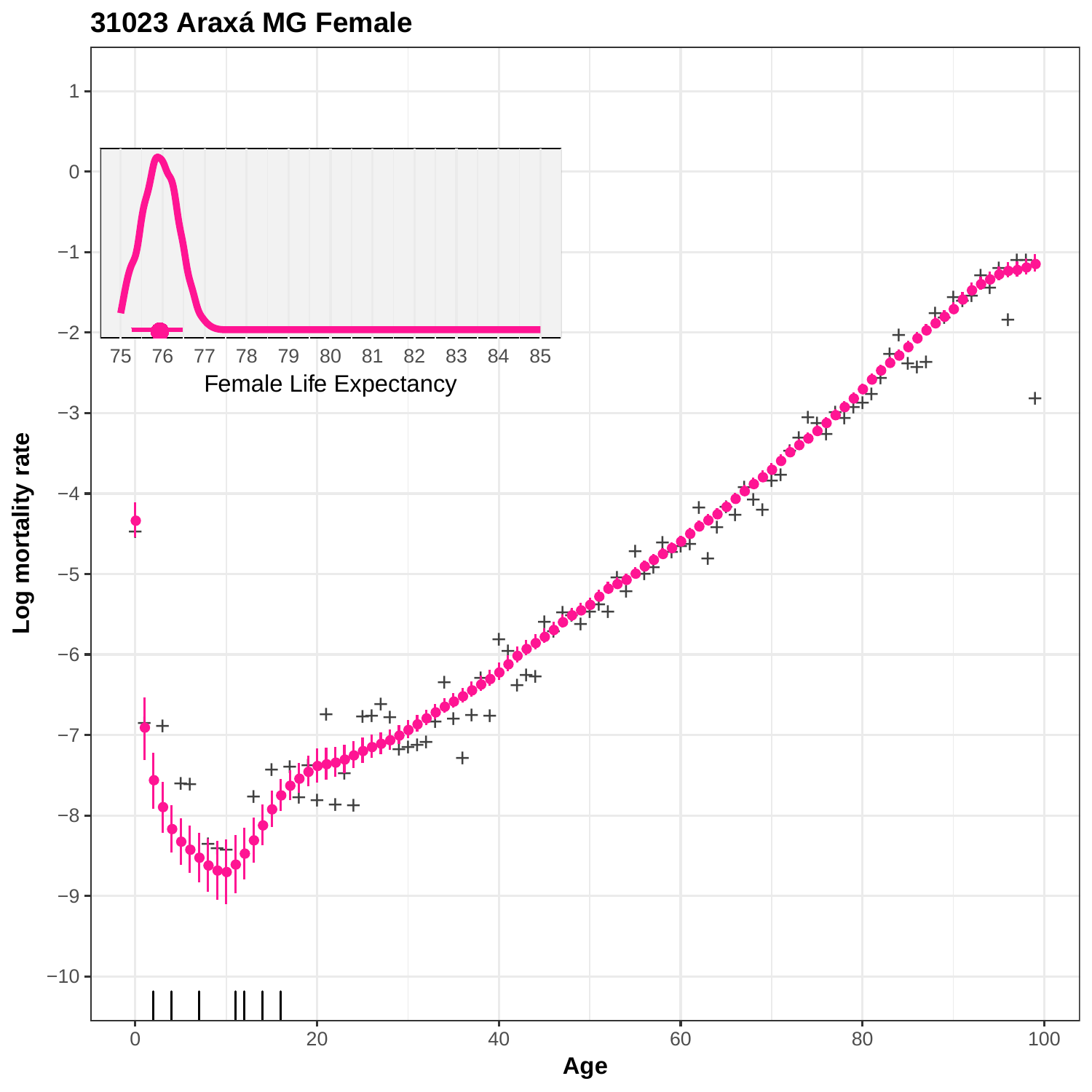

**31024 Três Marias MG Female**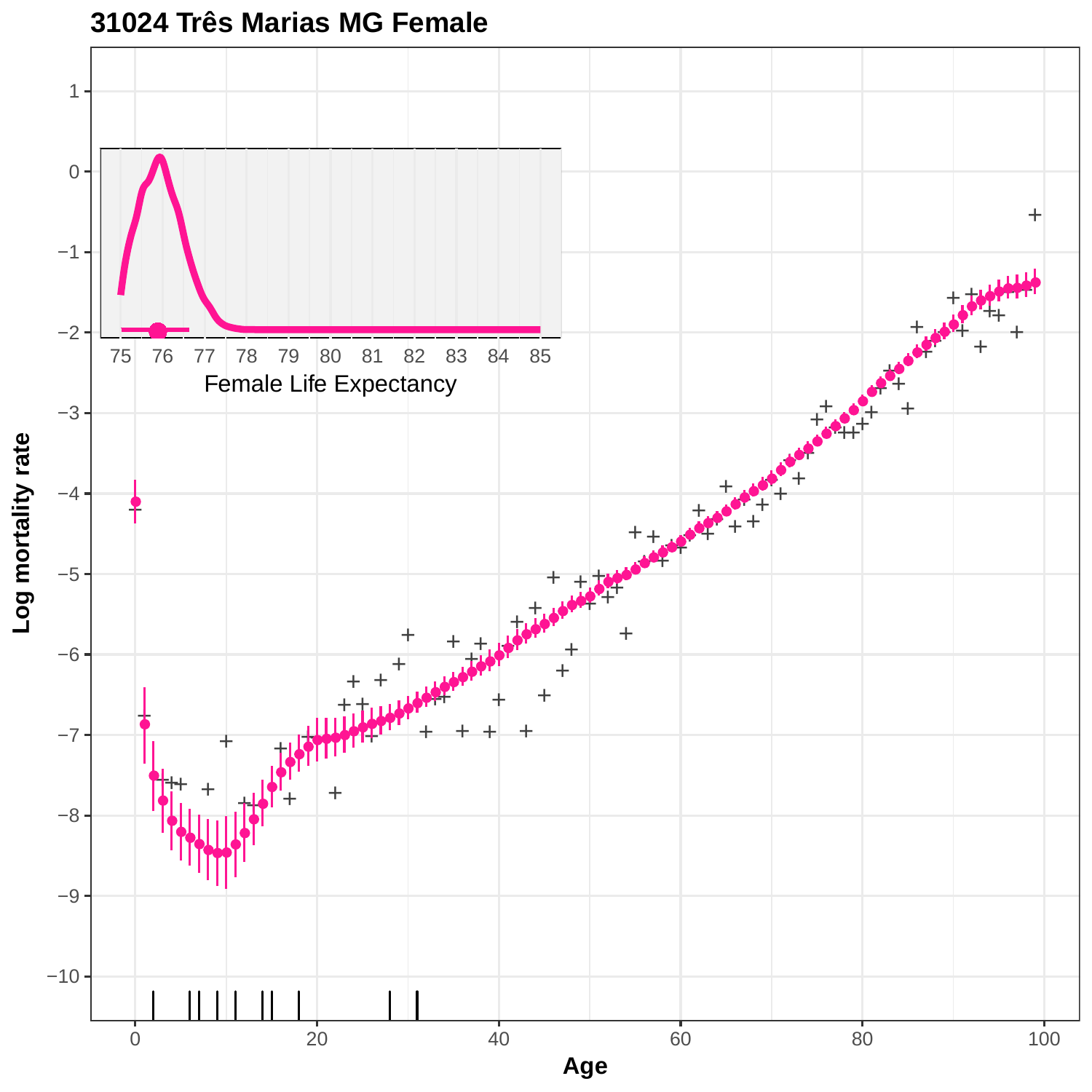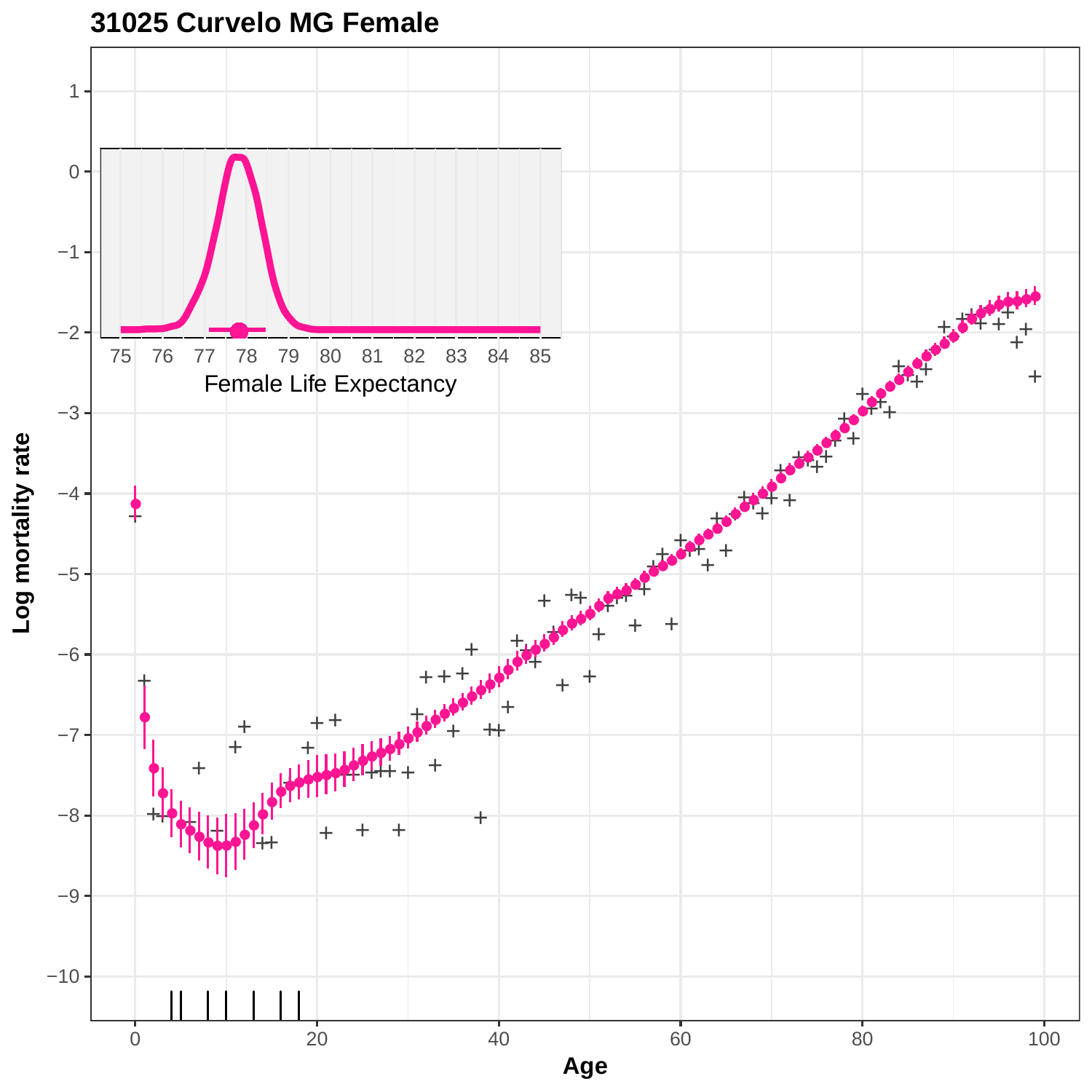

### **31026 Bom Despacho MG Female**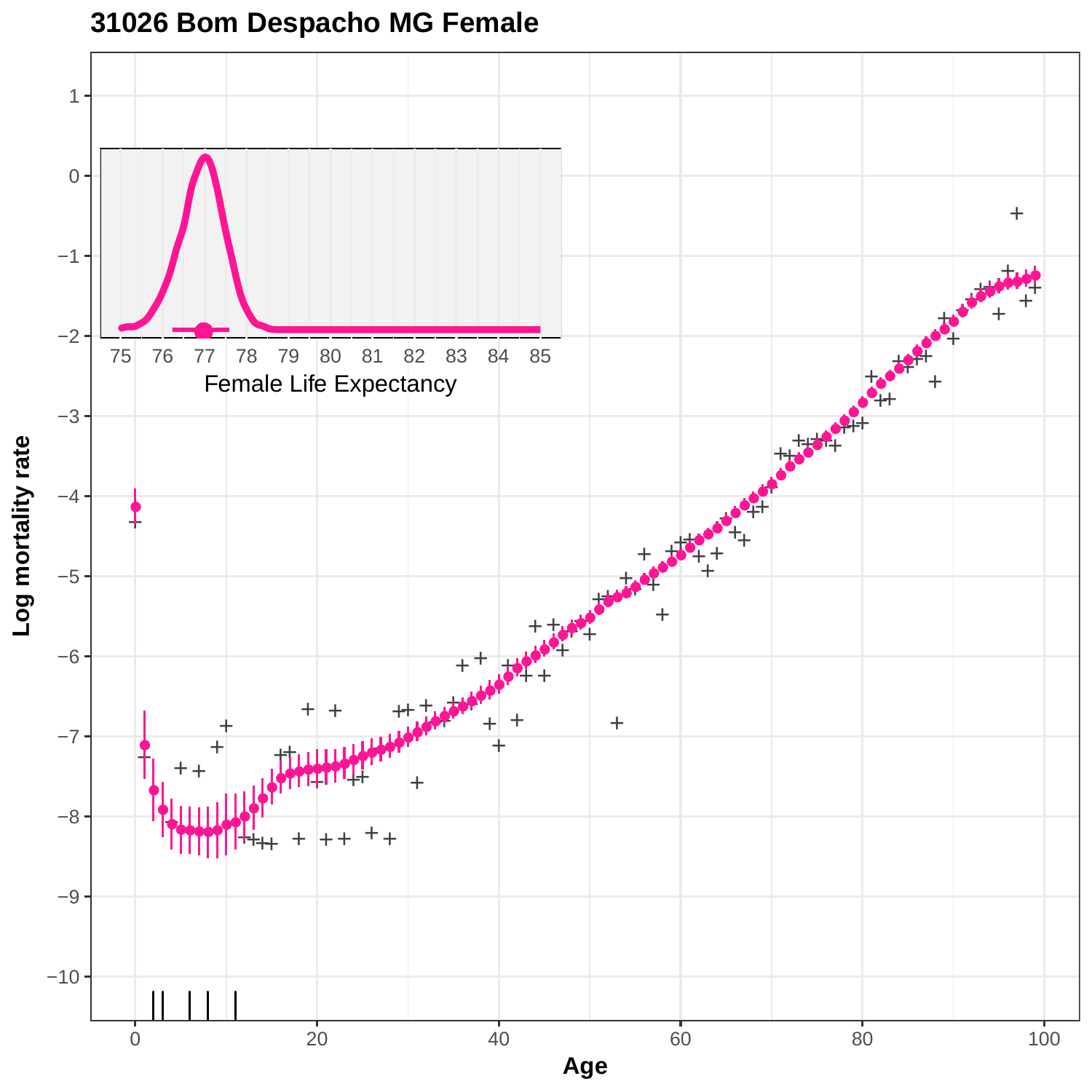

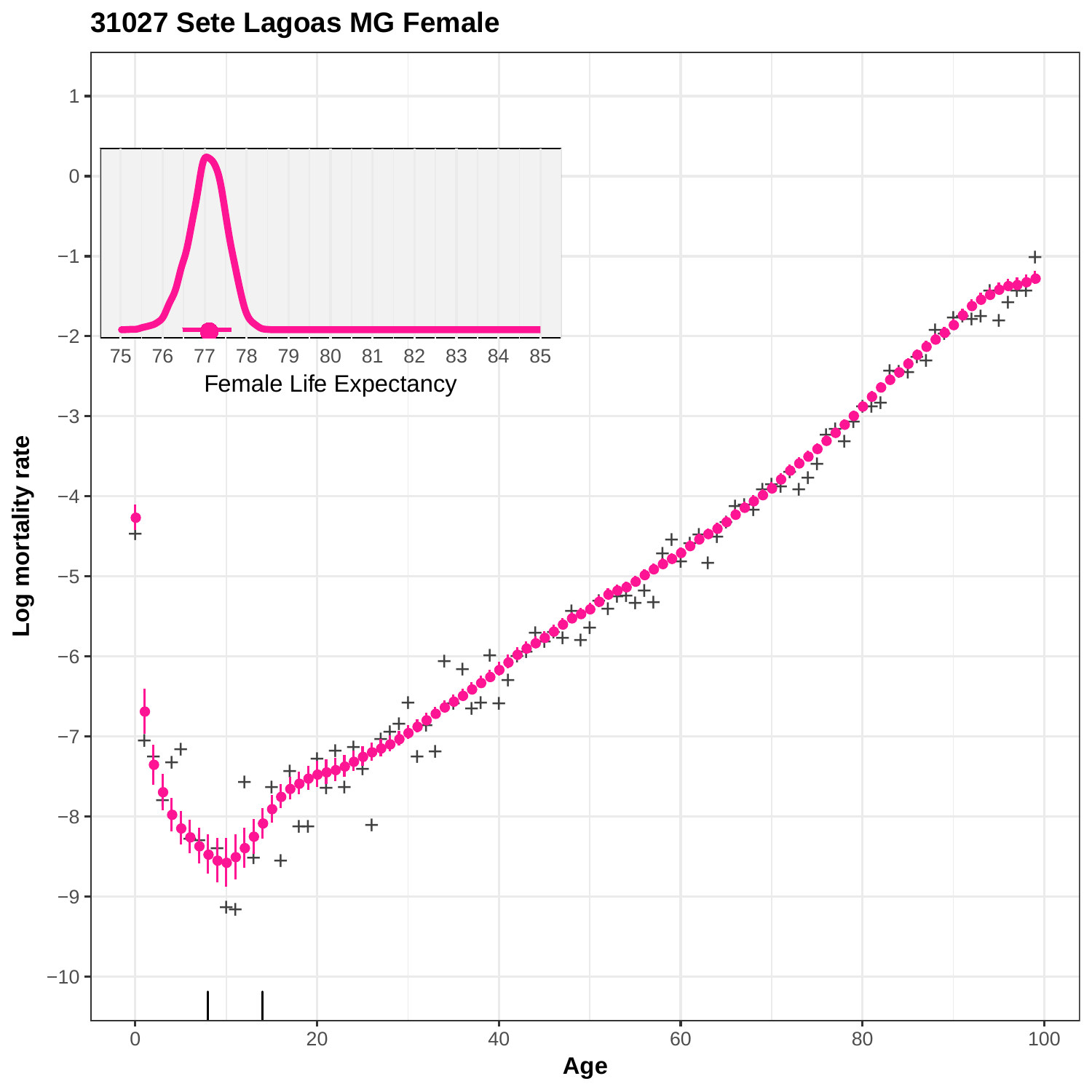

**31028 Conceição do Mato Dentro MG Female**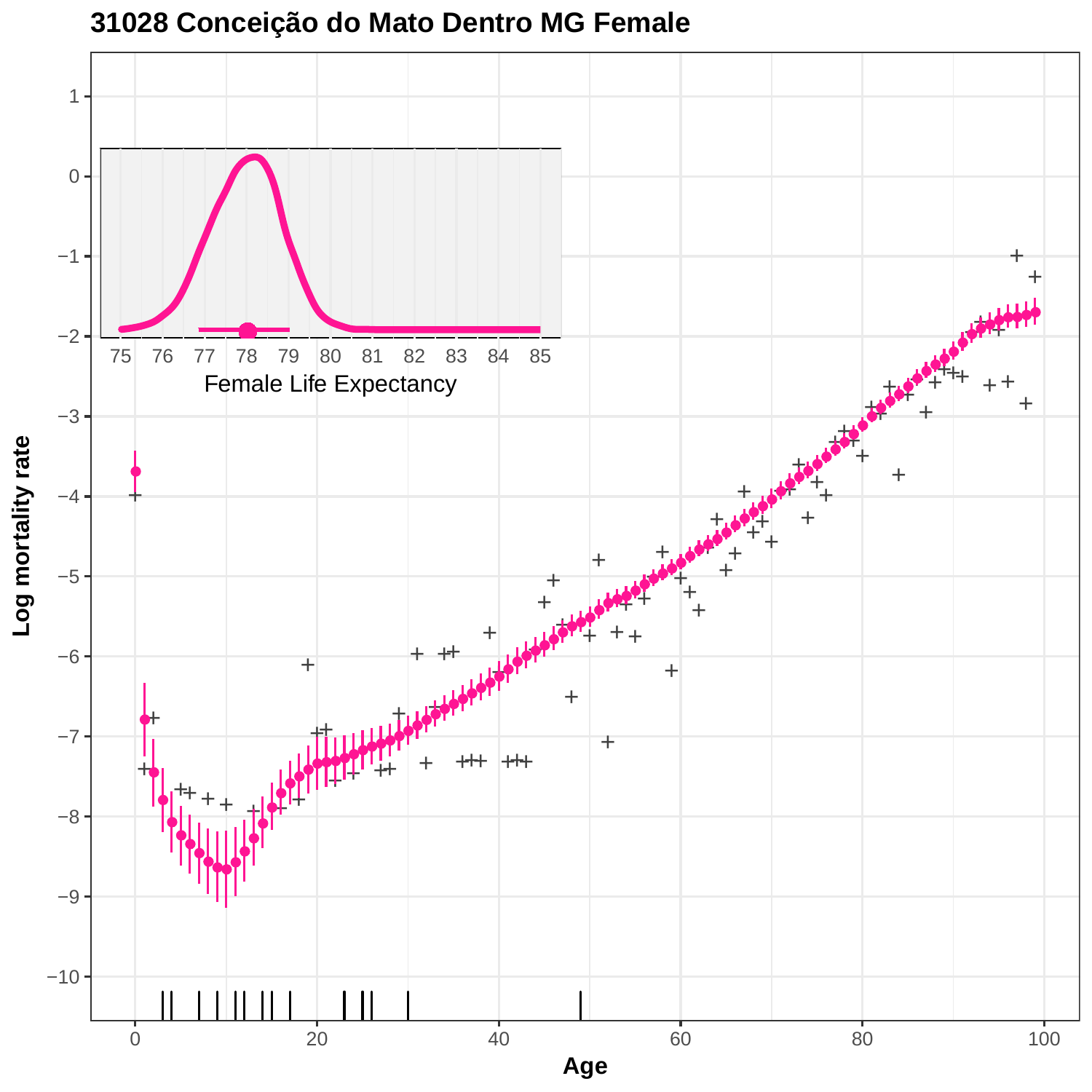

### **31029 Pará de Minas MG Female**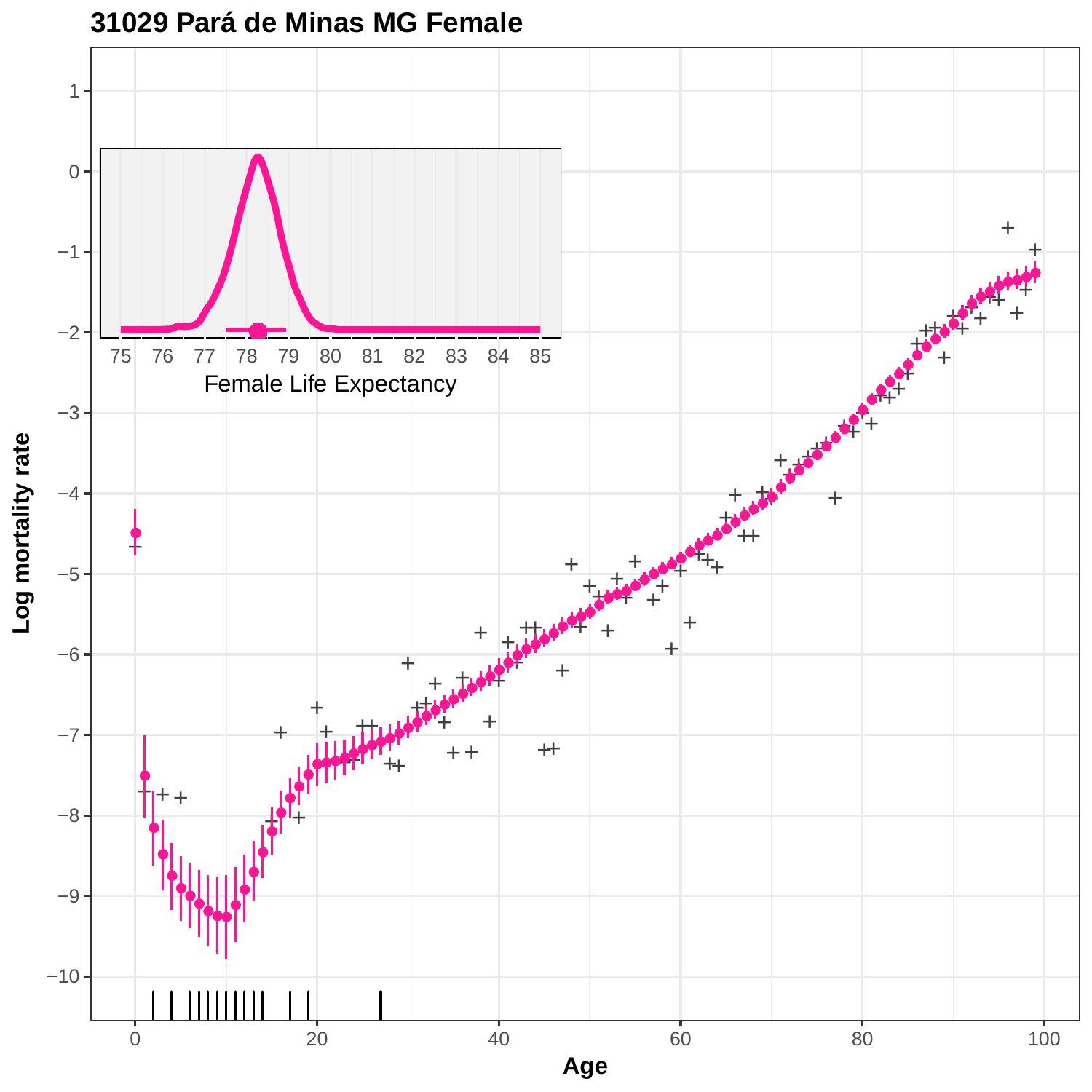

### **31030 Belo Horizonte MG Female**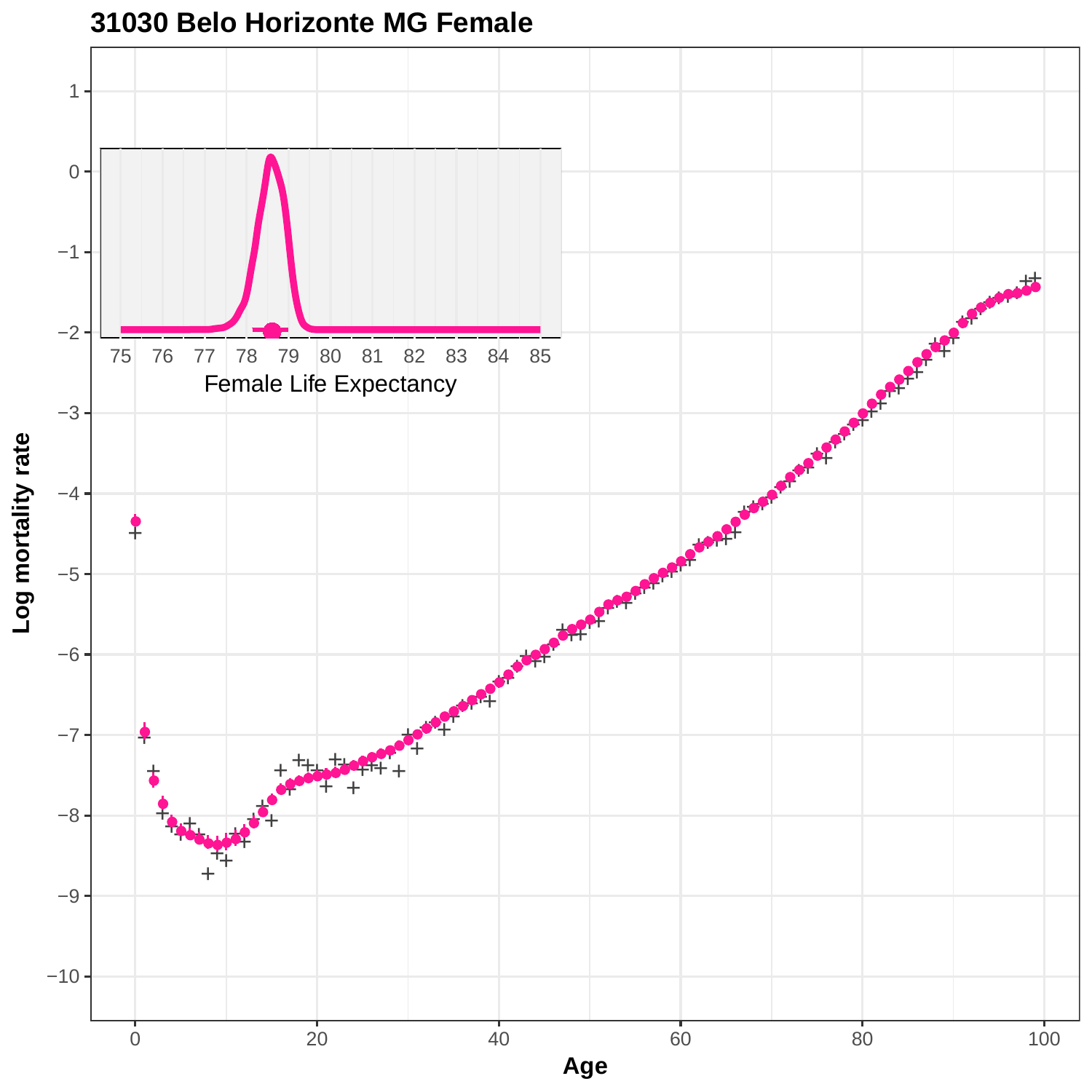

## **31031 Itabira MG Female**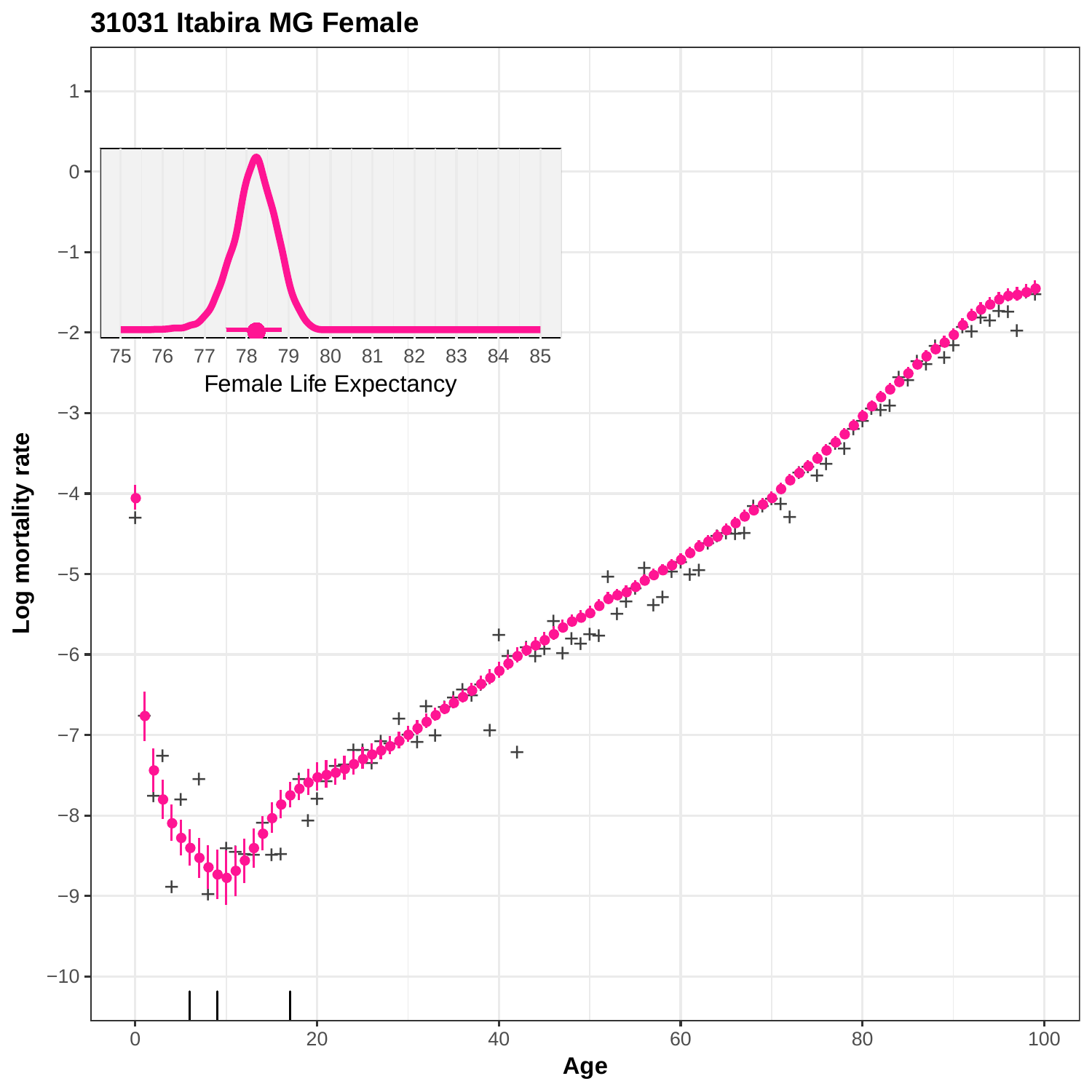

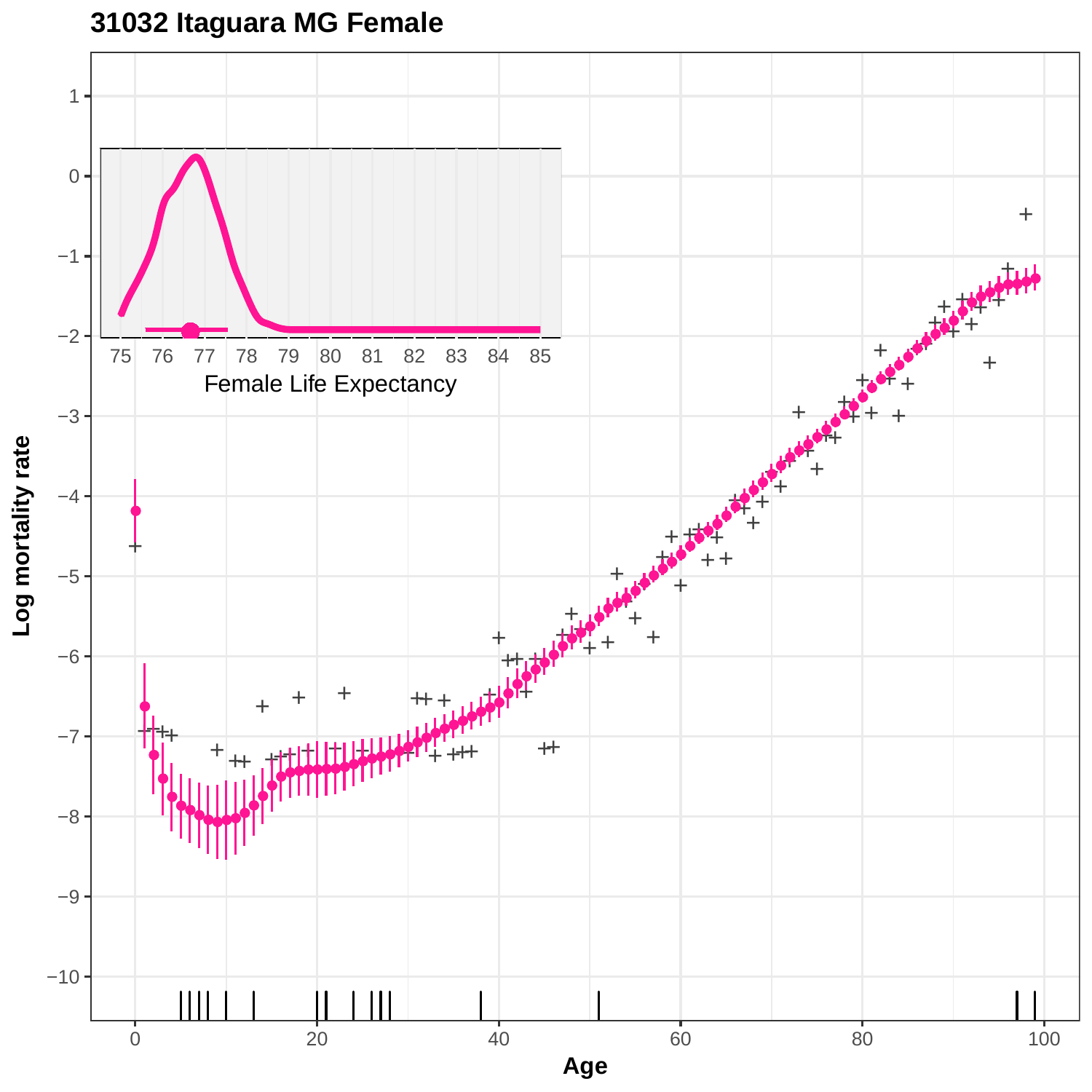

# **31033 Ouro Preto MG Female**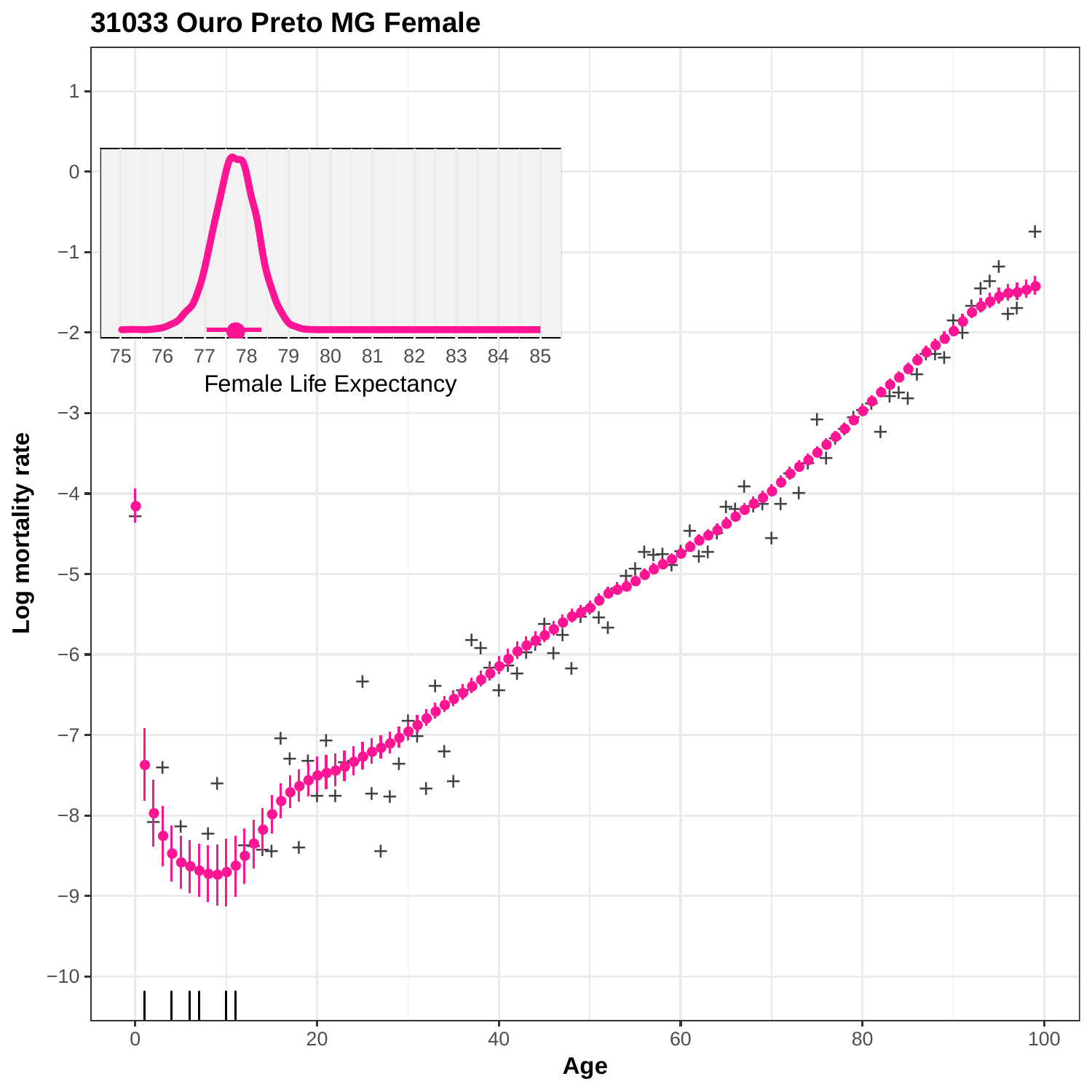

## **31034 Conselheiro Lafaiete MG Female**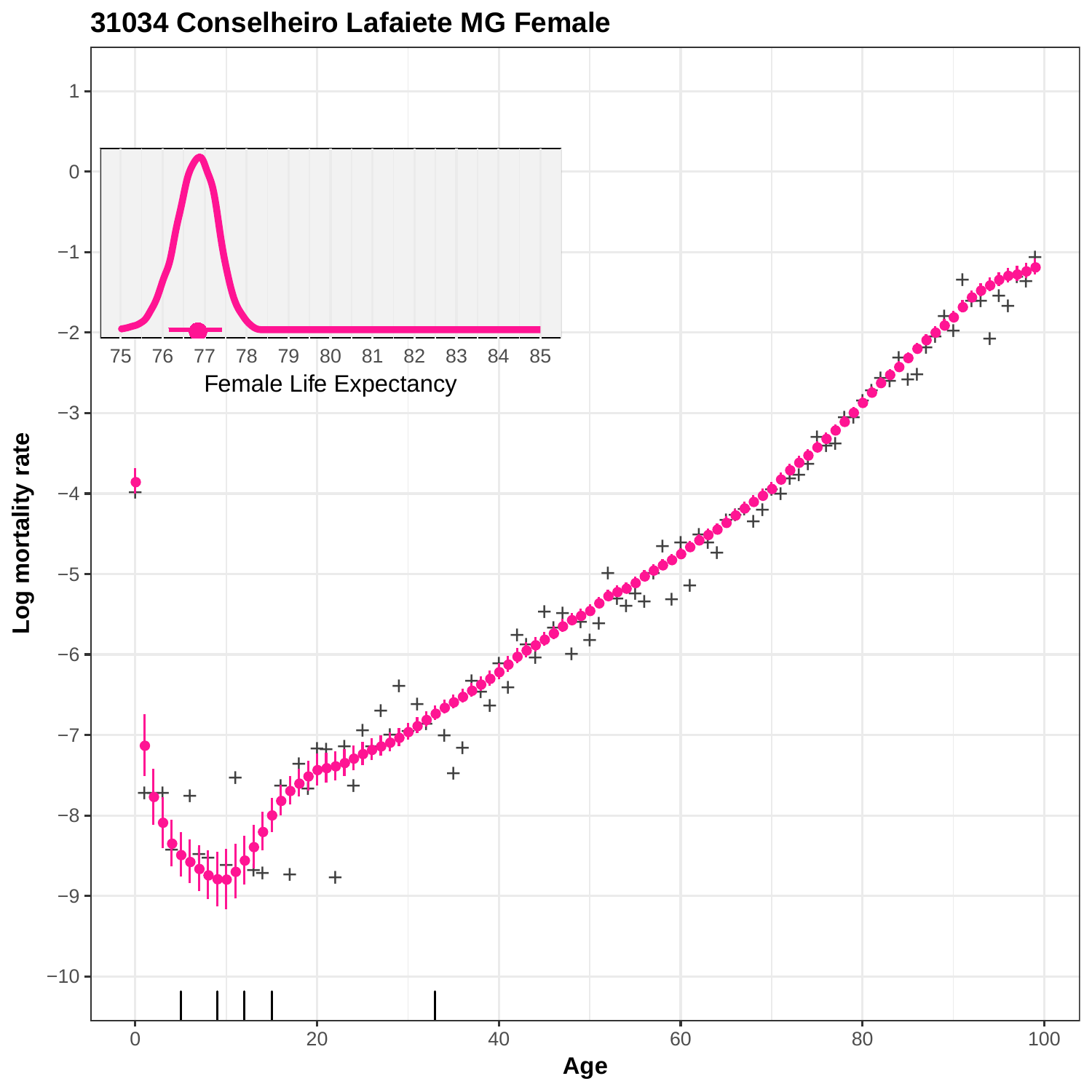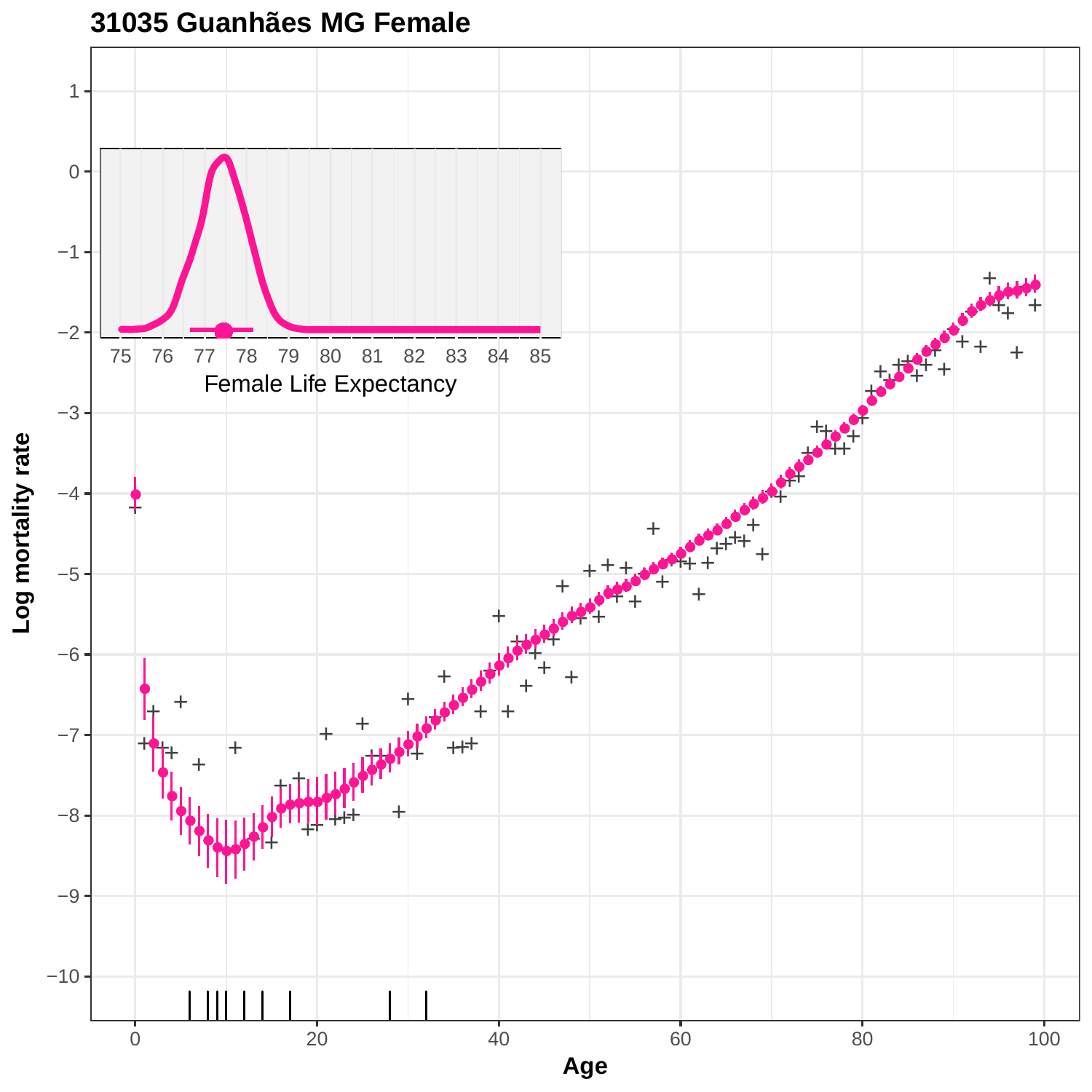

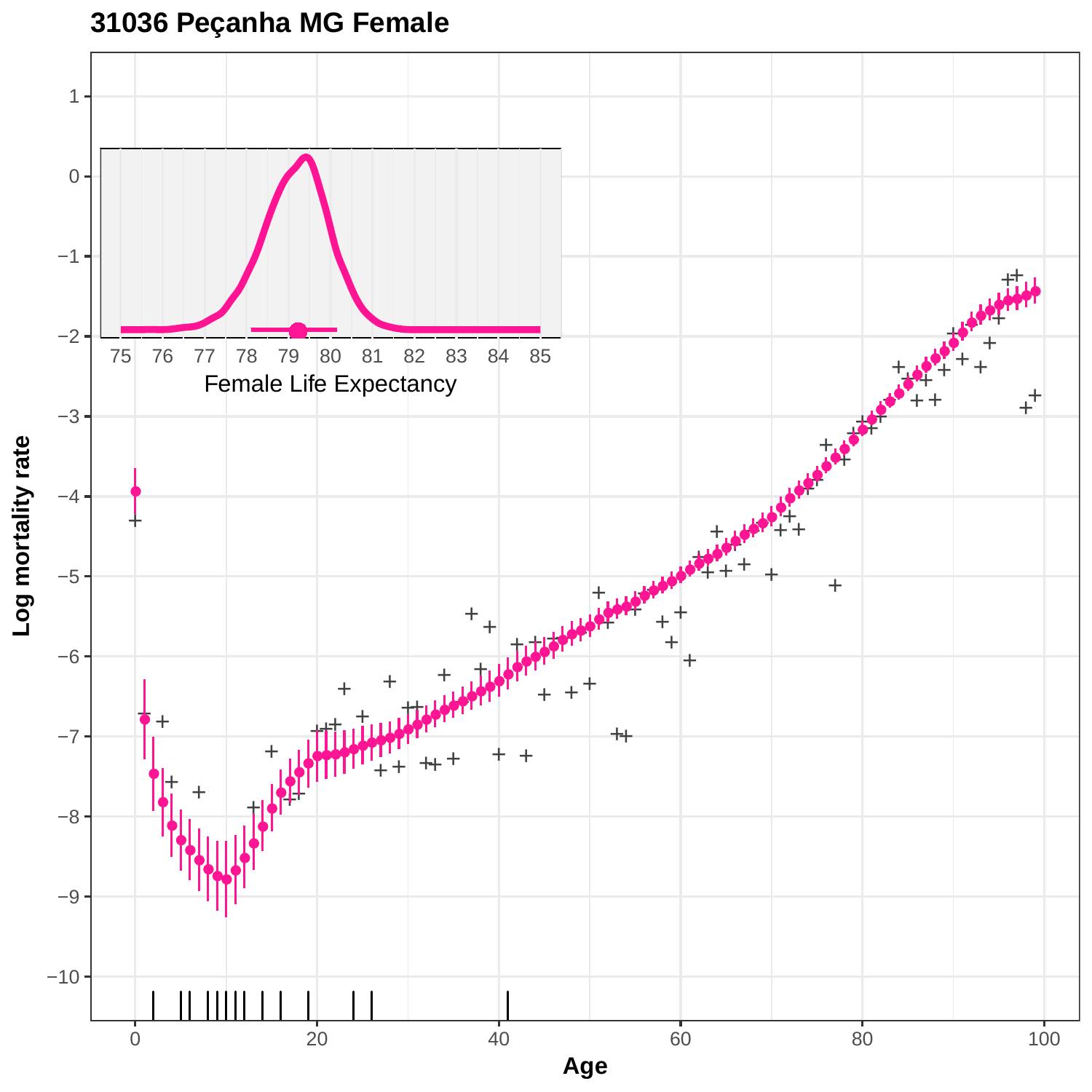

**31037 Governador Valadares MG Female**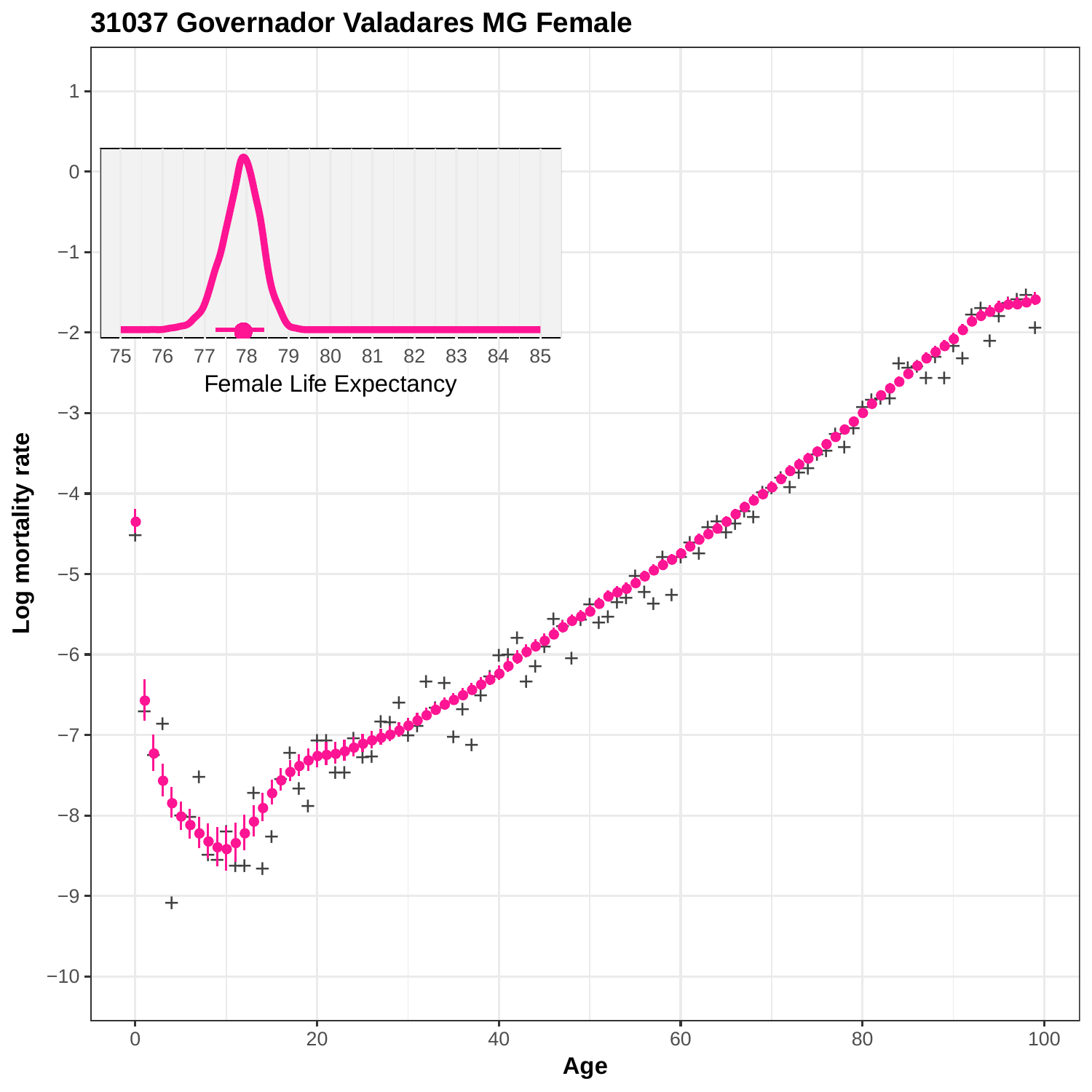

**31038 Mantena MG Female**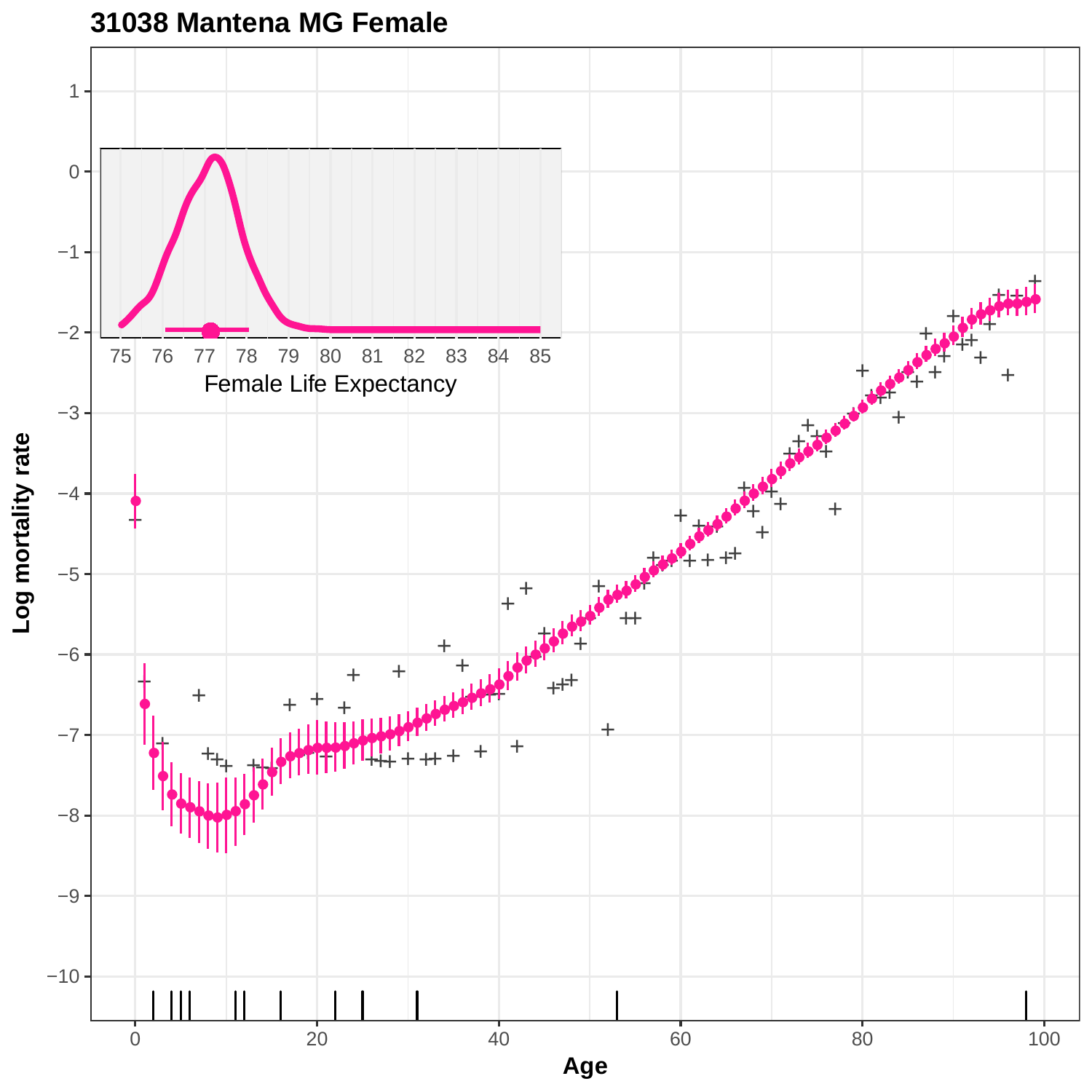

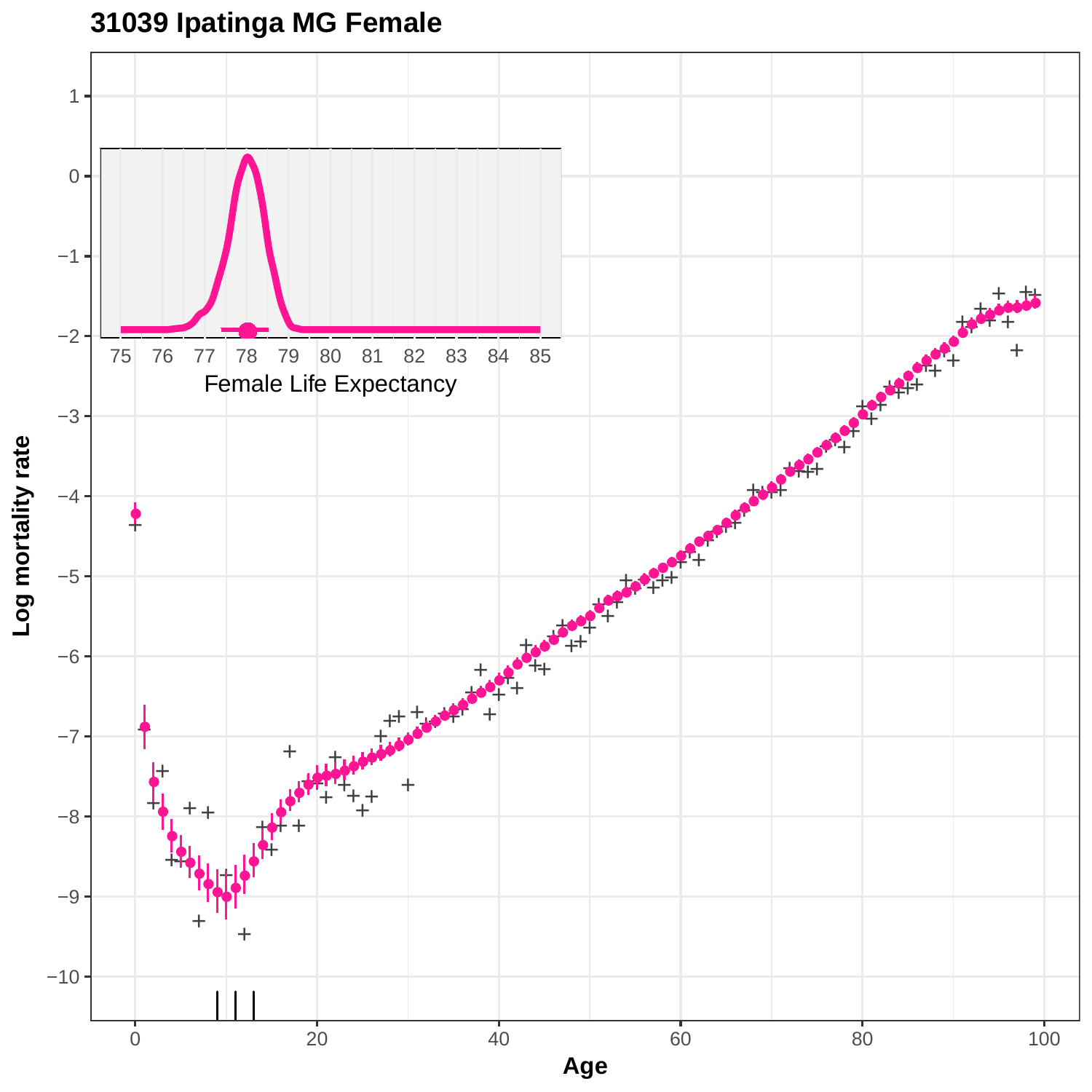

# **31040 Caratinga MG Female**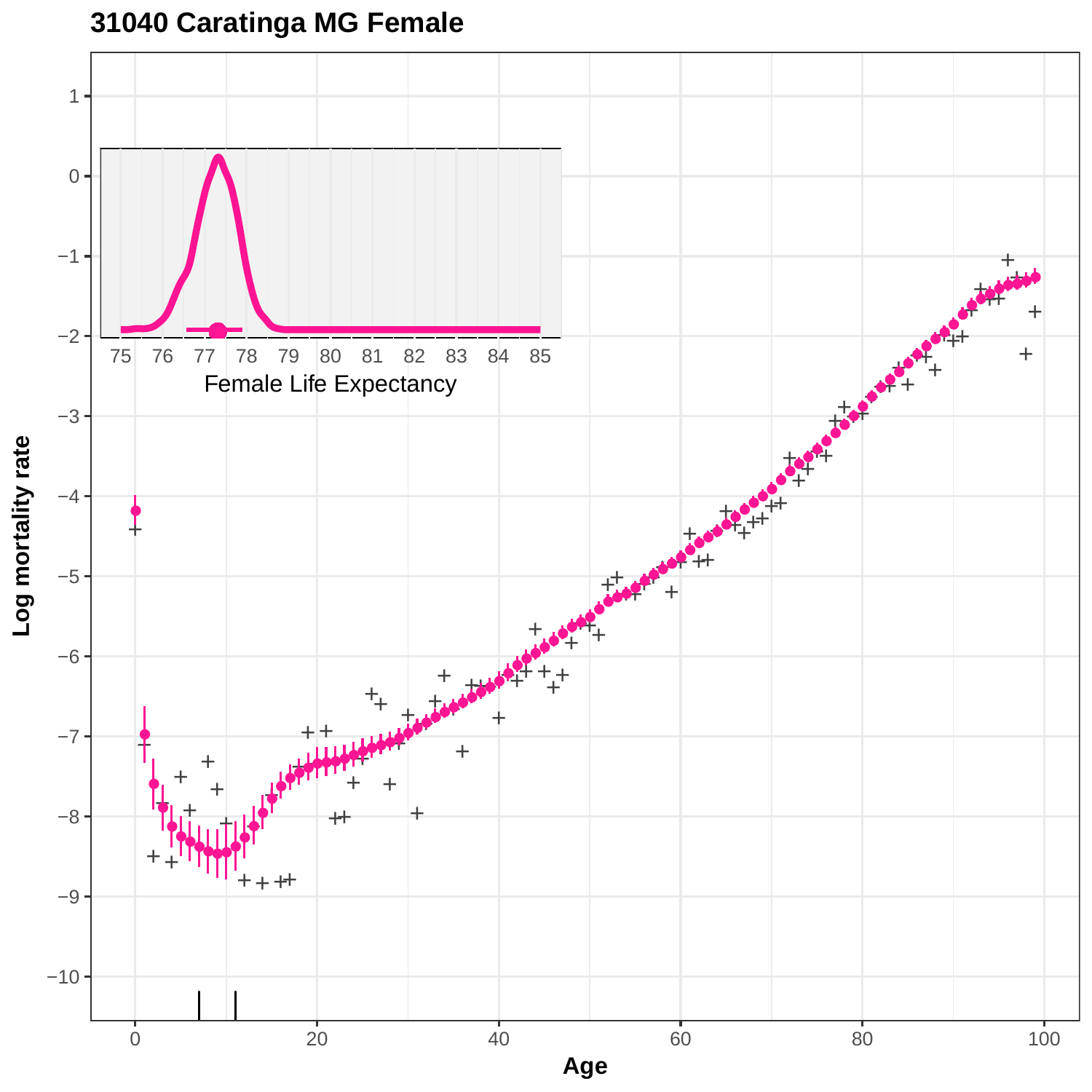

## **31041 Aimorés MG Female**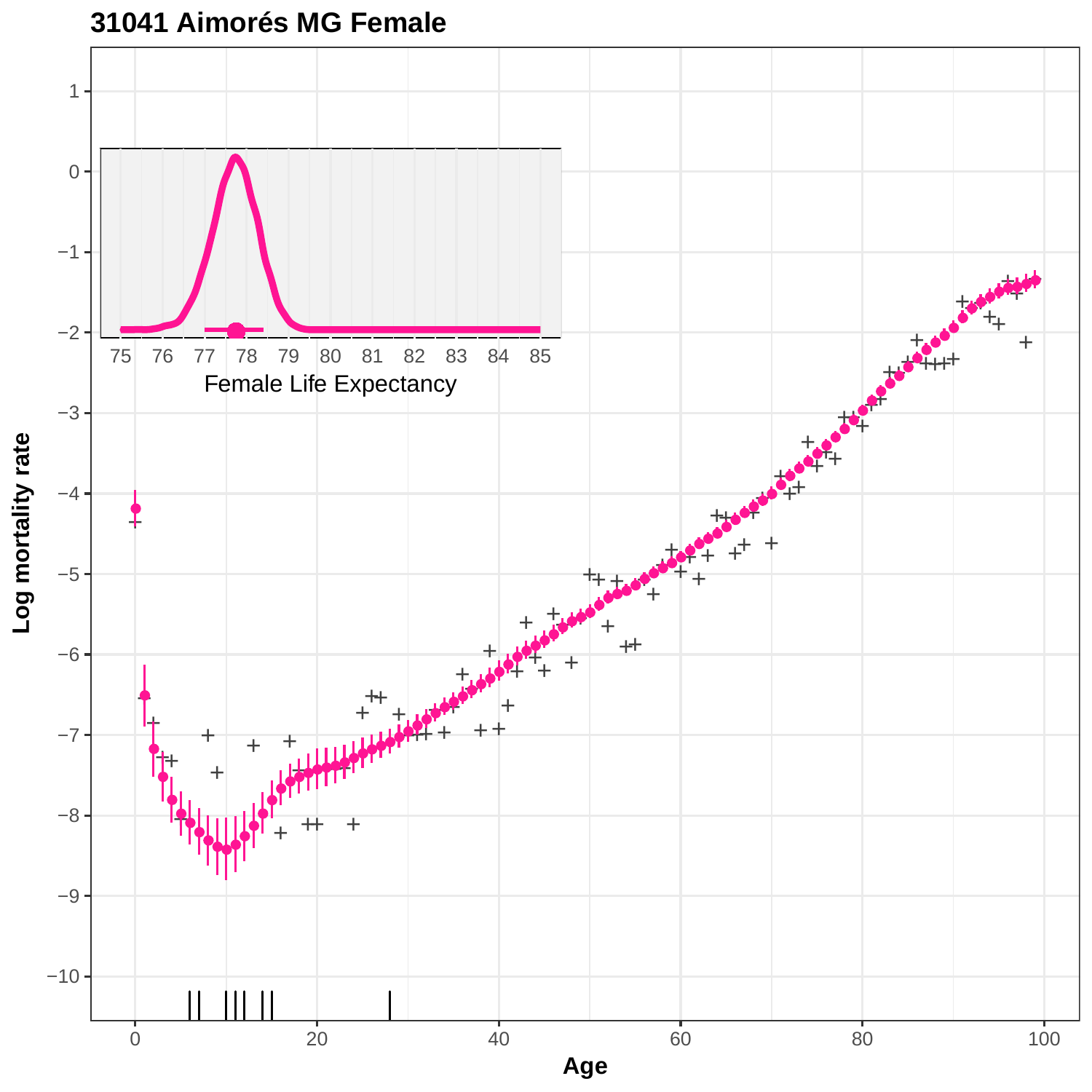

**31042 Piuí MG Female**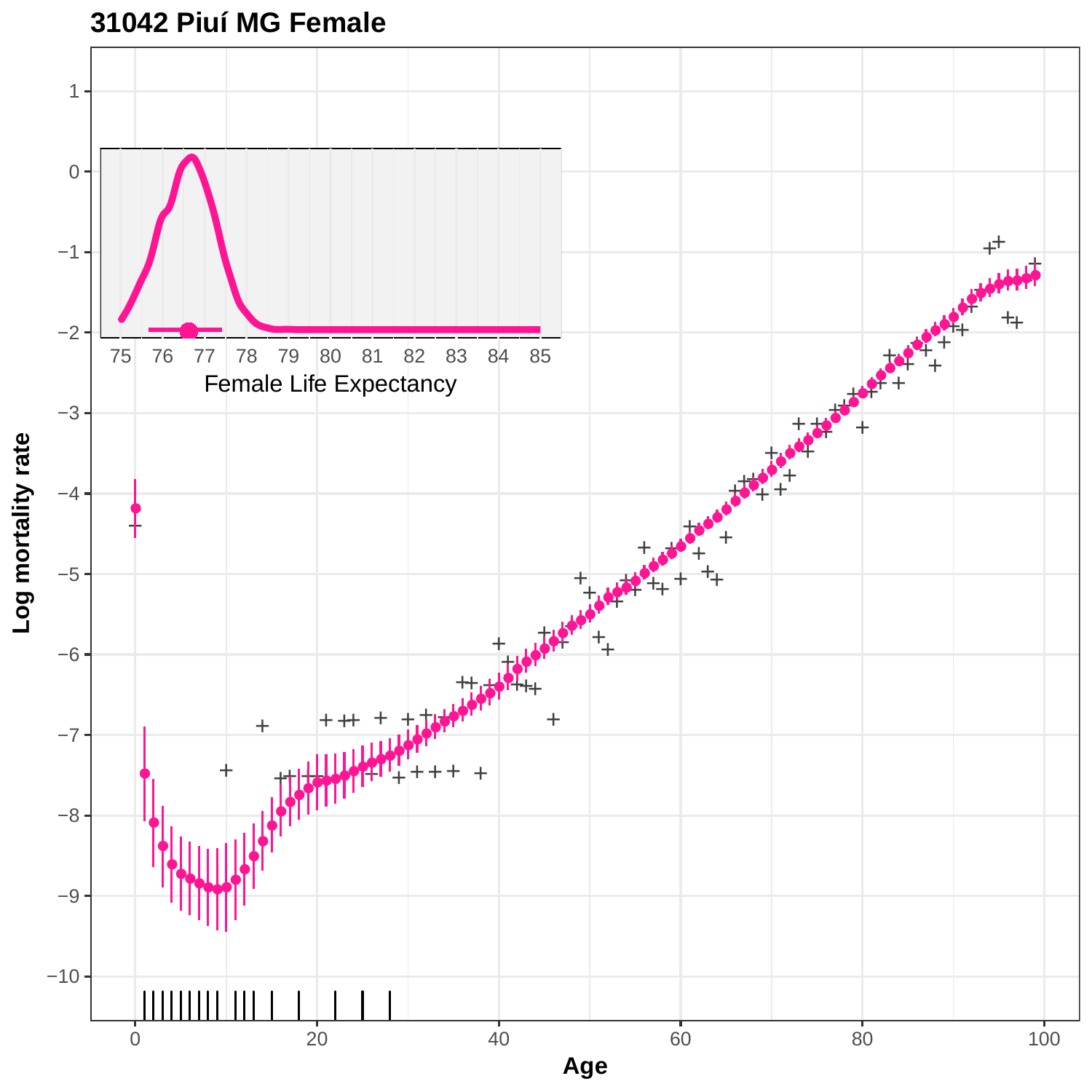

# **31043 Divinópolis MG Female**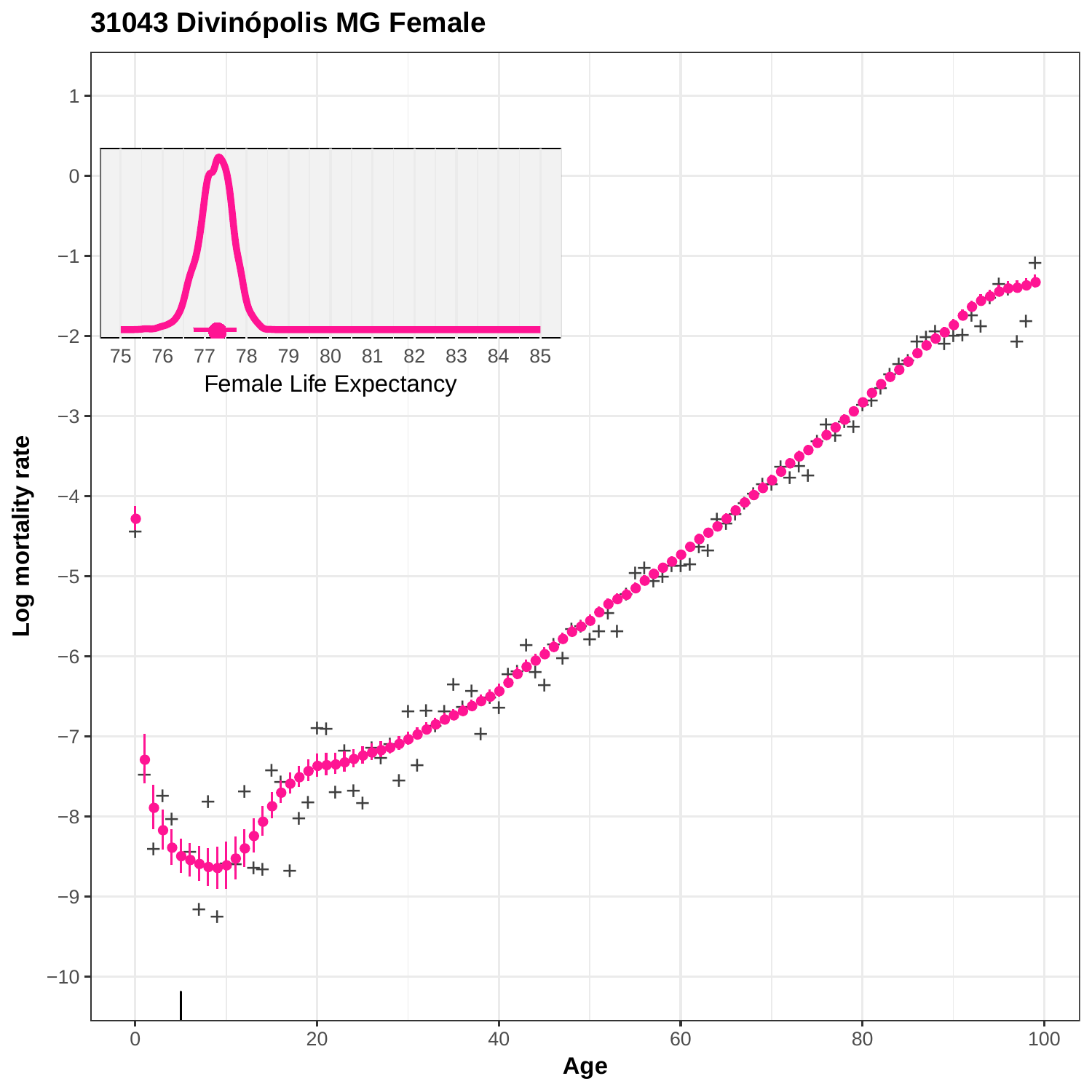

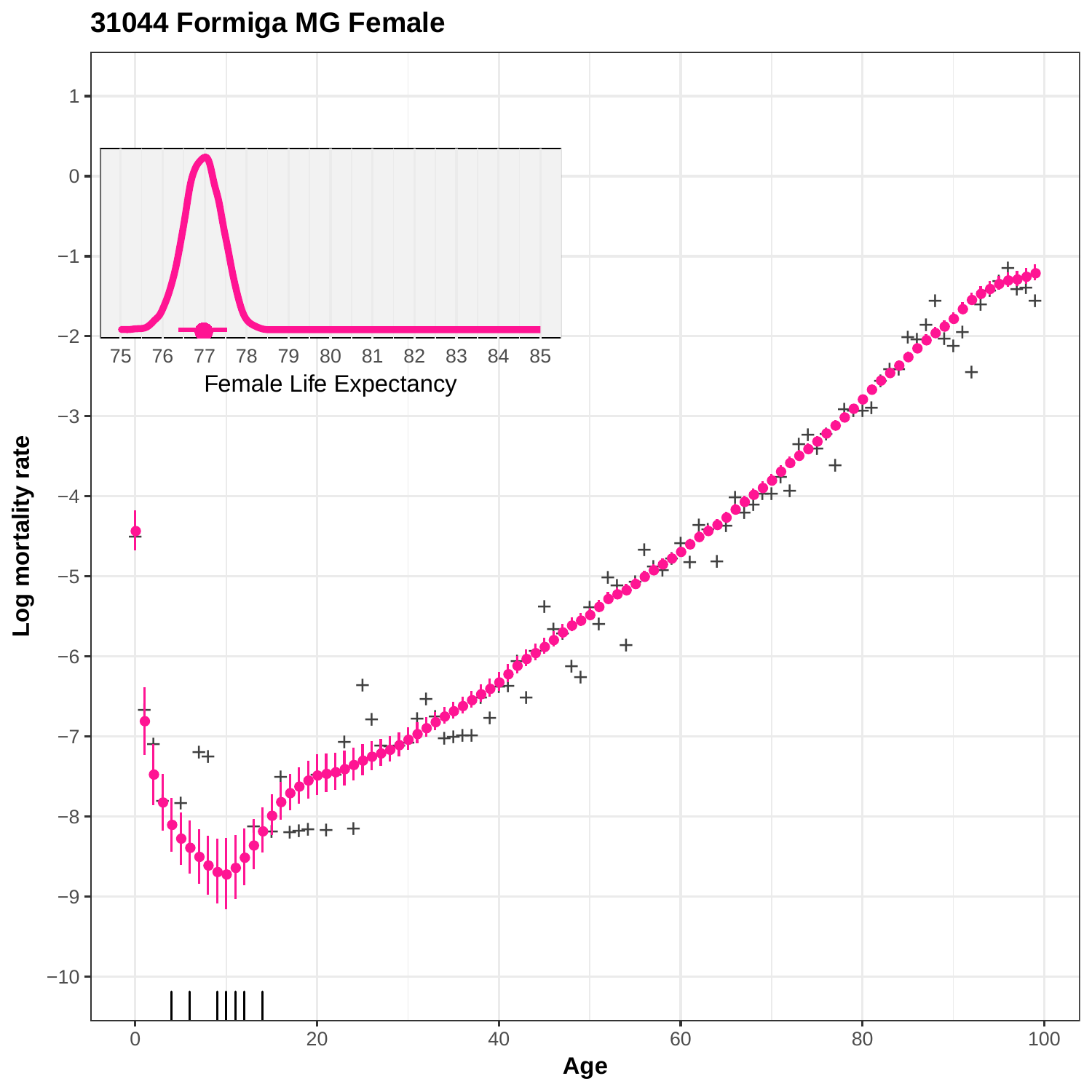

# **31045 Campo Belo MG Female**

0 20 20 40 60 80 80 100 **Age**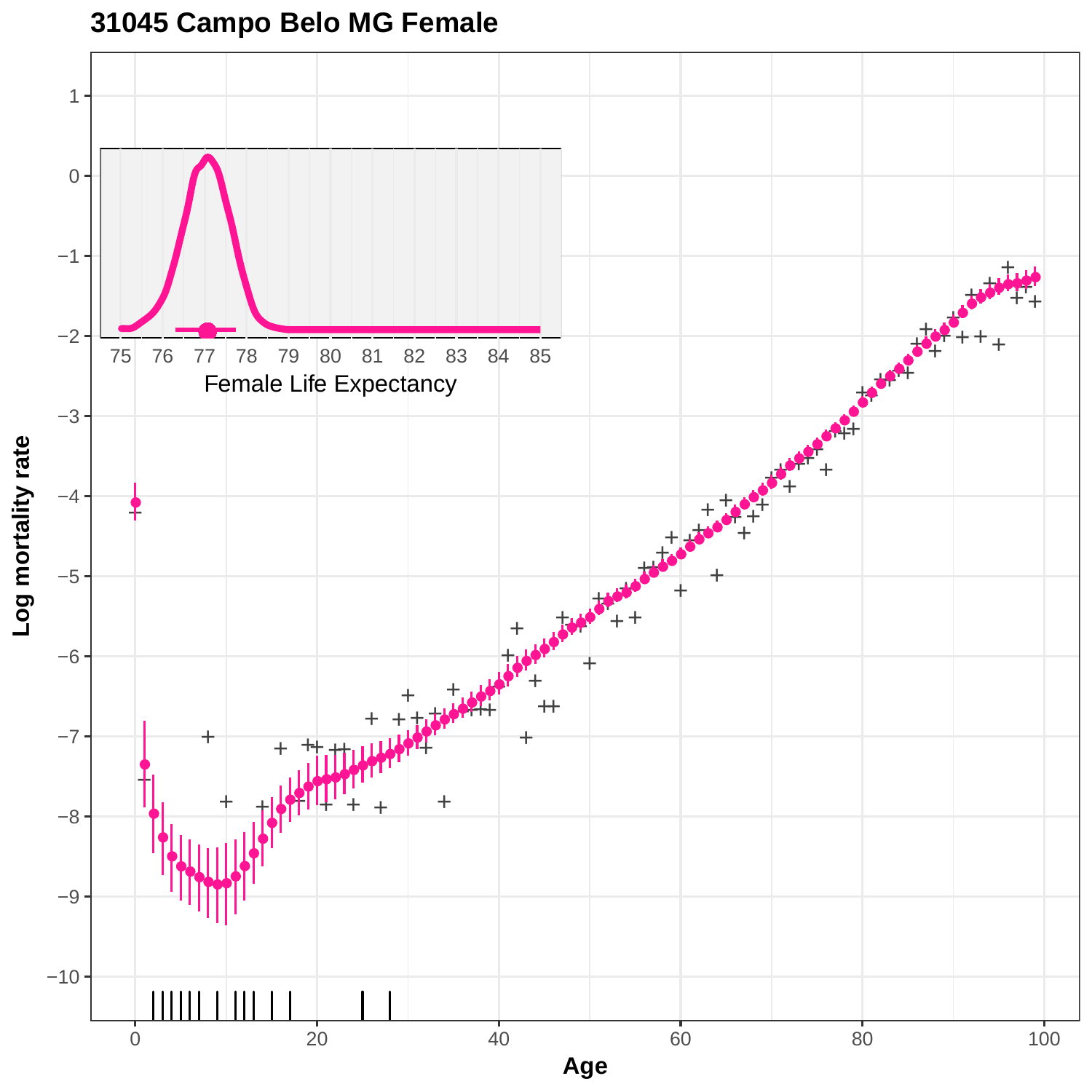

**31046 Oliveira MG Female**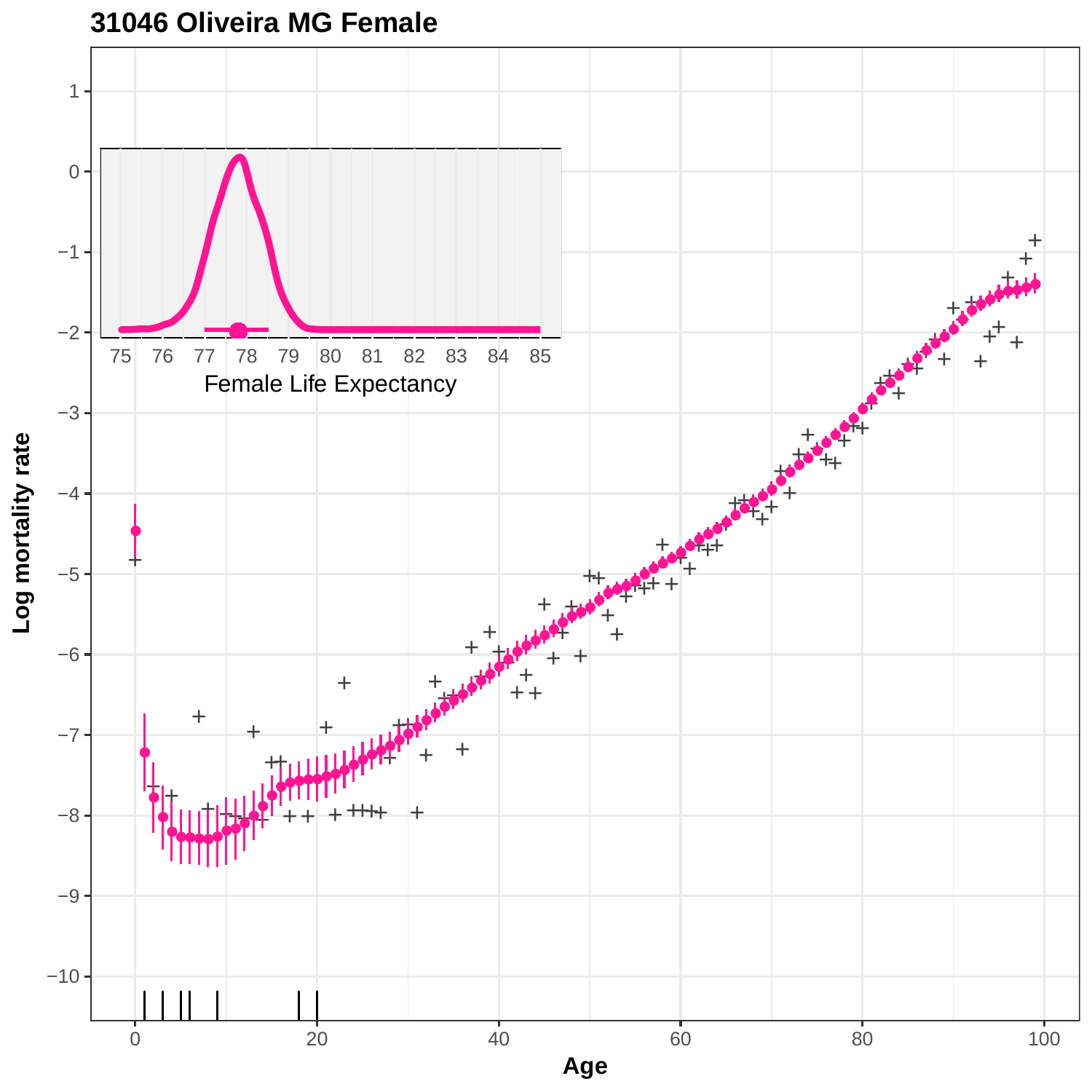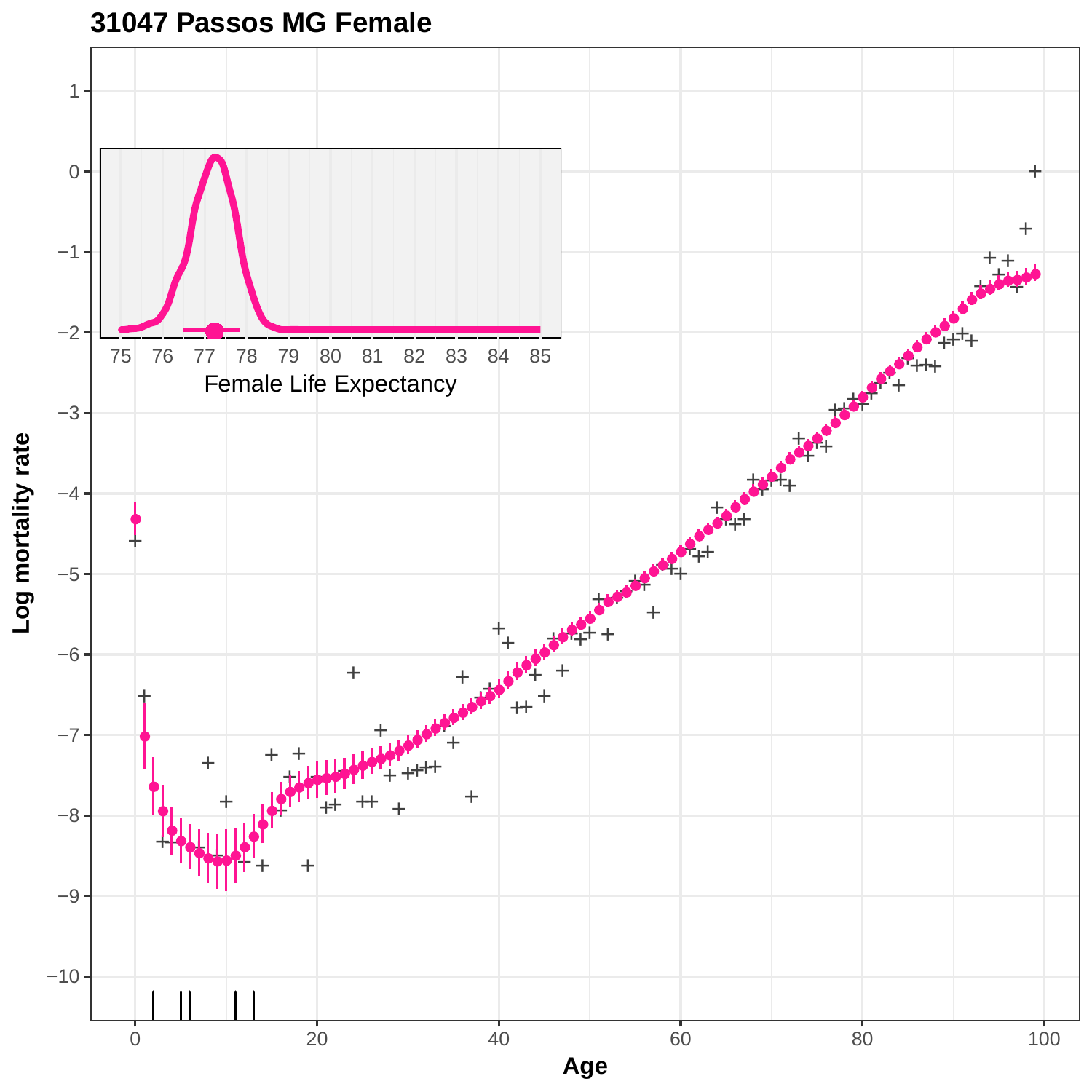

#### **31048 São Sebastião do Paraíso MG Female**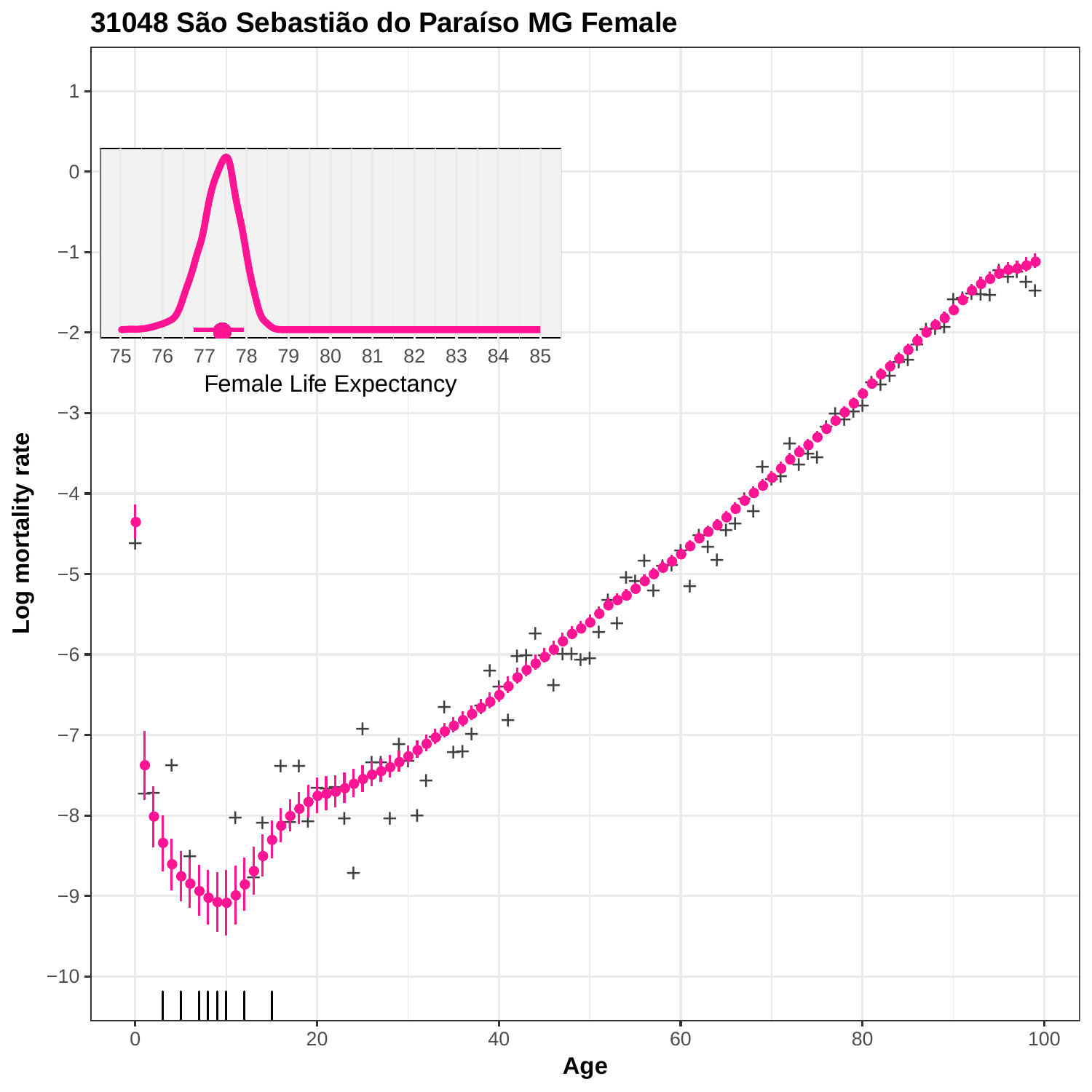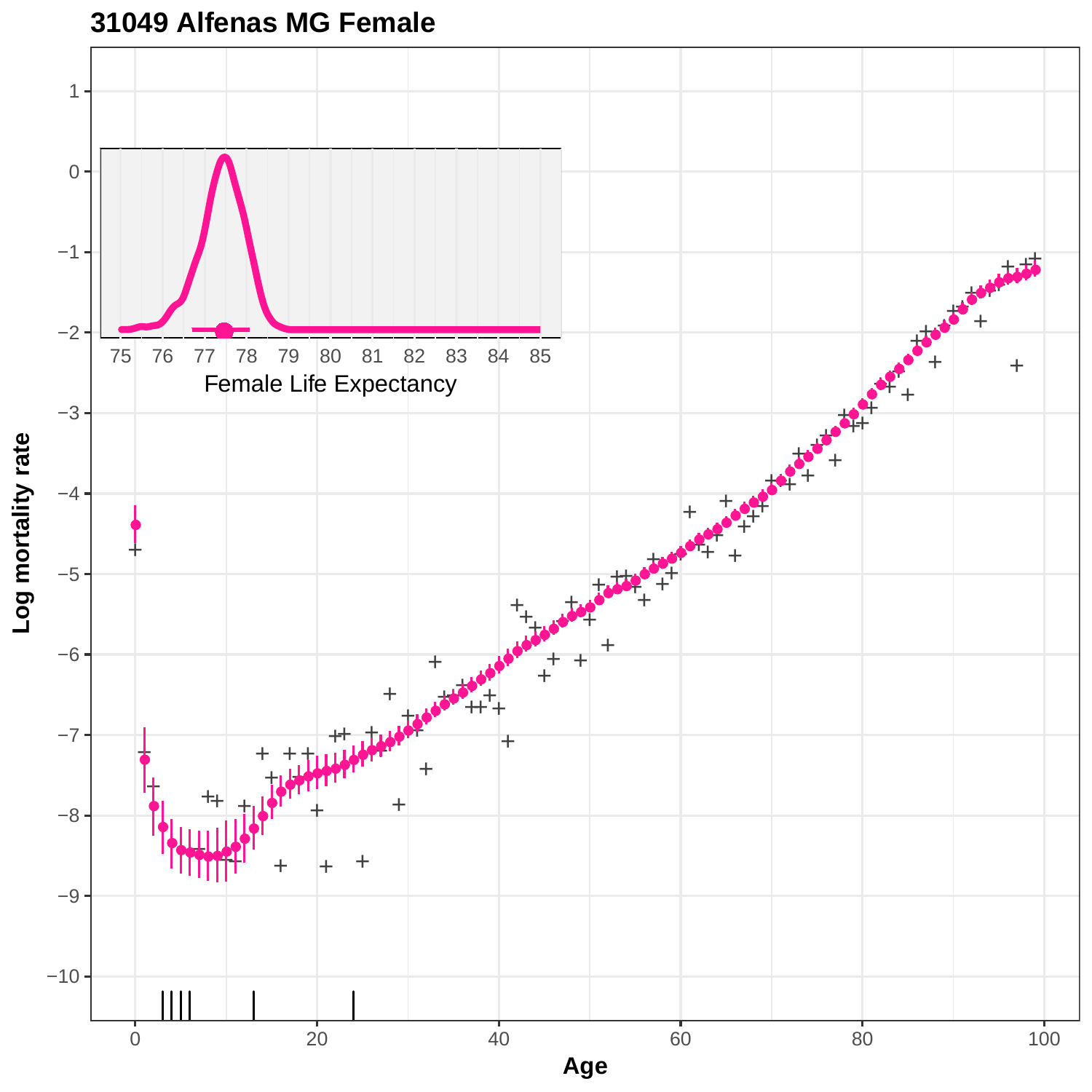

# **31050 Varginha MG Female**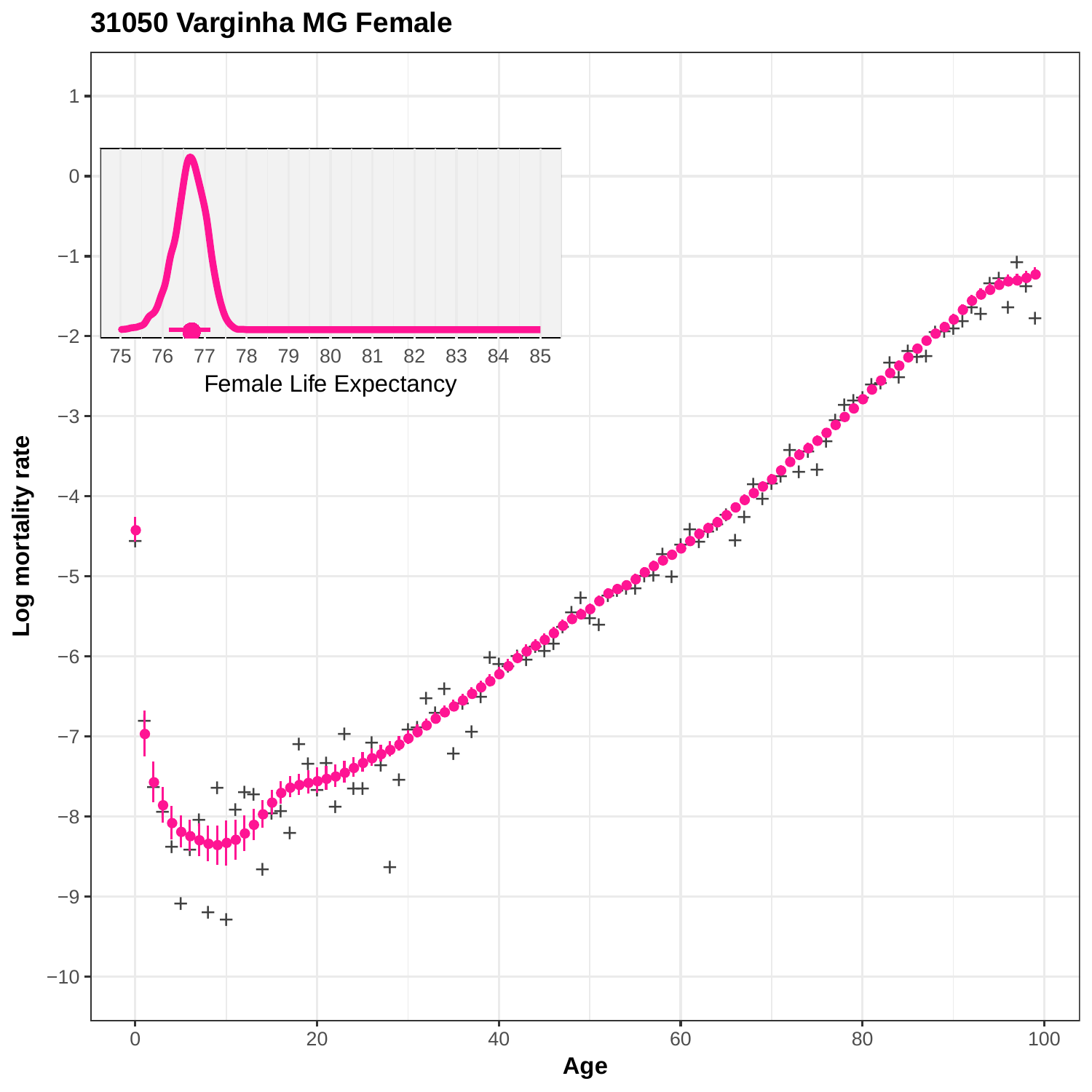

### **31051 Poços de Caldas MG Female**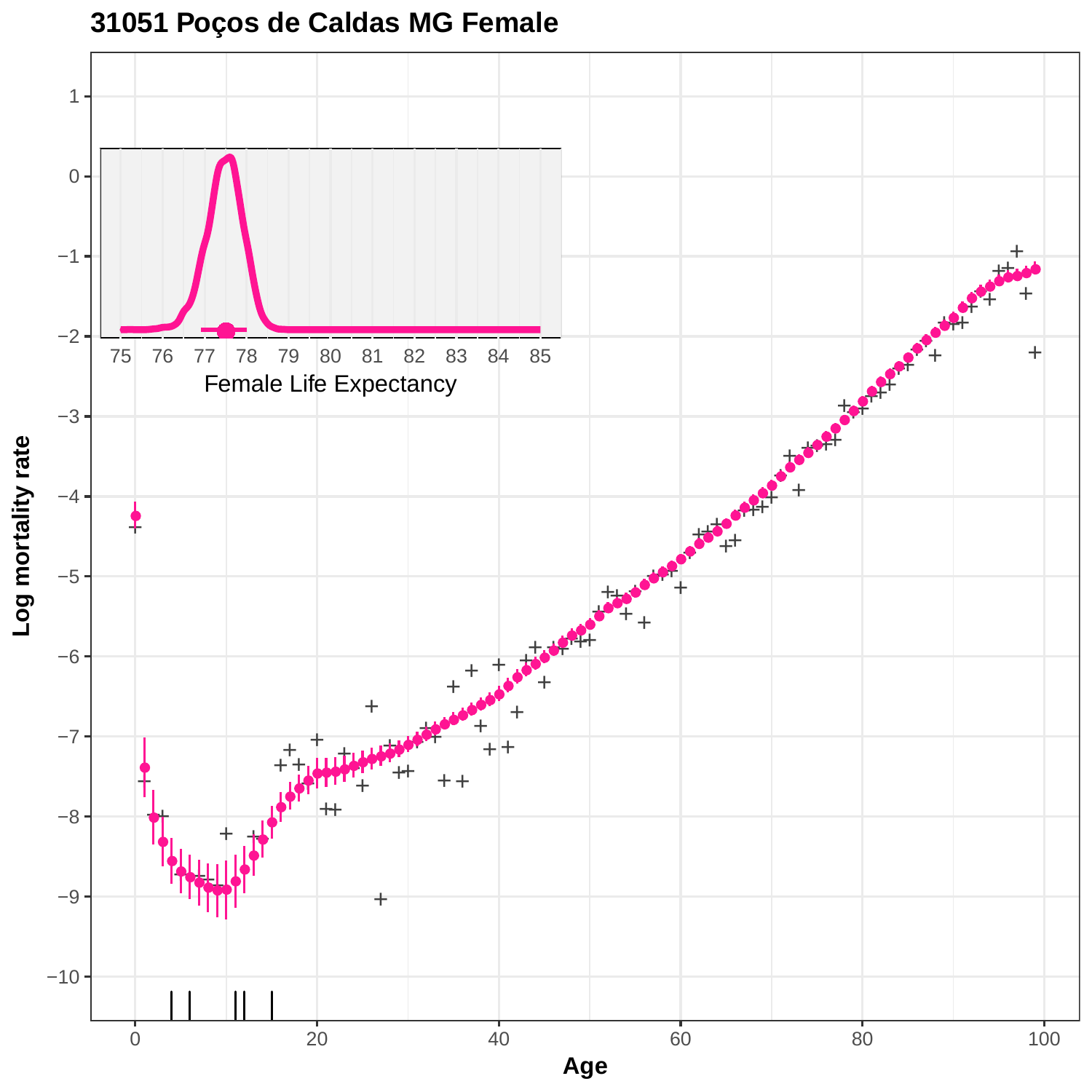

# **31052 Pouso Alegre MG Female**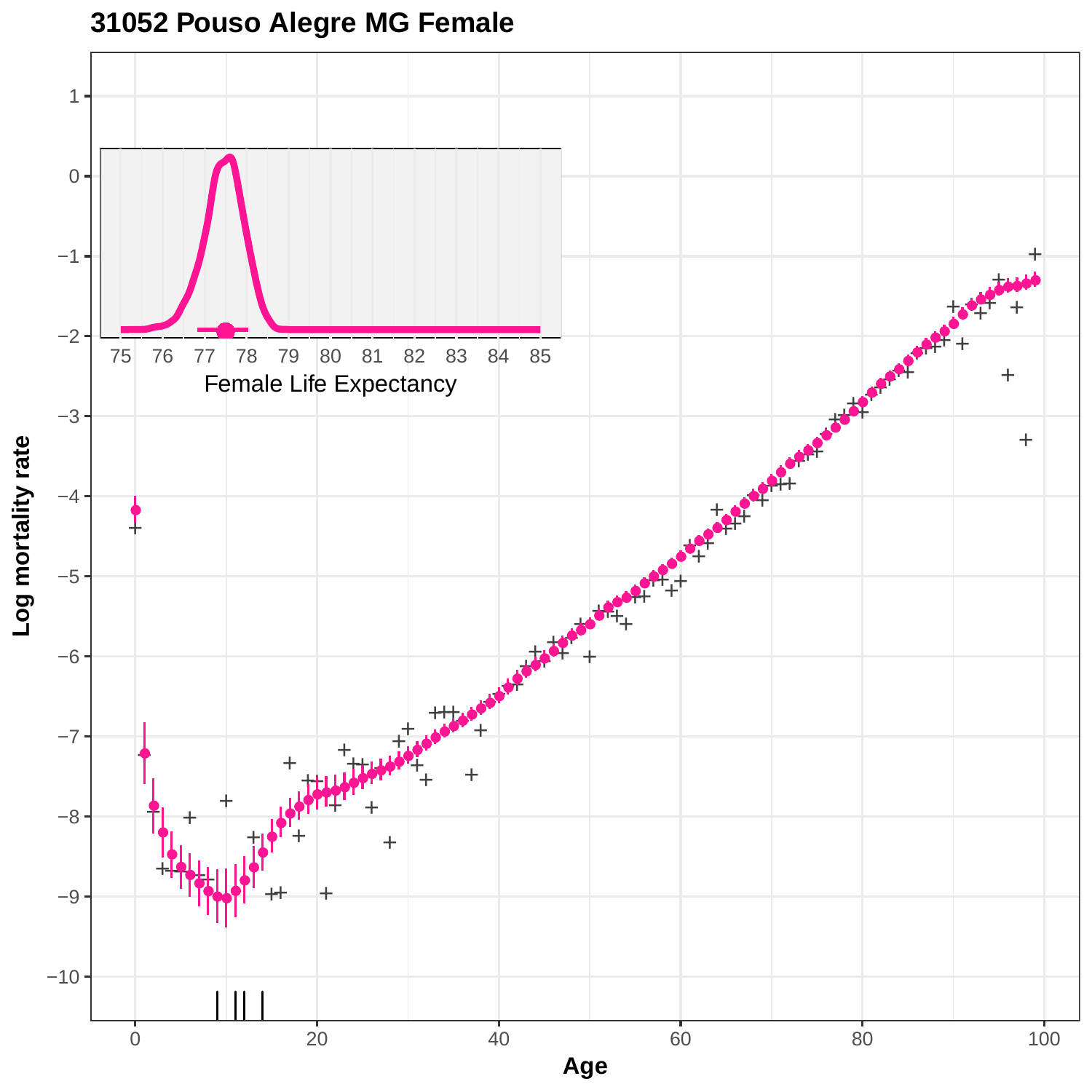

**31053 Santa Rita do Sapucaí MG Female**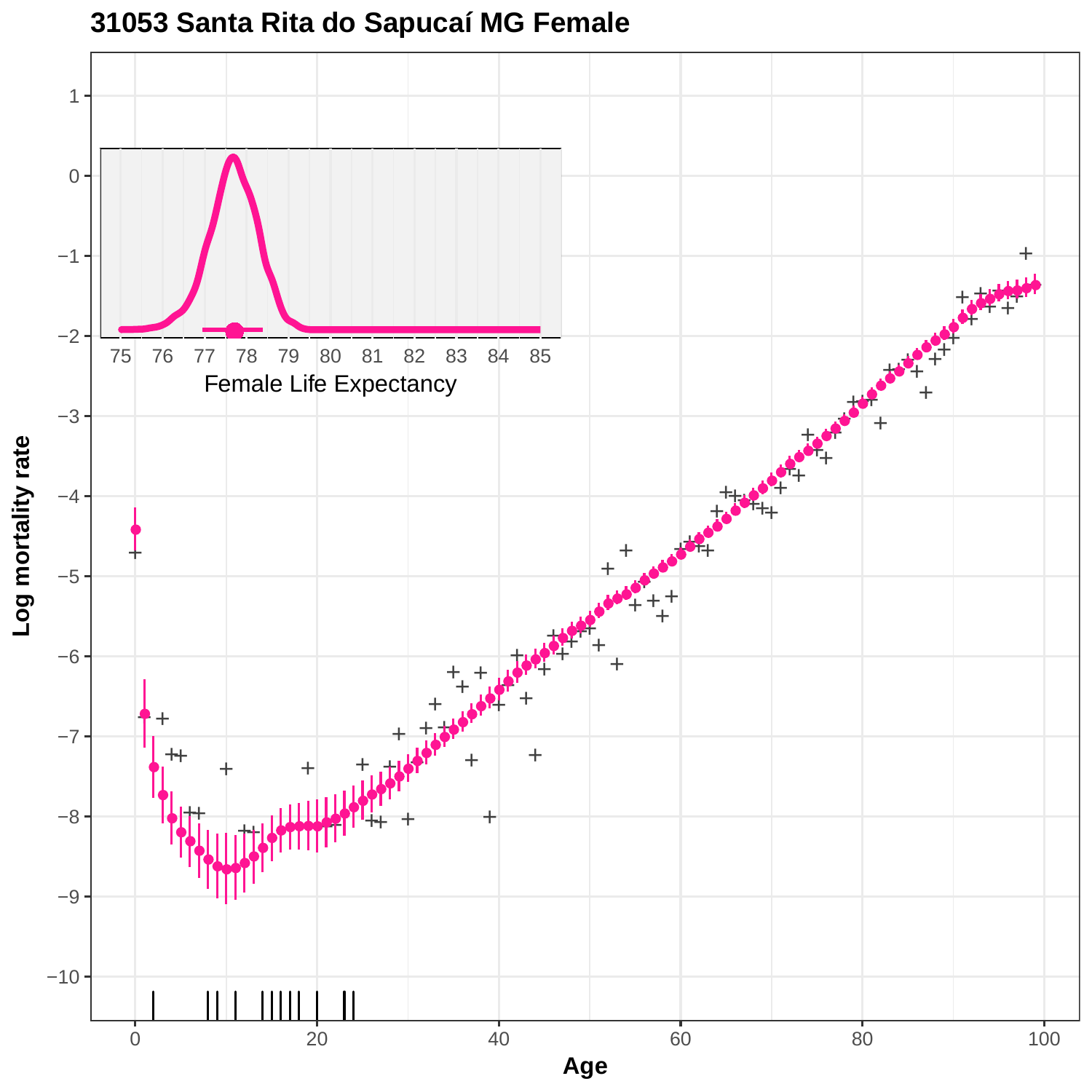

### **31054 São Lourenço MG Female**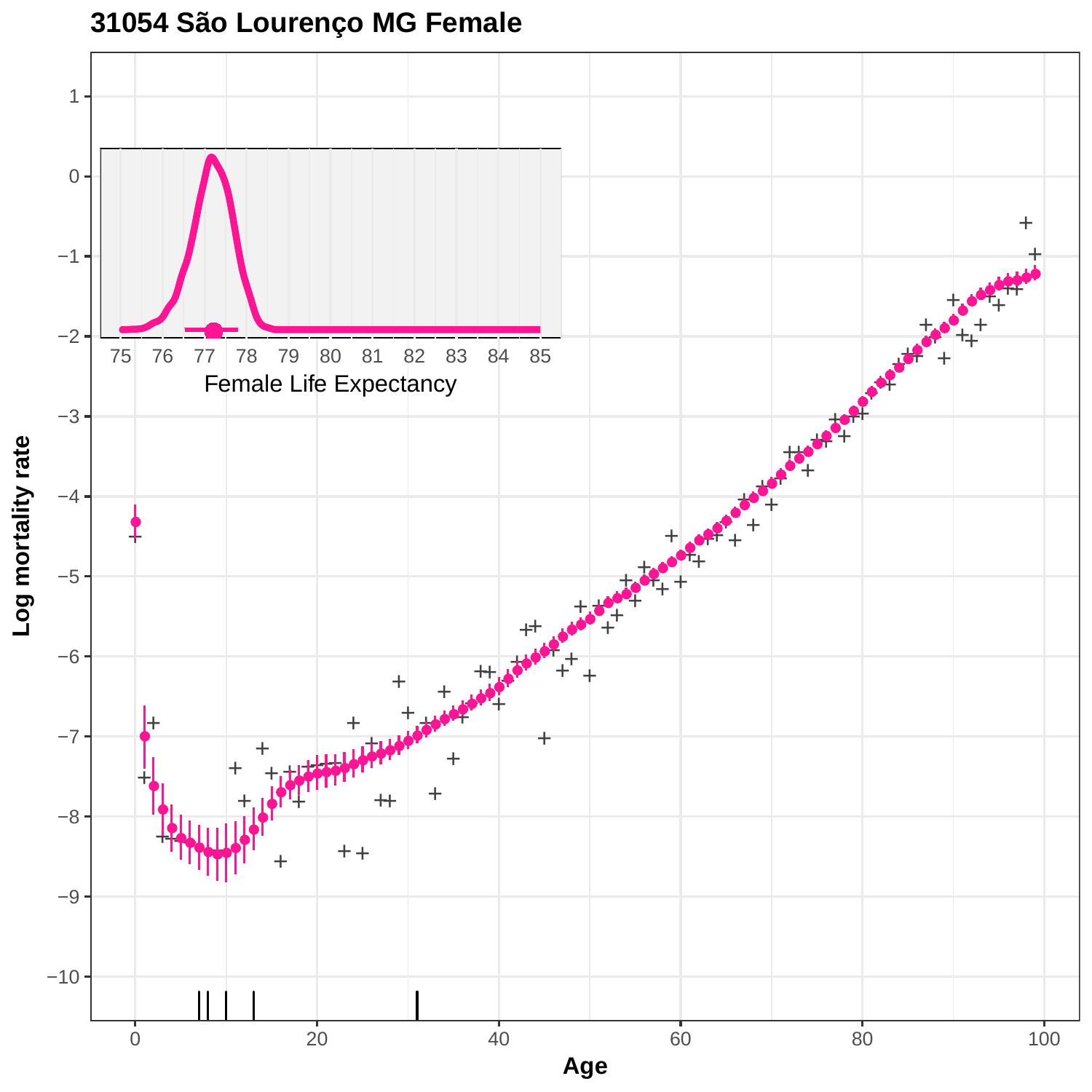

**31055 Andrelândia MG Female**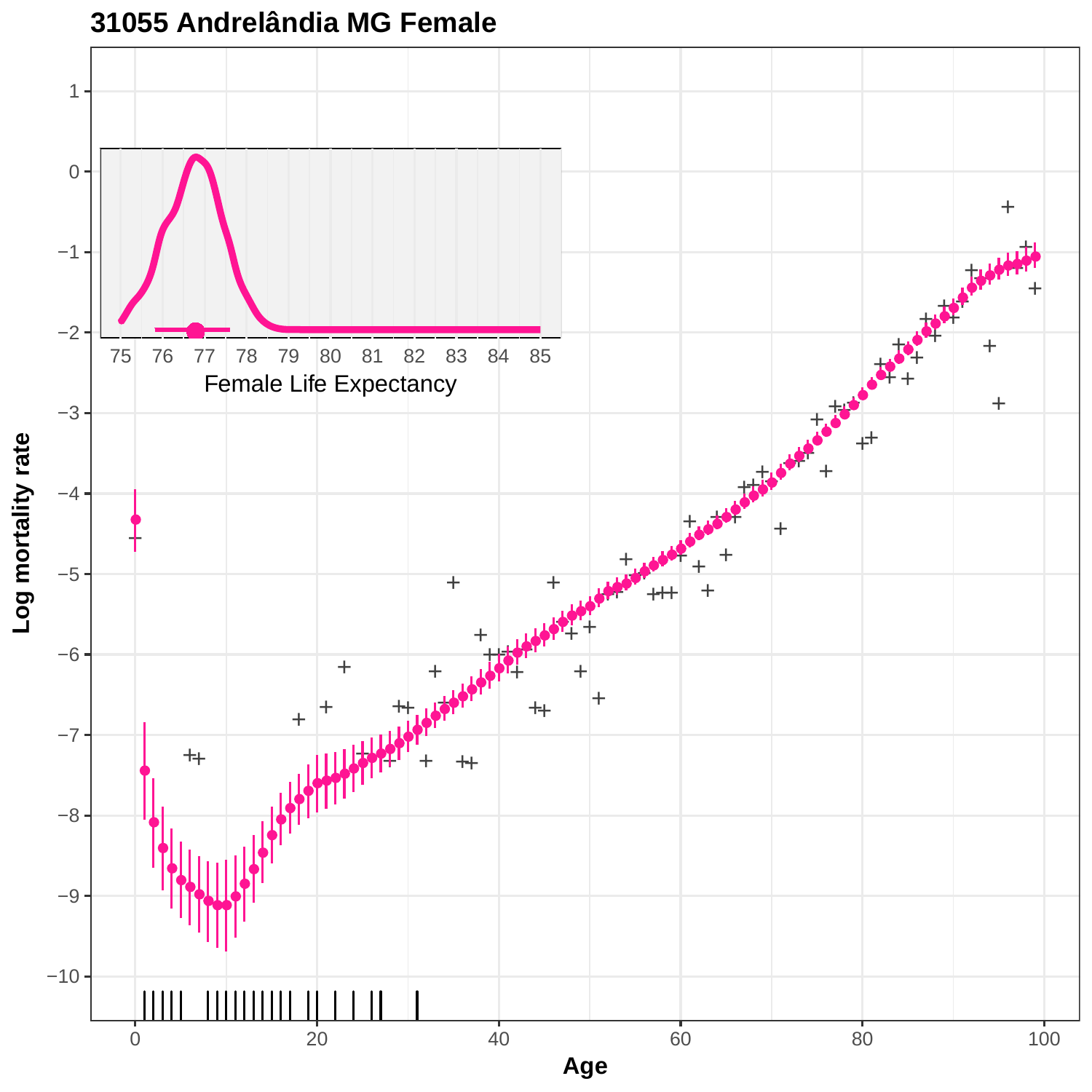# **31056 Itajubá MG Female**

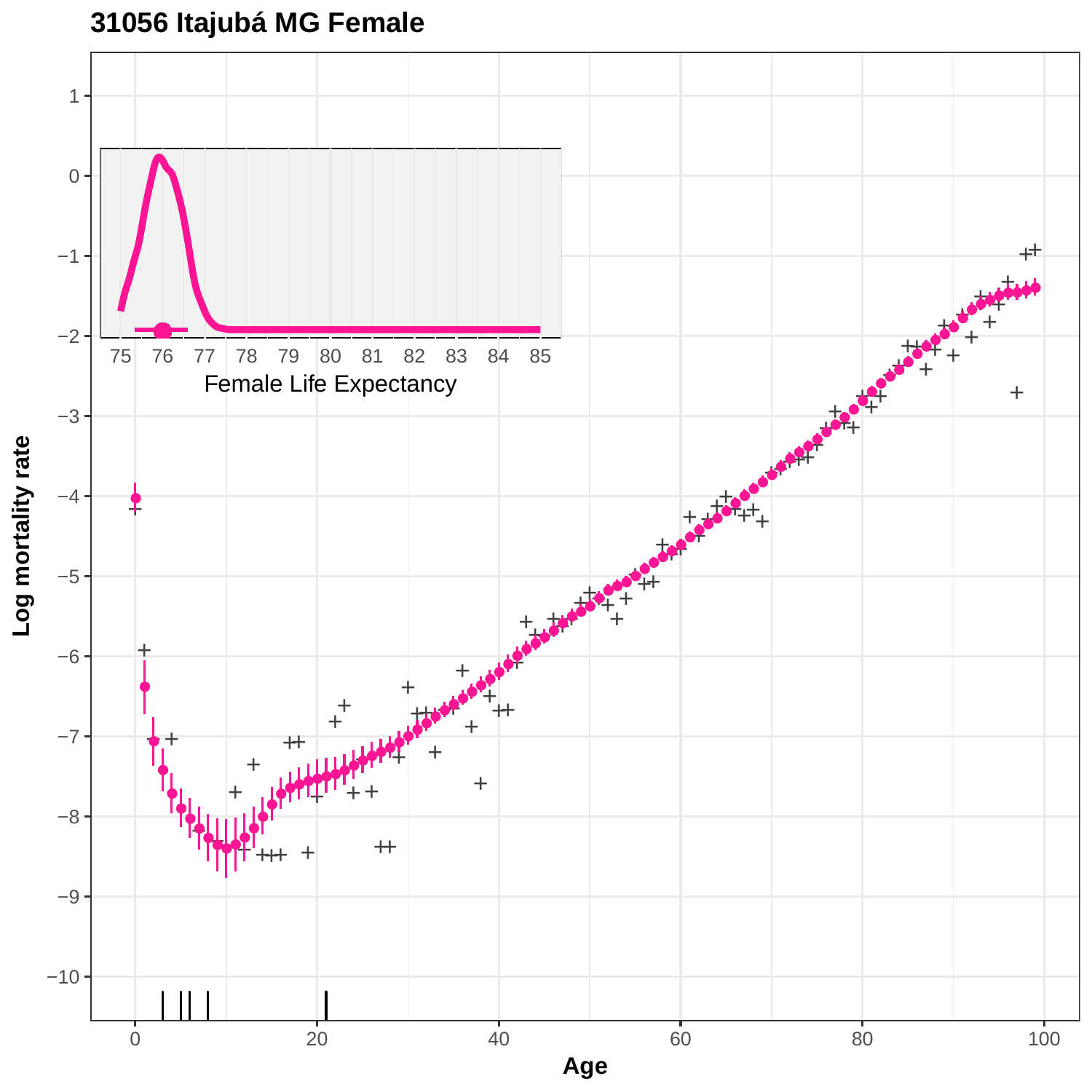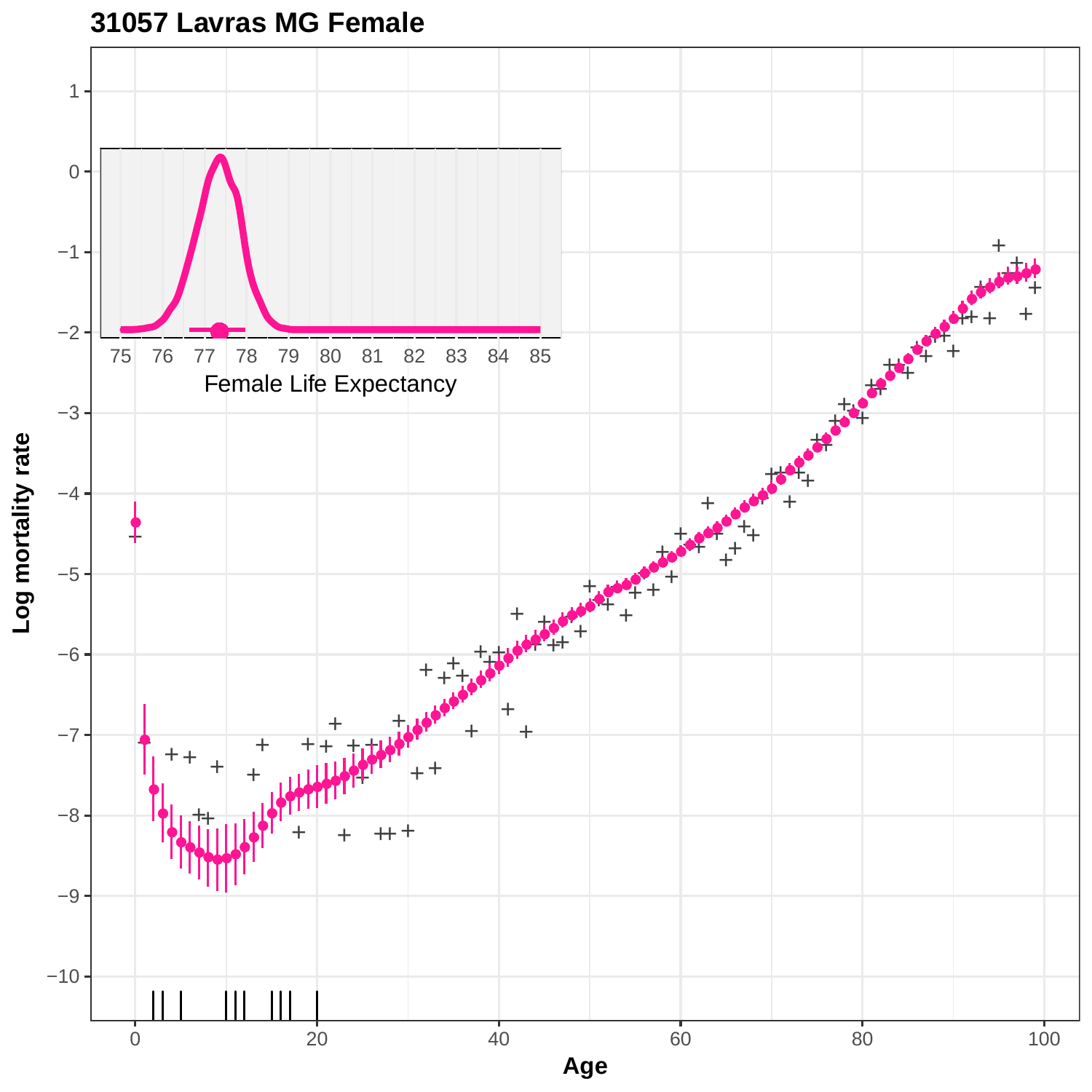

# **31058 São João Del Rei MG Female**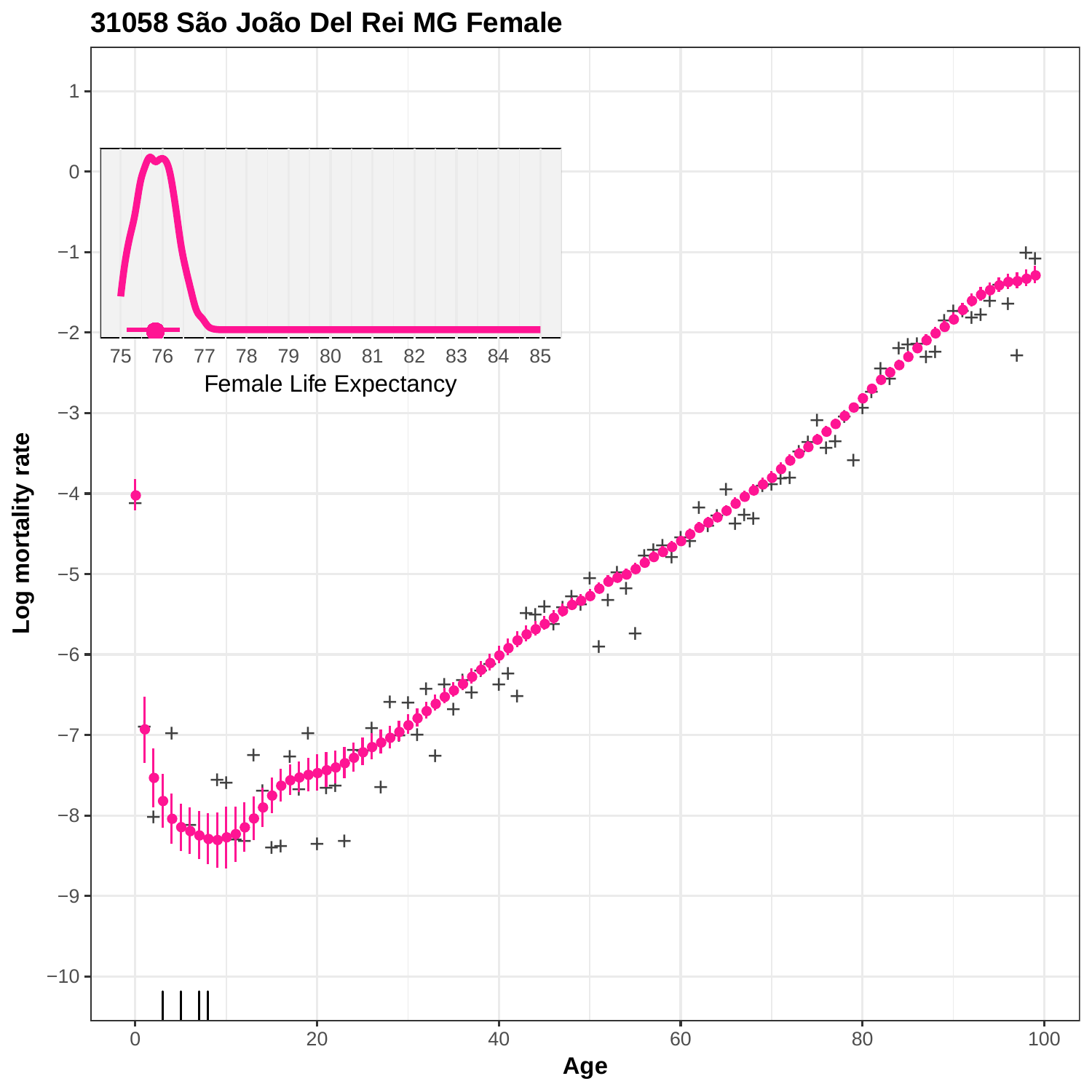

#### **31059 Barbacena MG Female**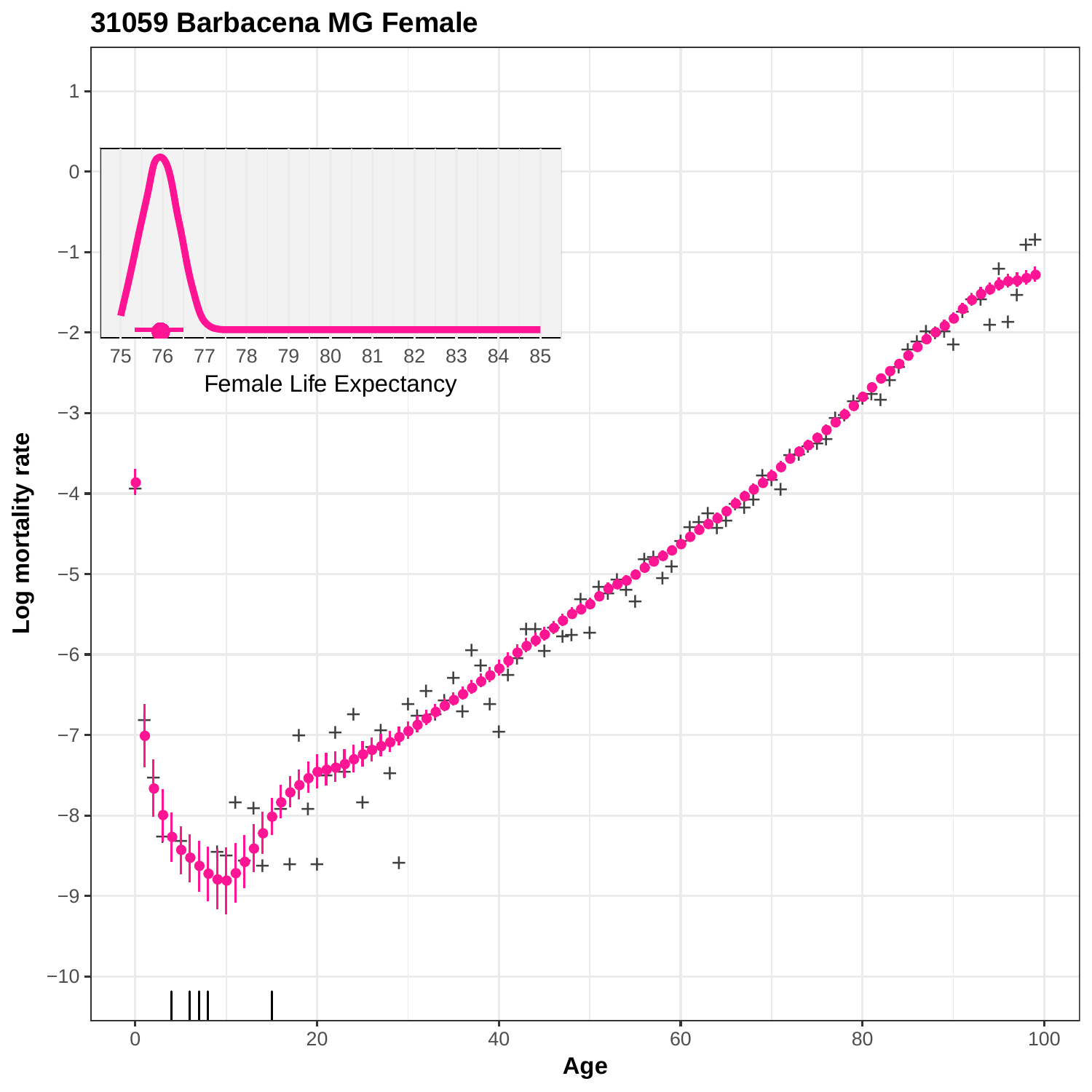

**31060 Ponte Nova MG Female**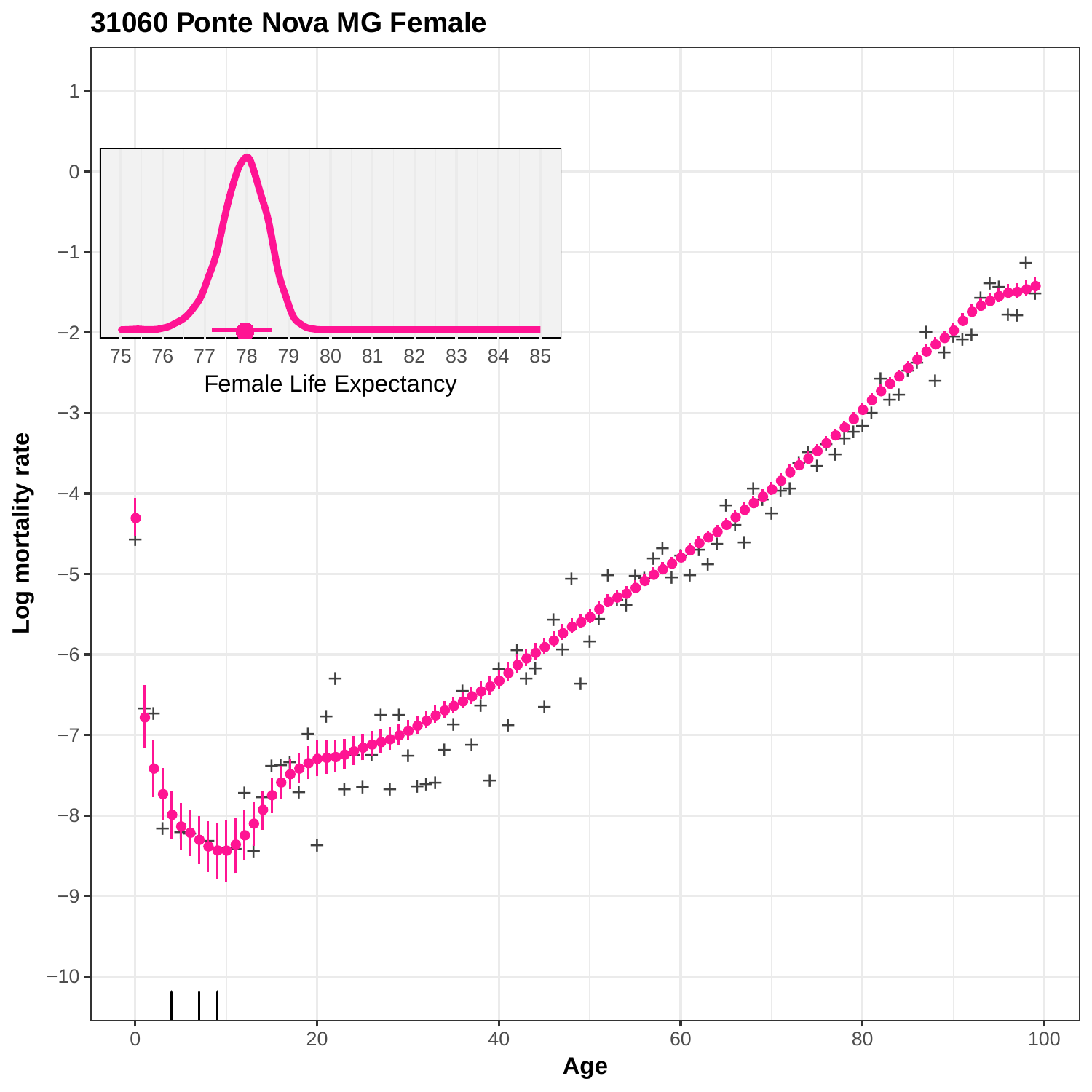

## **31061 Manhuaçu MG Female**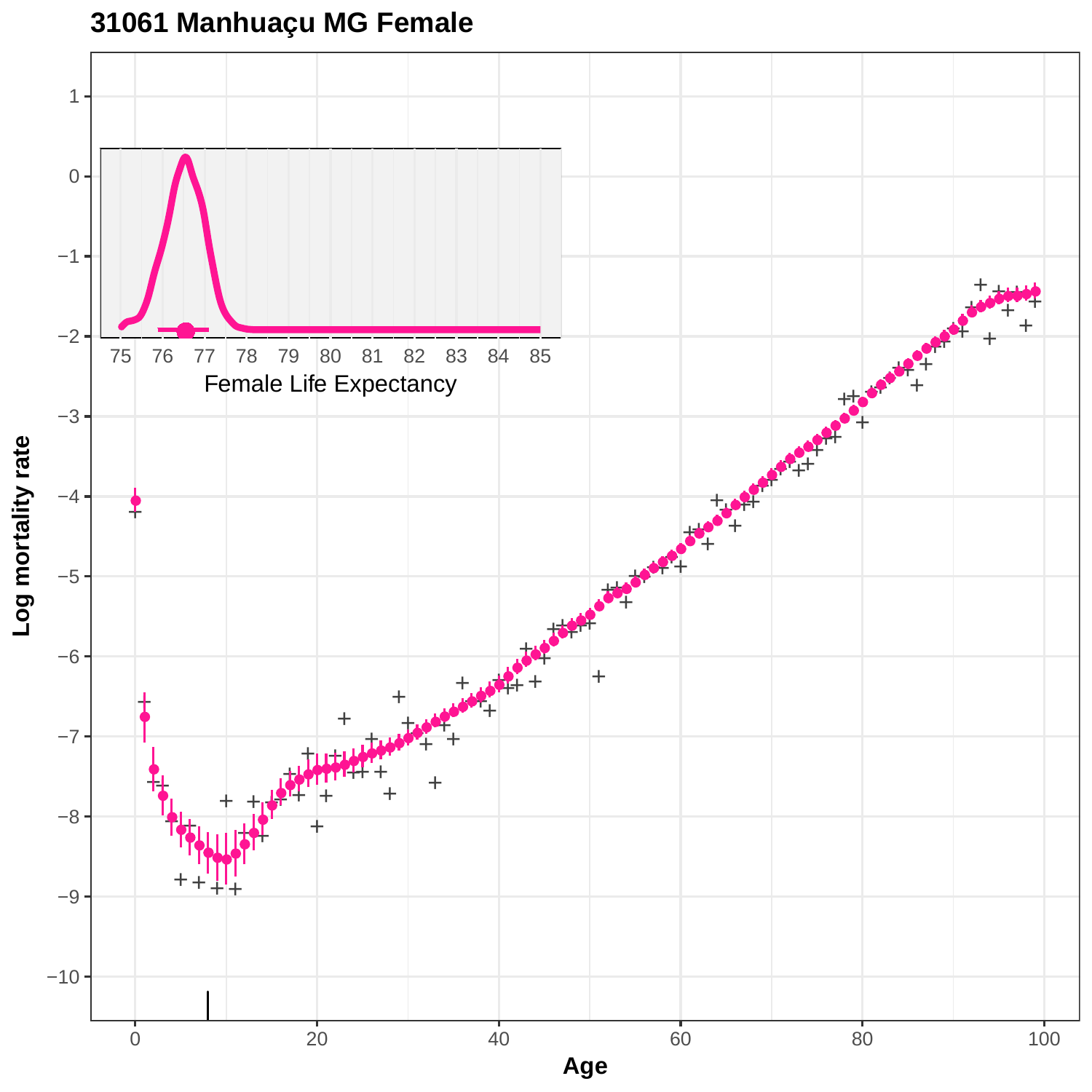# **31062 Viçosa MG Female**

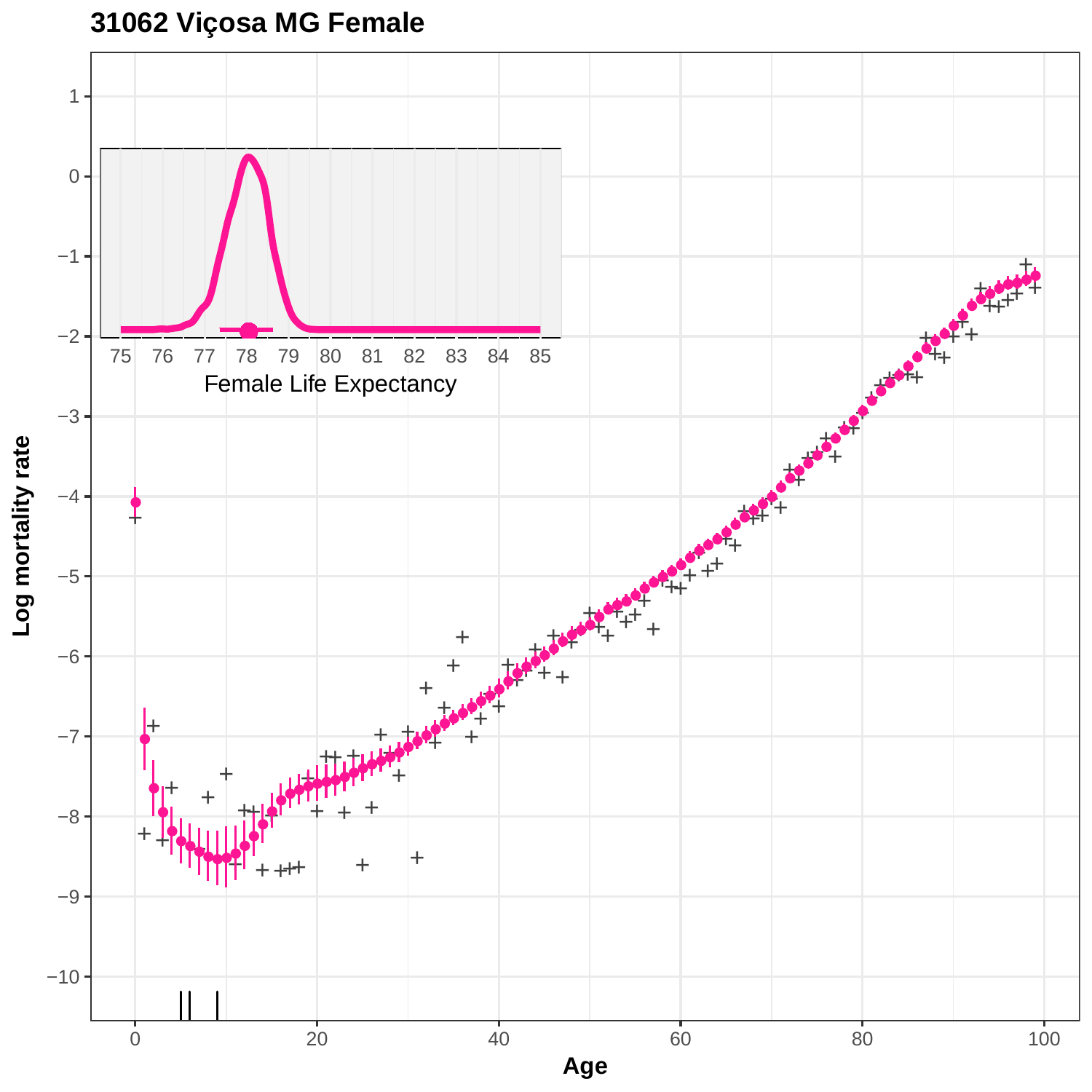

## **31063 Muriaé MG Female**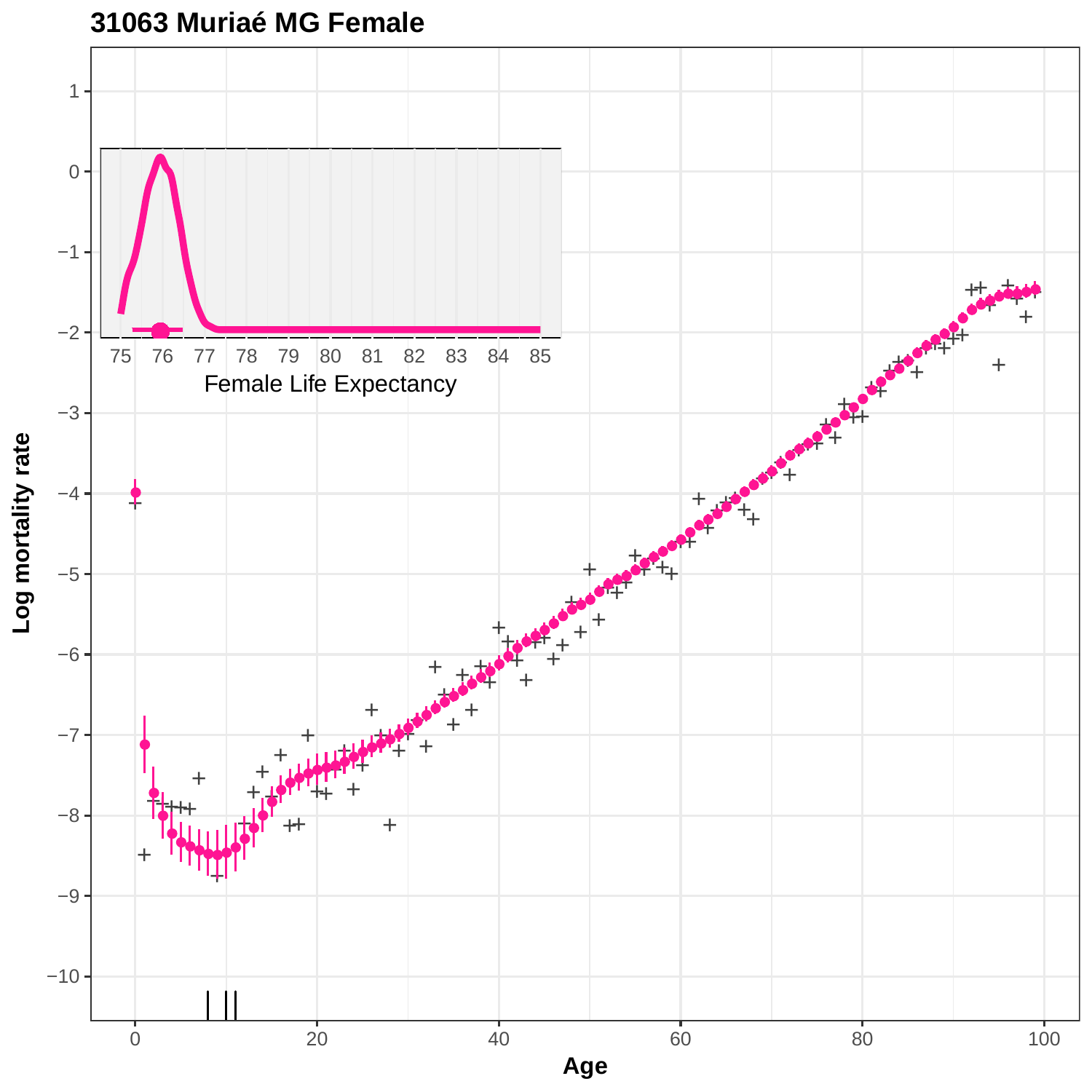

### **31064 Ubá MG Female**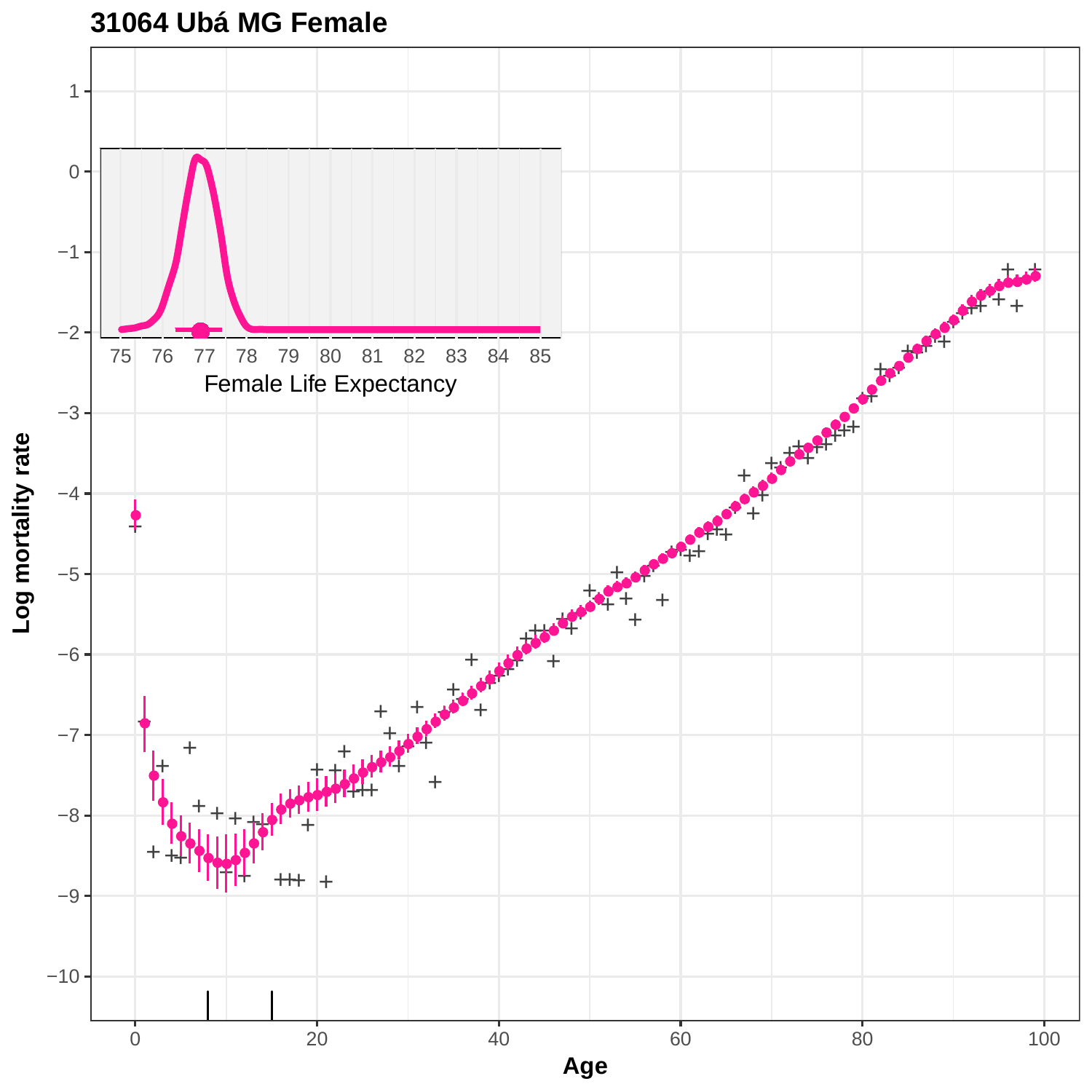

**31065 Juiz de Fora MG Female**